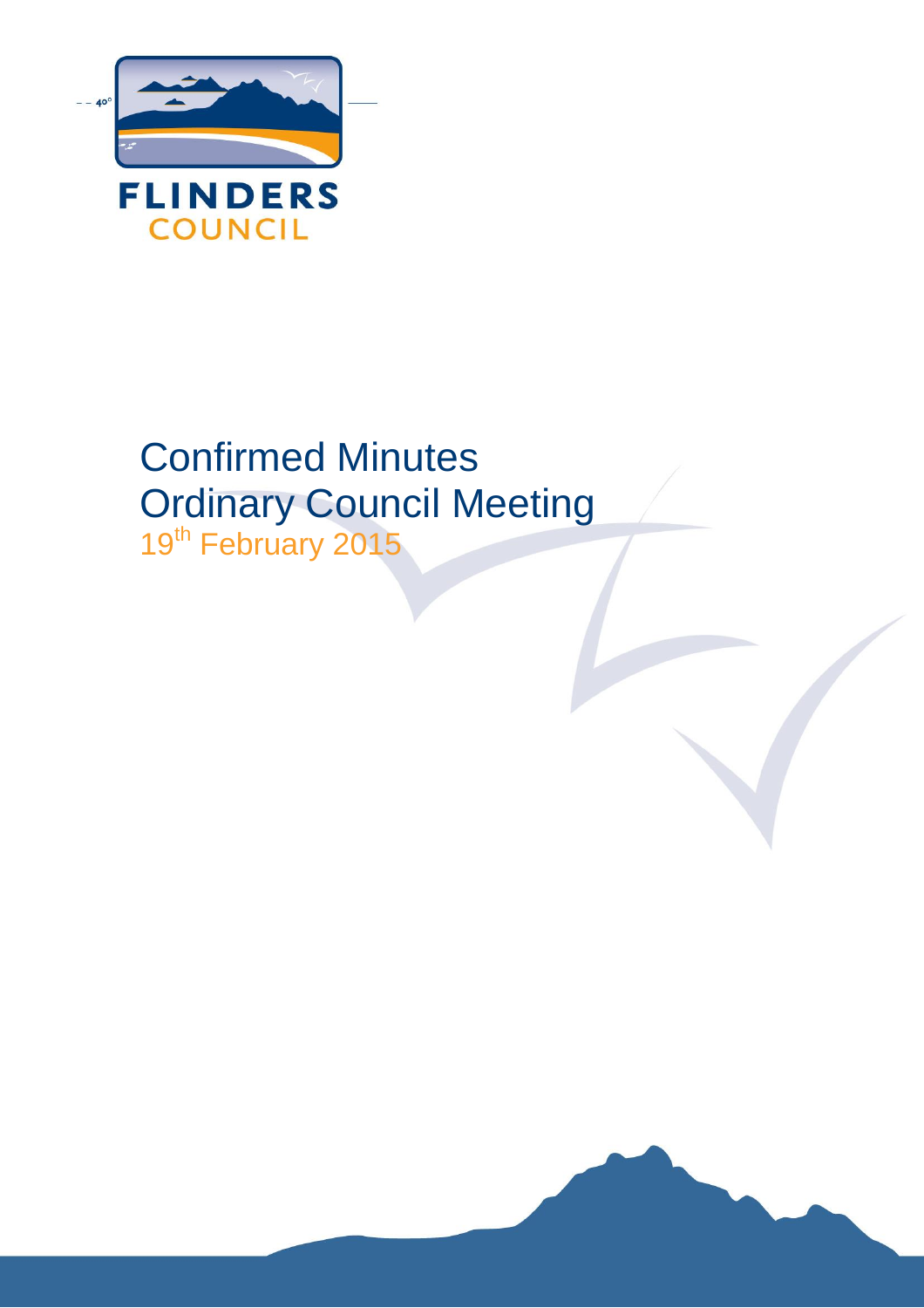# **FLINDERS COUNCIL ORDINARY MEETING CONFIRMED MINUTES**

DATE: Thursday 19<sup>th</sup> February 2015 VENUE: Flinders Arts and Entertainment Centre, Whitemark COMMENCING: 1.00 pm

#### PRESENT

Mayor Carol Cox Deputy Mayor Marc Cobham Cr Chris Rhodes Cr Peter Rhodes Cr Ken Stockton Cr Gerald Willis

# APOLOGIES

Cr David Williams

# STAFF IN ATTENDANCE

- Brian Barnewall Works and Services Manager 3.06 4.07pm Sophie Pitchford - Acting General Manager 1.00 - 3.34pm Vicki Warden - Executive Officer 1.00 - 4.07pm
	-

# CONFIRMATION OF MINUTES

27.02.2015 Moved: Cr P Rhodes Seconded: Deputy Mayor M Cobham That the Minutes from the Ordinary Council Meeting and the Closed Council Meeting held on the  $22<sup>nd</sup>$  January 2015 be confirmed.

# CARRIED UNANIMOUSLY (6-0)

For: Mayor Carol Cox, Deputy Mayor Marc Cobham, Cr Chris Rhodes, Cr Peter Rhodes, Cr Ken Stockton and Cr Gerald Willis.

# PUBLIC QUESTION TIME

There were no public questions.

# LATE AGENDA ITEMS

Nil

# DECLARATION OF PECUNIARY INTEREST

Nil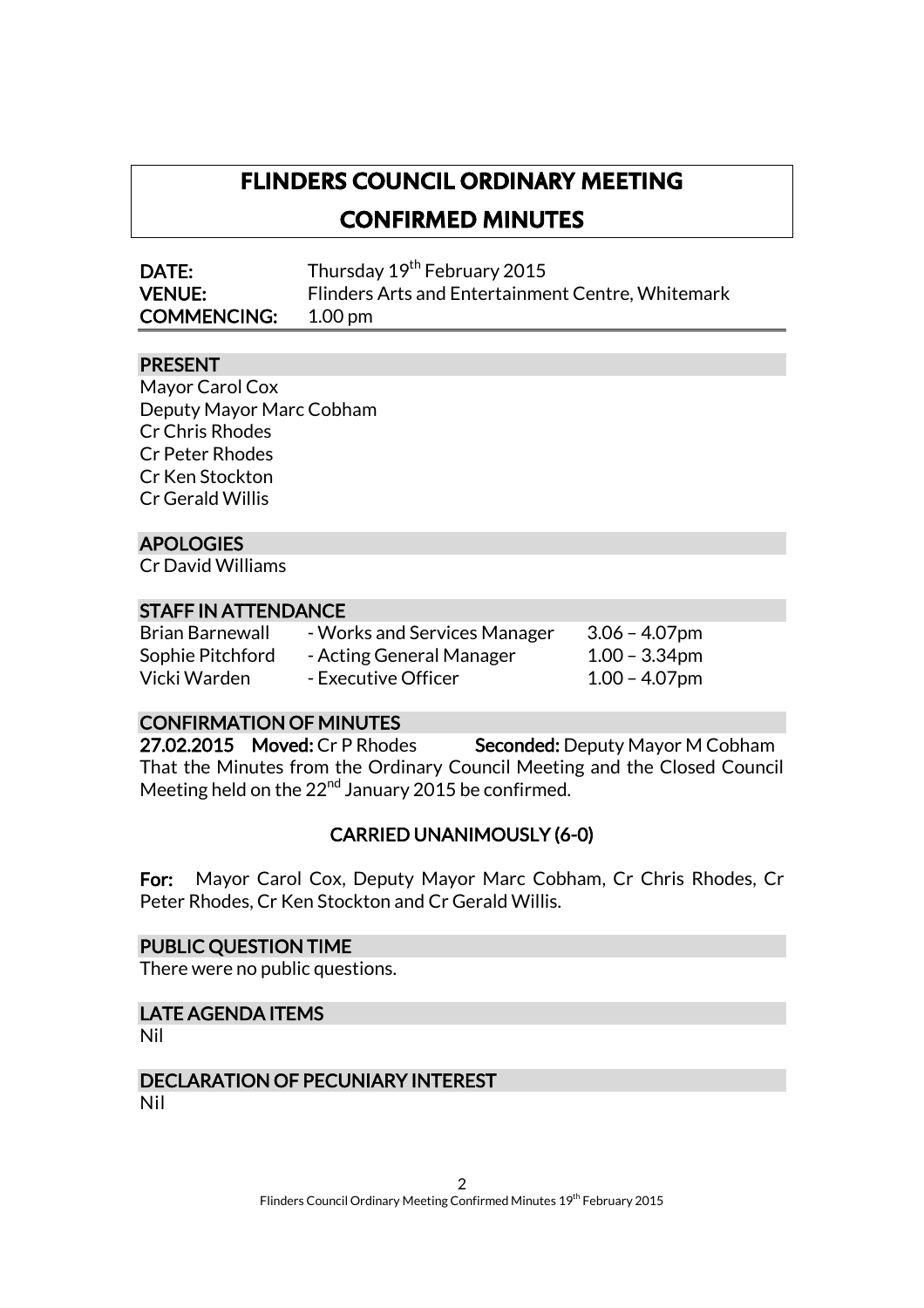# LEAVE OF ABSENCE

Nil

# PETITIONS

Nil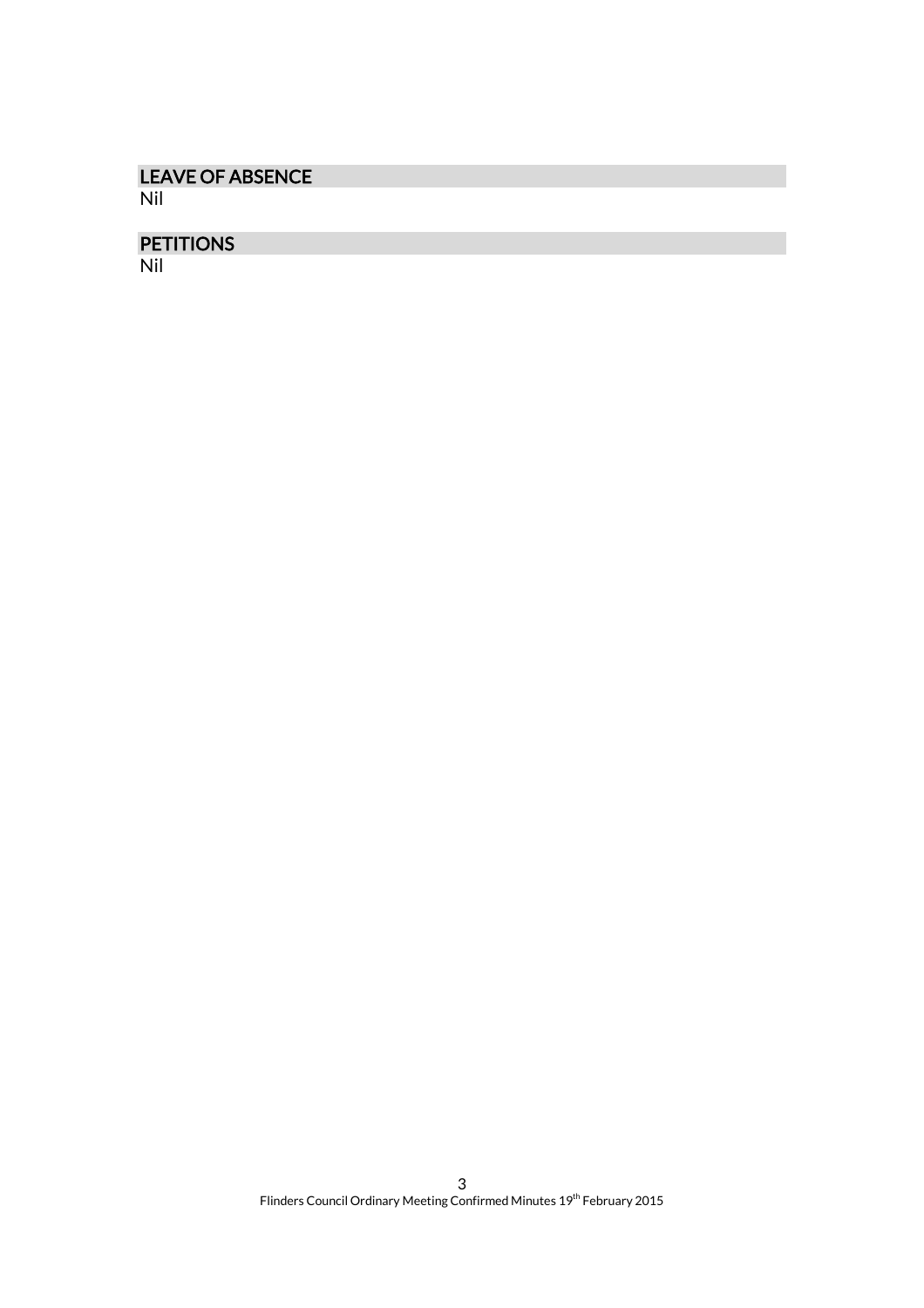# **WORKSHOPS & INFORMATION FORUMS File No: COU/0205**

# Council Workshop held on 27<sup>th</sup> January 2015

Council held a Workshop on Strategic Planning.

# Councillors Present:

Mayor Carol Cox, Deputy Mayor Marc Cobham, Cr Chris Rhodes, Cr Peter Rhodes, Cr Ken Stockton, Cr David Williams and Cr Gerald Willis.

# Apologies:

Nil

# Staff and Consultants Present:

Nick Byrne - SED Advisory, and Sophie Pitchford - Acting General Manager.

# Council Workshop held on 5<sup>th</sup> February 2015

Council held a Workshop on the following subjects:

- Item 1: Waste Management Strategy Jacci Viney
- Item 2: Waste Water Reuse Feasibility Project Jacci Viney
- Item 3: Lady Barron Port Concept Plan Robyn Cox
- Item 4: Housing Mayor Carol Cox
- Item 5: Review of Elected Members' Allowances & Reimbursements Policy
- Item 6: Waiver of Fees Policy Sophie Pitchford
- Item 7: Review of TasWater Shareholders' Letter of Expectations Cr Gerald Willis
- Item 8: Value Statement for Council Cr Peter Rhodes
- Item 9: Budget Review Sophie Pitchford

# Councillors Present:

Mayor Carol Cox, Deputy Mayor Marc Cobham, Cr Chris Rhodes, Cr Peter Rhodes, Cr Ken Stockton, Cr David Williams and Cr Gerald Willis.

# Apologies:

Nil

#### Staff and Consultants Present:

Brian Barnewall - Works & Services Manager (Items 1 & 2 only); Robyn Cox - Strategic Planner (Items 3 & 4 only), Sophie Pitchford - Acting General Manager, Jacci Viney - Development Services Coordinator (Items 1 & 2 only).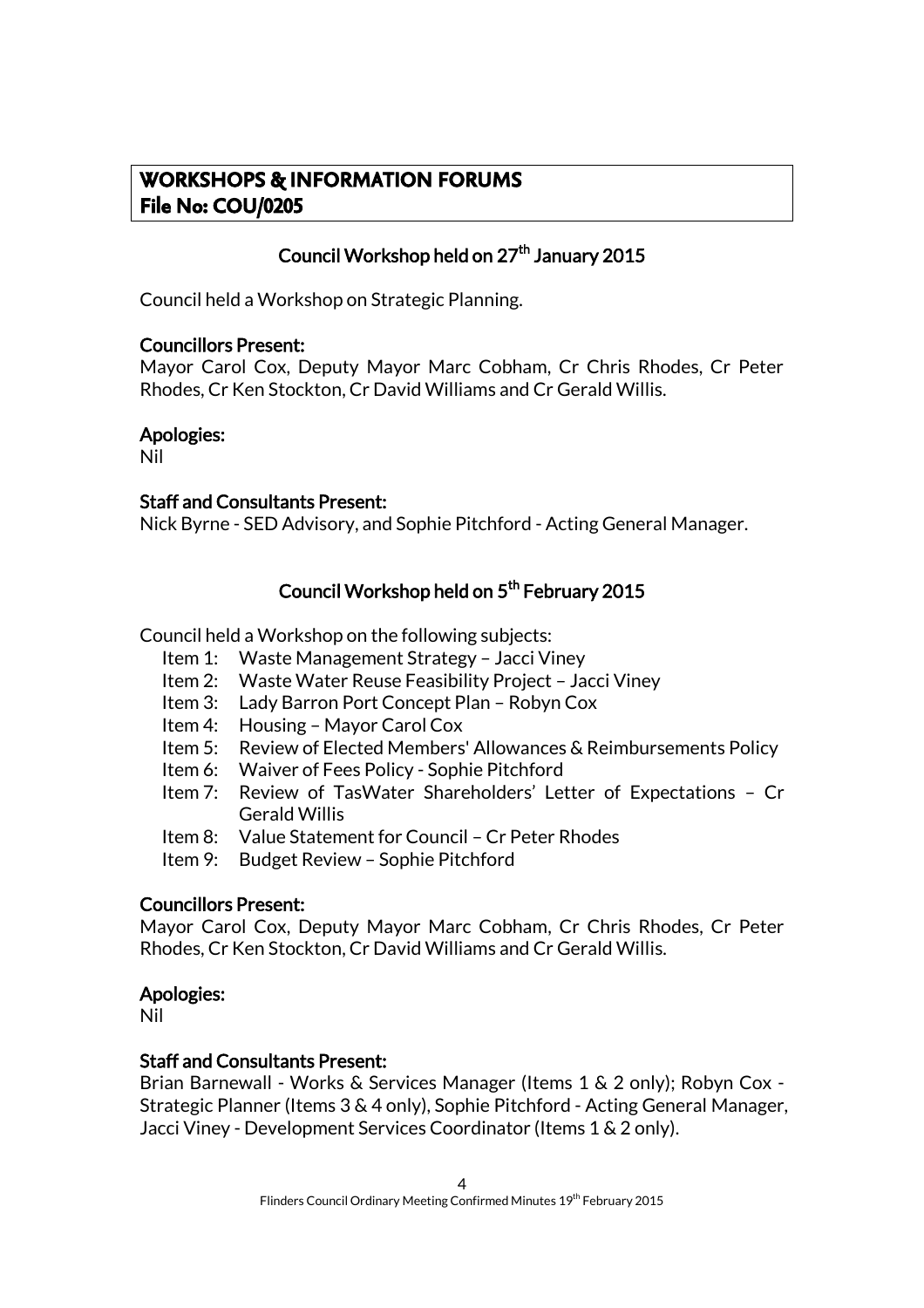As workshops and information sessions are for information and discussion purposes only, no decisions are made or foreshadowed at these proceedings.

### DECISION:

28.02.2015 Moved: Cr G Willis Seconded: Cr P Rhodes

That the Councillor Workshops held on the  $27<sup>th</sup>$  January and  $5<sup>th</sup>$  February 2015 are noted.

# CARRIED UNANIMOUSLY (6-0)

For: Mayor Carol Cox, Deputy Mayor Marc Cobham, Cr Chris Rhodes, Cr Peter Rhodes, Cr Ken Stockton and Cr Gerald Willis.

# PUBLIC MEETINGS

Nil

#### COUNCILLOR'S QUESTIONS ON NOTICE Nil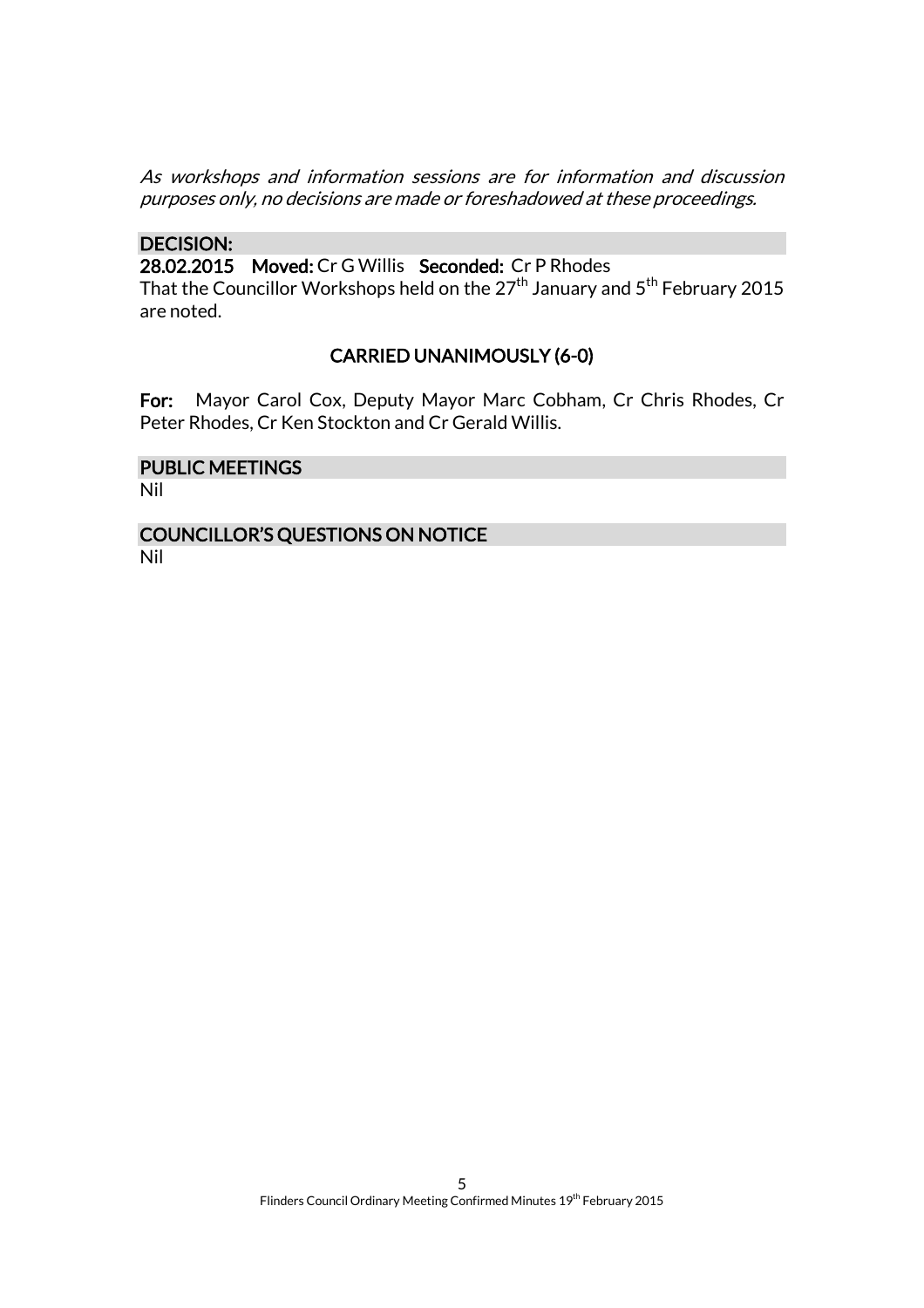# COUNCILLOR'S QUESTIONS WITHOUT NOTICE

# Question 1 from Deputy Mayor Marc Cobham:

It is now 14 months since a Notice of Motion was put to address the summer ventilation issues in the Furneaux Arts and Entertainment Centre. When will this project be undertaken?

# Mayor's Response:

There is a budget allocation in the budget review to be considered at this meeting. If the budget review is passed then there will be an allocation.

# General Manager's Response:

Once the budget review is adopted we can move forward with the project.

# PUBLICATIONS/REPORTS TABLED FOR COUNCIL INFORMATION

'Bushfire in Tasmania – A new approach to reducing our Statewide relative risk – July 2014'; State Fire Management Council. <http://www.sfmc.tas.gov.au/bushfire-in-tasmania>

29.02.2015 Moved: Deputy Mayor M Cobham Seconded: Cr K Stockton That the 'Bushfire in Tasmania – A new approach to reducing our Statewide relative risk – July 2014' report be noted.

# CARRIED UNANIMOUSLY (6-0)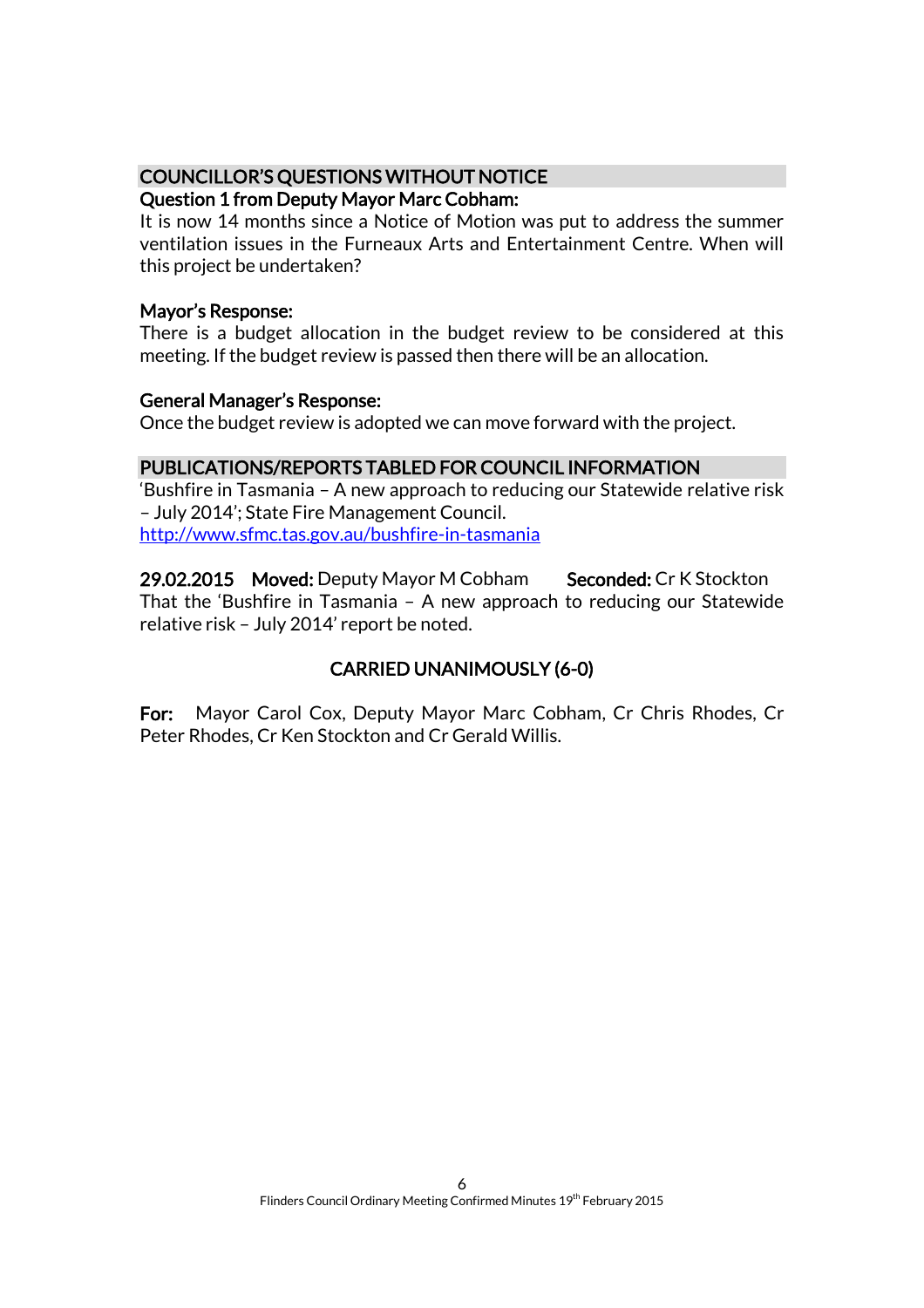# **REPORTS TO BE RECEIVED**

#### Furneaux Group Shipping Special Committee

File No: COM/0403

**Annexure 1:** Furneaux Group Shipping Special Committee 1<sup>st</sup> August 2014 Confirmed Minutes

#### OFFICER'S REPORT (Sophie Pitchford, Acting General Manager):

The confirmed minutes of the Furneaux Group Shipping Special Committee meeting held Friday  $1<sup>st</sup>$  August 2014 have been provided for consideration. The minutes outline what the Committee has been working on to date and can now be accepted by Council.

# OFFICER'S RECOMMENDATION:

That the confirmed minutes of the Furneaux Group Shipping Special Committee meeting held Friday  $1<sup>st</sup>$  August 2014 be accepted.

# DECISION:

30.02.2015 Moved: Cr M Cobham Seconded: Cr G Willis That the confirmed minutes of the Furneaux Group Shipping Special Committee meeting held Friday  $1<sup>st</sup>$  August 2014 be accepted.

# CARRIED UNANIMOUSLY (6-0)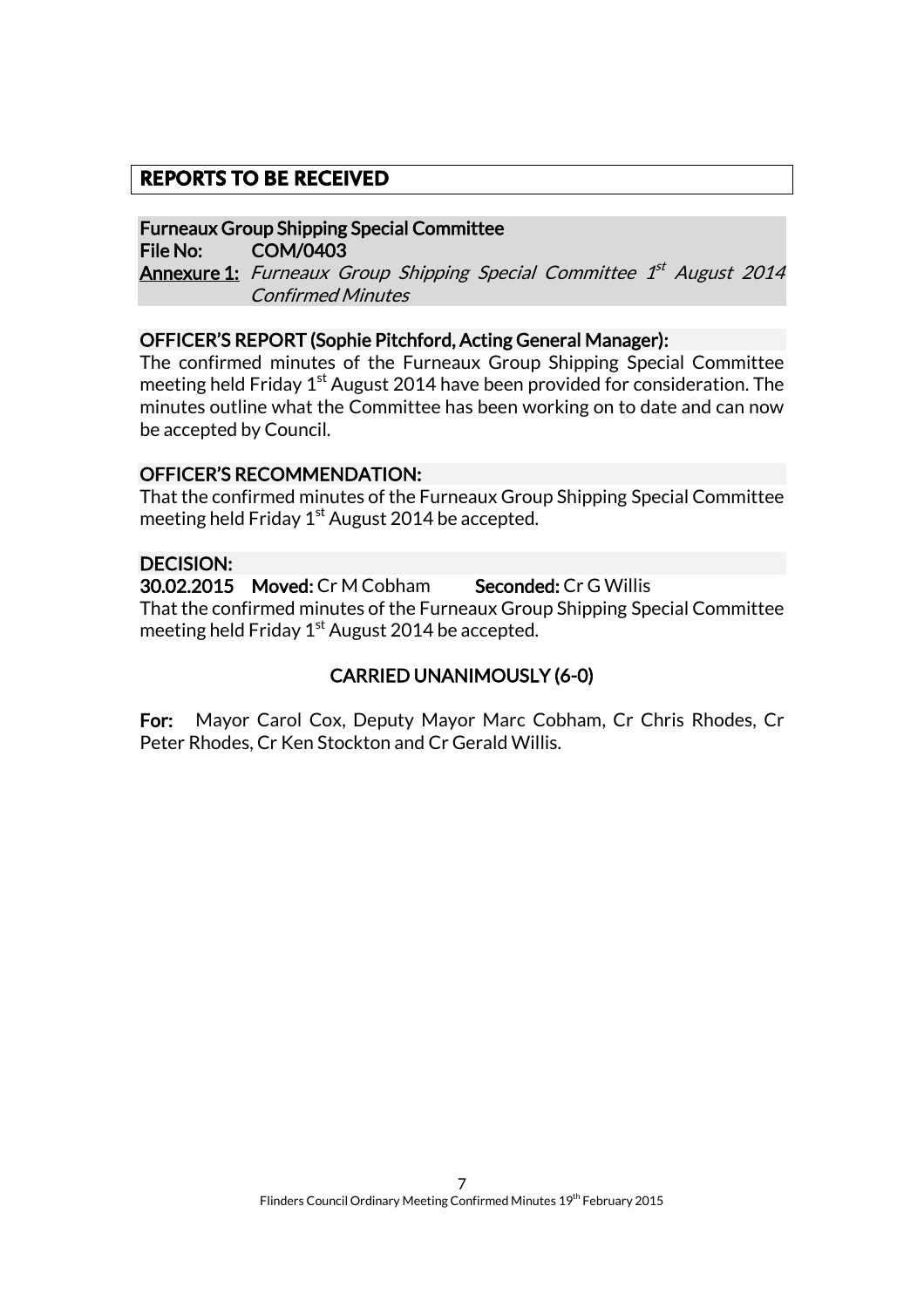# Furneaux Group Shipping Special Committee

File No: COM/0403 **Annexure 2:** Furneaux Group Shipping Special Committee 29th January 2015 Unconfirmed Minutes

# OFFICER'S REPORT (Sophie Pitchford, Acting General Manager):

The unconfirmed minutes of the Furneaux Group Shipping Special Committee meeting held Thursday 29<sup>th</sup> January 2015 have been provided for consideration. At the meeting the Committee welcomed Tessa Bird as the new Department of State Growth representative. The minutes outline what the Committee has been working on to date and can now be noted by Council.

# OFFICER'S RECOMMENDATION:

That the unconfirmed minutes of the Furneaux Group Shipping Special Committee meeting held Thursday 29<sup>th</sup> January 2015 be noted.

# DECISION:

31.02.2015 Moved: Cr G Willis Seconded: Cr P Rhodes That the unconfirmed minutes of the Furneaux Group Shipping Special Committee meeting held Thursday 29<sup>th</sup> January 2015 be noted.

# CARRIED UNANIMOUSLY (6-0)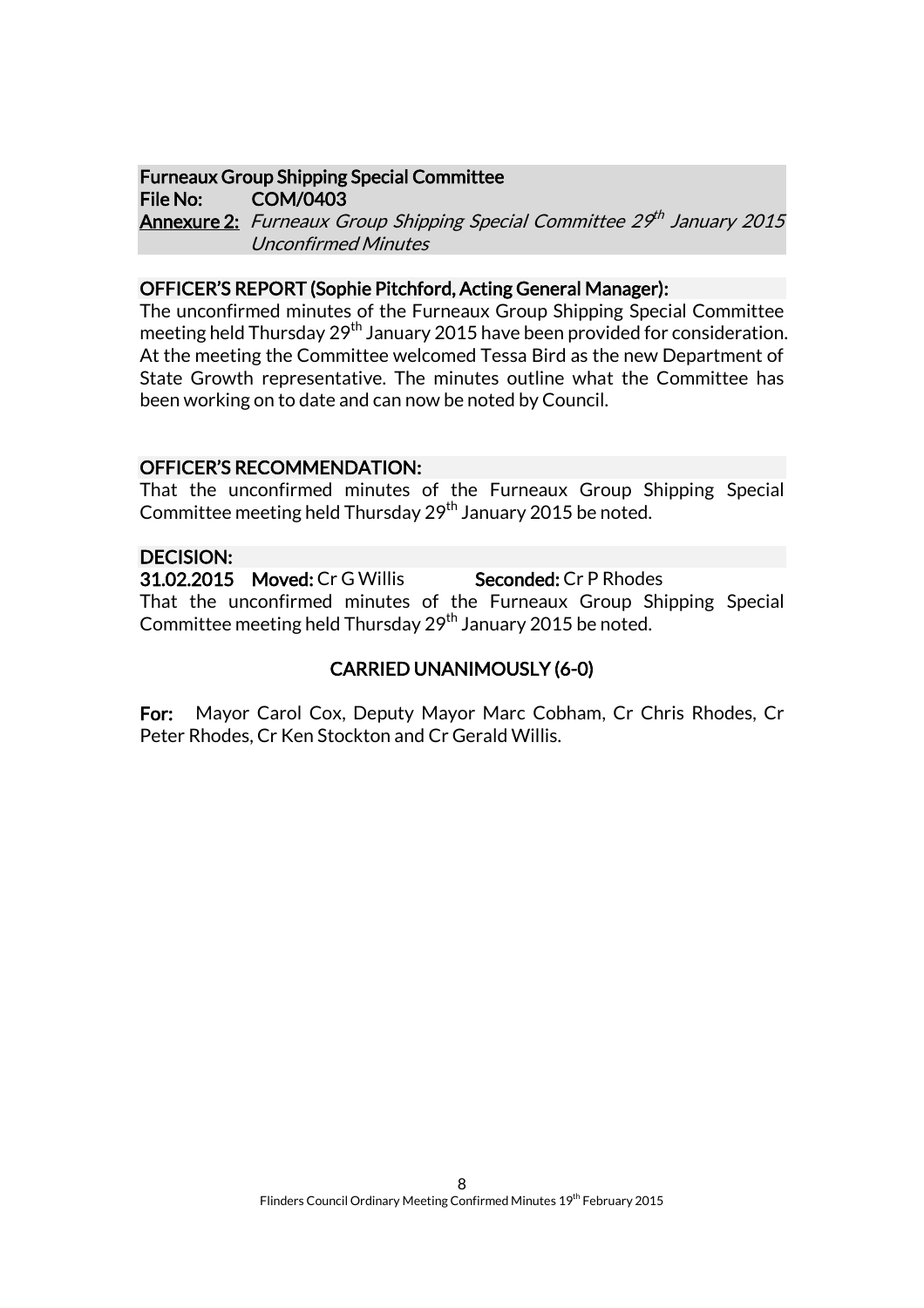# Furneaux Group Aviation Special Committee

File No: COM/0104 **Annexure 3:** Furneaux Group Aviation Special Committee 29th January 2015 Unconfirmed Minutes

# OFFICER'S REPORT (Sophie Pitchford, Acting General Manager):

The unconfirmed minutes of the Furneaux Group Aviation Special Committee meeting held Thursday 29<sup>th</sup> January 2015 have been provided for consideration. At the meeting the Committee welcomed Tessa Bird as the new Department of State Growth representative. The minutes outline what the Committee has been working on to date and can now be noted by Council.

#### OFFICER'S RECOMMENDATION

That the unconfirmed minutes of the Furneaux Group Aviation Special Committee meeting held Thursday 29<sup>th</sup> January 2015 be noted.

#### DECISION:

32.02.2015 Moved: Cr G Willis Seconded: Cr K Stockton That the unconfirmed minutes of the Furneaux Group Aviation Special Committee meeting held Thursday 29<sup>th</sup> January 2015 be noted.

# CARRIED UNANIMOUSLY (6-0)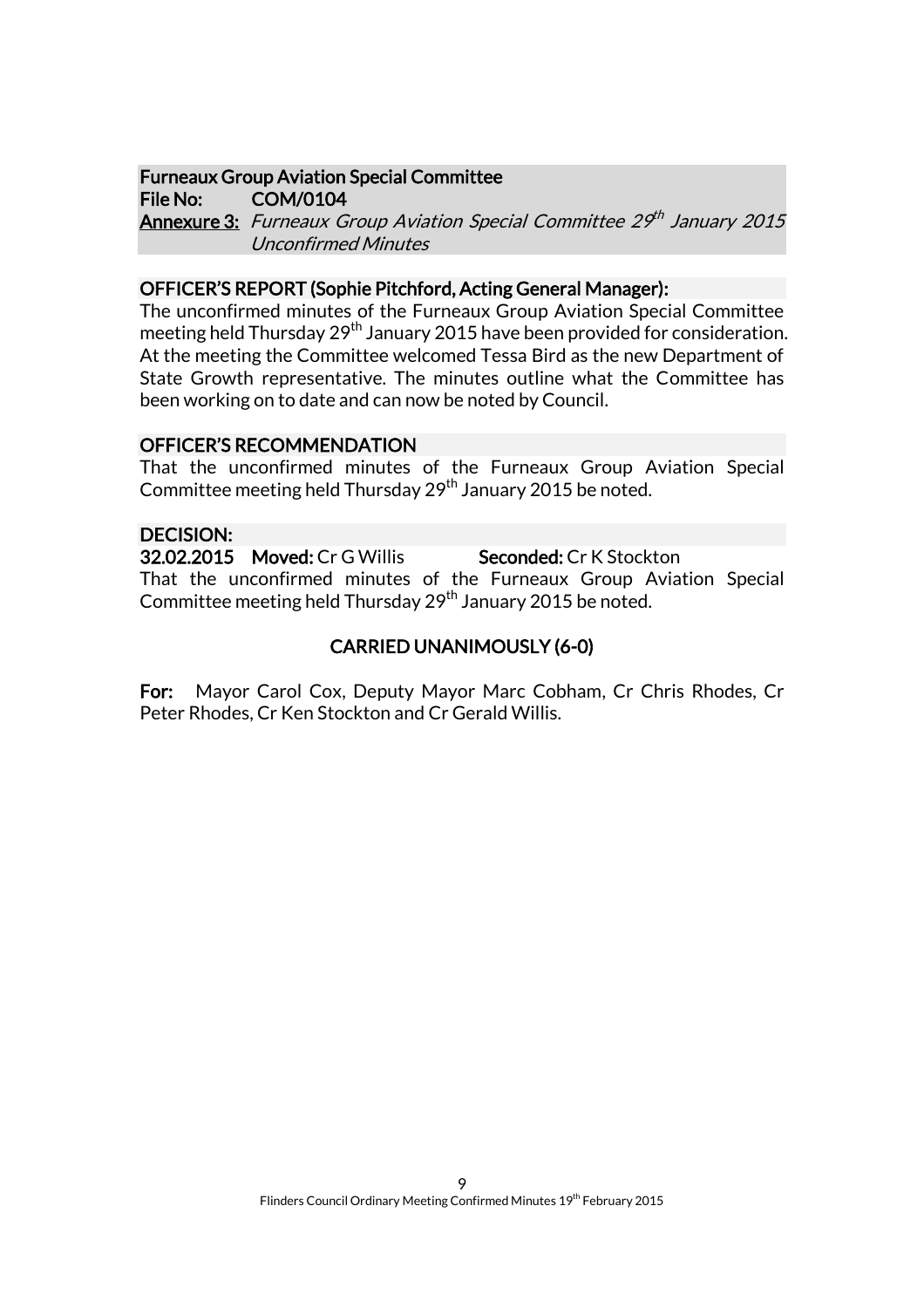### Furneaux Community Health Special Committee

File No: CSV/0912 **Annexure 4:** Furneaux Community Health Special Committee 3<sup>rd</sup> December 2014 Confirmed Minutes

# OFFICER'S REPORT (Sophie Pitchford, Acting General Manager):

The confirmed minutes of the Furneaux Community Health Special Committee meeting held Wednesday 3<sup>rd</sup> December 2014 have been provided for consideration. The minutes outline what the committee has been working on to date and can now be accepted by Council.

# OFFICER'S RECOMMENDATION

That the confirmed minutes of the Furneaux Community Health Special Committee meeting held Wednesday 3<sup>rd</sup> December 2014 be accepted.

# DECISION:

33.02.2015 Moved: Deputy Mayor M Cobham Seconded: Cr P Rhodes That the confirmed minutes of the Furneaux Community Health Special Committee meeting held Wednesday 3<sup>rd</sup> December 2014 be accepted.

# CARRIED UNANIMOUSLY (6-0)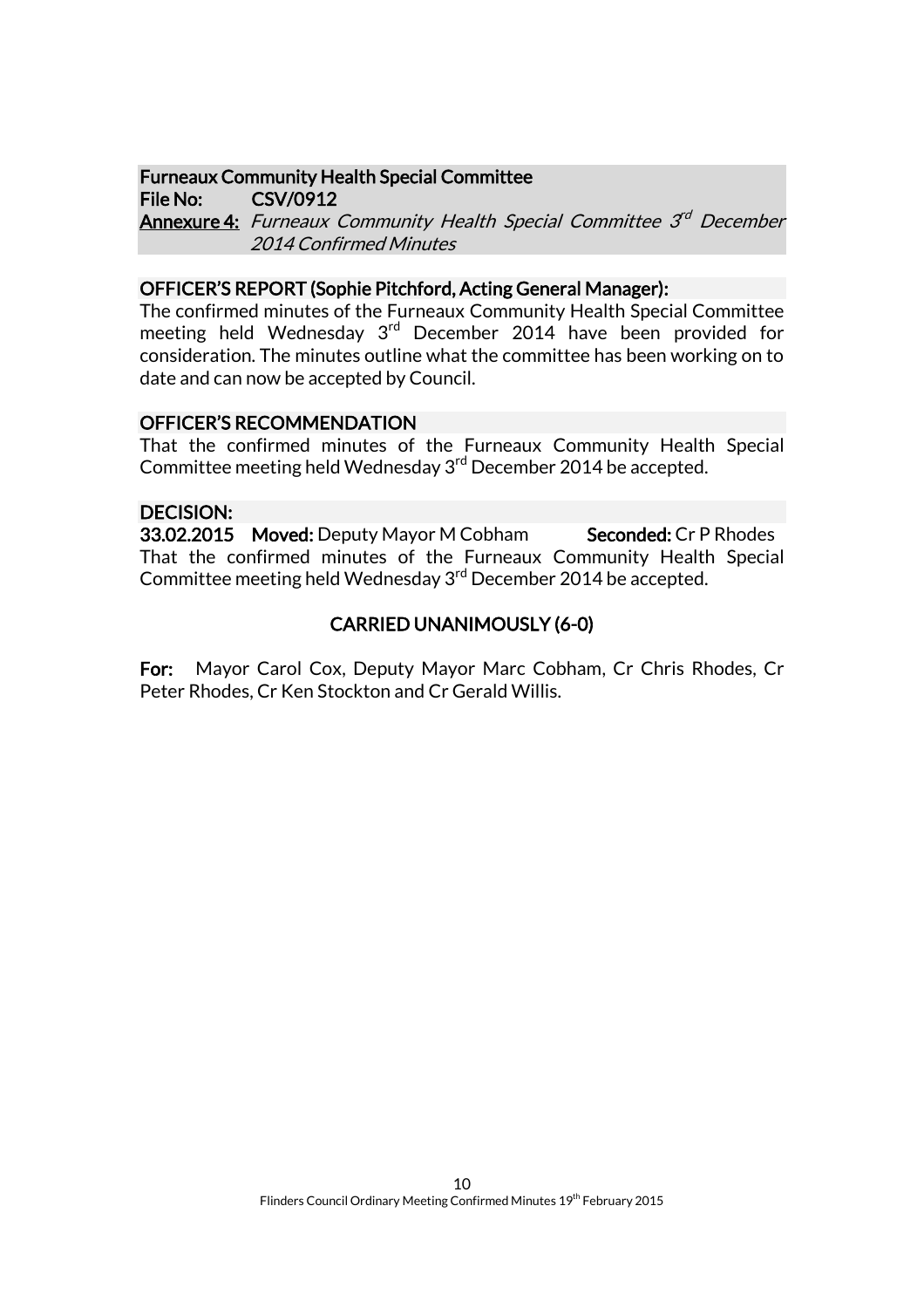### Furneaux Community Health Special Committee

File No: CSV/0912

**Annexure 5:** Furneaux Community Health Special Committee 4<sup>th</sup> February 2015 Unconfirmed Minutes

# OFFICER'S REPORT (Sophie Pitchford, Acting General Manager):

The unconfirmed minutes of the Furneaux Community Health Special Committee meeting held Wednesday  $4<sup>th</sup>$  February 2015 have been provided for consideration. The minutes outline what the Committee has been working on to date and can now be noted by Council.

# OFFICER'S RECOMMENDATION

That the unconfirmed minutes of the Furneaux Community Health Special Committee meeting held Wednesday 4<sup>th</sup> February 2015 be noted.

# DECISION:

34.02.2015 Moved: Deputy Mayor M Cobham Seconded: Cr P Rhodes That the unconfirmed minutes of the Furneaux Community Health Special Committee meeting held Wednesday  $4<sup>th</sup>$  February 2015 be noted.

# CARRIED UNANIMOUSLY (6-0)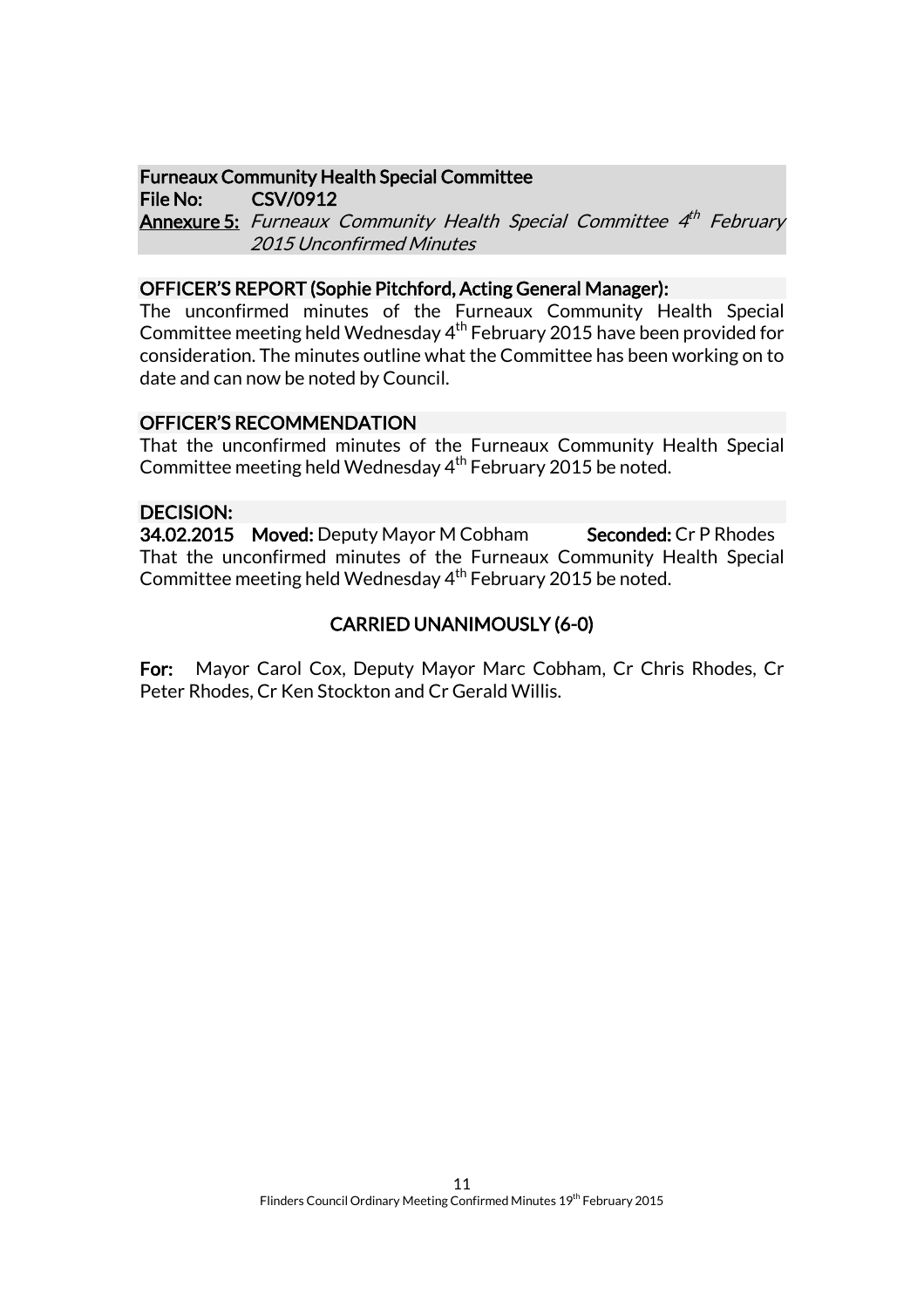# **COUNCILLORS' REPORTS**

# Report from Councillor Gerald Willis as the Flinders Council Representative on TasWater<br>File No:

WAT/0200

# CORRESPONDENCE IN:

| <b>DATE</b> | <b>SUBJECT</b>                                                                        |
|-------------|---------------------------------------------------------------------------------------|
| 10/12/14    | Copy of Chairman's address given 2 <sup>nd</sup> December to GBE<br>Scrutiny hearings |
| 16/12/14    | Letter from Tony Foster, chairman Board Selection                                     |
|             | Committee requesting the owners' representatives to                                   |
|             | nominate and elect members to fill two vacancies on the                               |
|             | <b>Board Selection Committee</b>                                                      |
| 23/12/14    | Letter from Miles Hampton, Chairman, giving an update on                              |
|             | union negotiations                                                                    |
| 06/01/15    | Letter from Miles Hampton, Chairman, advising that there will                         |
|             | be a quarterly briefing for owners' representatives on 6 <sup>th</sup>                |
|             | February 2015                                                                         |
| 07/01/15    | Email from Ailsa Sypkes, General Manager Legal and                                    |
|             | Governance, giving information on the selection process for                           |
|             | vacancies of the Board Selection Committee                                            |
| 09/01/15    | Email from Ailsa Sypkes, General Manager Legal and                                    |
|             | Governance advising that the previously scheduled quarterly                           |
|             | briefing is cancelled due to the Chairman having a                                    |
|             | commitment in the south of the state on that date                                     |
| 12/01/15    | Email from Mike Brewster, Chief Executive Office attaching a                          |
|             | media release from the Economic Regulator re draft Price<br>Determination             |
| 14/01/15    | Email from Ailsa Sypkes, General Manager Legal and                                    |
|             | Governance advising that there are only two nominations for                           |
|             | the two northern vacancies on the Board Selection                                     |
|             | Committee being Mayor David Downie (Northern Midlands)                                |
|             | and Councillor Gerald Willis (Flinders Council) and asking                            |
|             | northern councils to agree to the two nominations to fill the                         |
|             | positions                                                                             |
| 20/01/15    | Email from Ailsa Sypkes, General Manager Legal and                                    |
|             | Governance advising that the two northern vacancies on the                            |
|             | Board Selection Committee, being Mayor David Downie                                   |
|             | (Northern Midlands) and Councillor Gerald Willis (Flinders                            |
|             | Council), have been confirmed as members                                              |
| 23/01/15    | Email from Ailsa Sypkes, General Manager Legal and                                    |
|             | Governance advising the revised date of the owners'                                   |
|             | representatives as 4 February and attaching an agenda and                             |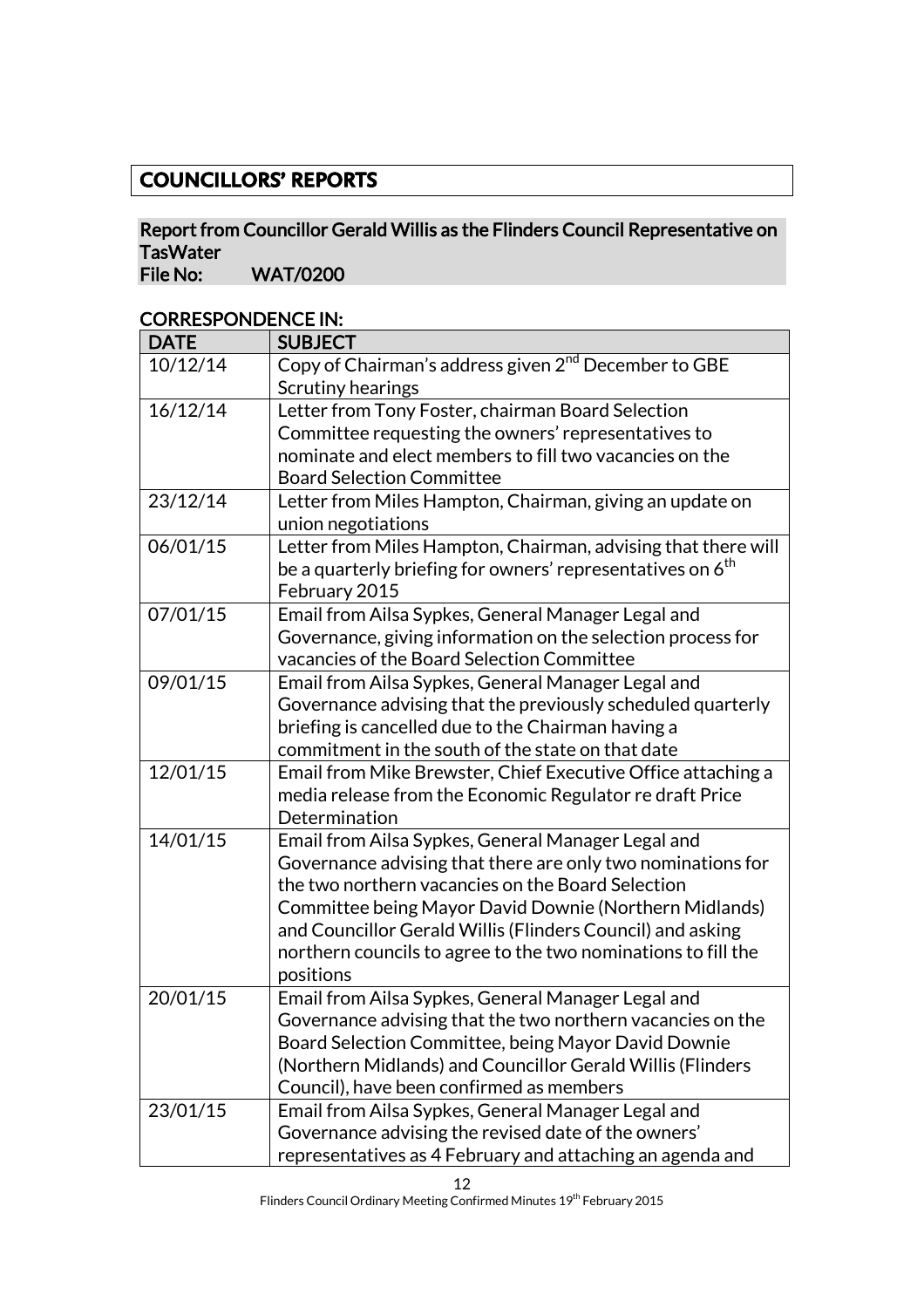|          | the report (As I had changed my schedule to accommodate the<br>previously scheduled date I was an apology for the briefing as<br>I was unable to change my schedule again)                                                                                                                                        |
|----------|-------------------------------------------------------------------------------------------------------------------------------------------------------------------------------------------------------------------------------------------------------------------------------------------------------------------|
| 27/01/15 | Email from Ailsa Sypkes, General Manager Legal and<br>Governance advising the composition of Board Selection<br>Committee                                                                                                                                                                                         |
| 27/01/15 | Email from Ailsa Sypkes, General Manager Legal and<br>Governance advising two dates for the Board Selection<br>Committee to meet are Thursday 5 March and Thursday 12<br>March ( <i>I confirmed availability for the <math>12^{th}</math> (it is a council</i><br>workshop day), but not for the 5 <sup>th)</sup> |

# DECISION:

35.02.2015 Moved: Deputy Mayor M Cobham Seconded: Cr K Stockton That Councillor Gerald Willis' report as the Flinders Council Representative on TasWater be received.

# CARRIED UNANIMOUSLY (6-0)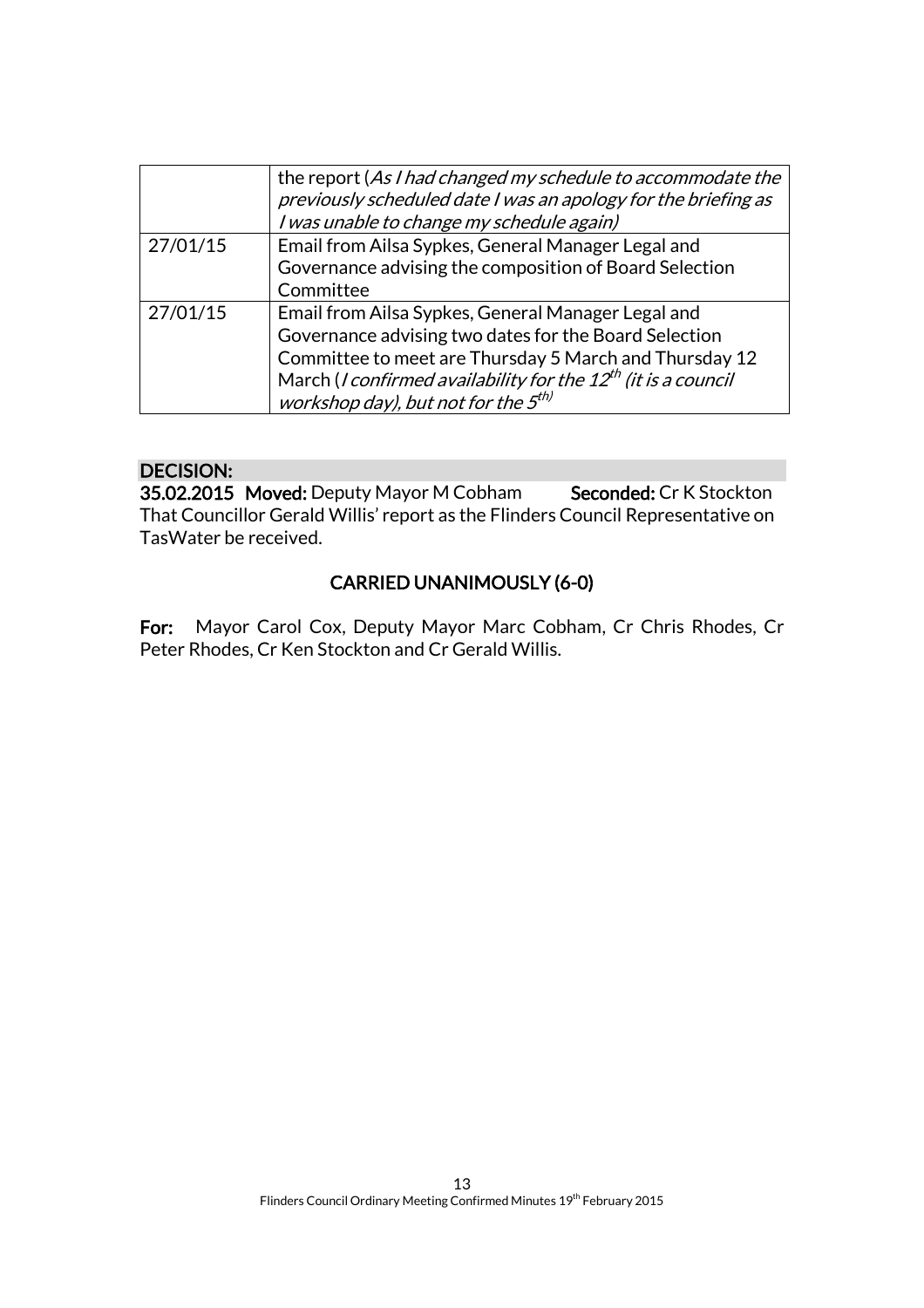# Deputy Mayor's Report<br>File No: COU/060 COU/0600

# ACTIVITIES:

| <b>DATE</b> | <b>ITEM</b>                                                       |  |  |
|-------------|-------------------------------------------------------------------|--|--|
| 22/01/15    | <b>Attend Council Meeting</b>                                     |  |  |
| 24/01/15    | Attend Furneaux Festival assist with "bump-out" at the end of the |  |  |
|             | day                                                               |  |  |
| 25/01/15    | Assist with set-up for Furneaux Festival community barbecue,      |  |  |
|             | cook and serve food, clean-up and "bump-out"                      |  |  |
| 27/01/15    | Attend Council Strategic Planning Workshop                        |  |  |
| 05/02/15    | <b>Attend Council Workshop</b>                                    |  |  |
| 12/02/15    | Attend Amalgamation Information Session, Launceston with          |  |  |
|             | Mayor Cox                                                         |  |  |

#### CORRESPONDENCE IN:

| <b>DATE</b> | <b>WHO</b>    | <b>SUBJECT</b>           |
|-------------|---------------|--------------------------|
| 21/01/15    | Mrs P. Nugent | ' Ongoing Telstra issues |
| 10/02/15    | TasWater      | Invitation               |

# CORRESPONDENCE OUT:

| <b>DATE</b> | <b>WHO</b>   | SUBJECT                               |
|-------------|--------------|---------------------------------------|
| 22/01/15    | Mrs P Nugent | <u>l</u> Ongoing Telstra issues       |
| 11/01/15    | ∣ TasWater   | $\mathsf{I}$ Rsvp re declining invite |

# DECISION:

36.02.2015 Moved: Cr K Stockton Seconded: Cr G Willis That the Deputy Mayor's report be received.

# CARRIED UNANIMOUSLY (6-0)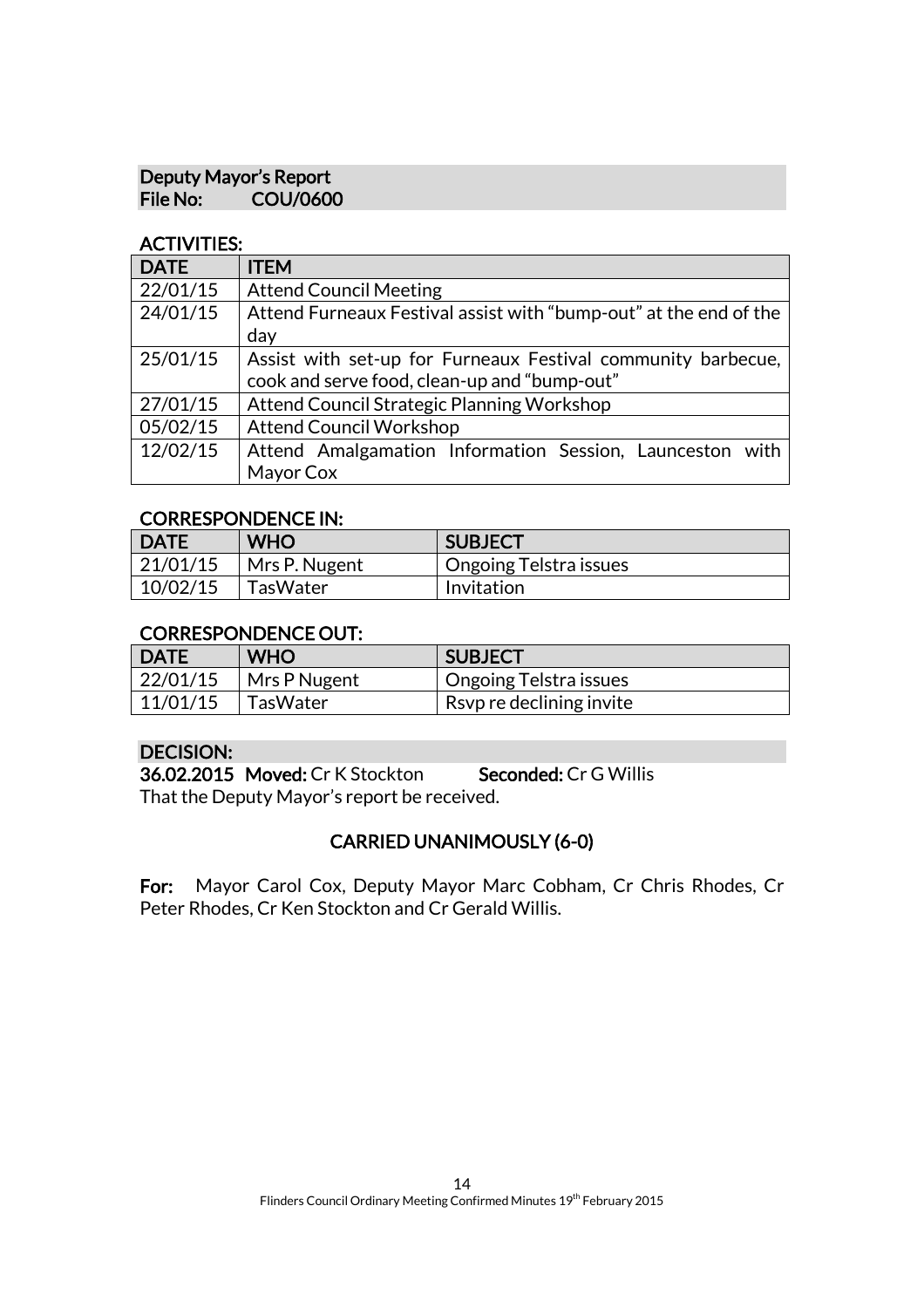# **MAYOR'S REPORT:**

| <b>ACTION</b>            | <b>Information</b> |
|--------------------------|--------------------|
| <b>PROPONENT</b>         | Mayor C Cox        |
| <b>FILE REFERENCE</b>    | COU/0600           |
| <b>ASSOCIATED PAPERS</b> | Nil                |

# APPOINTMENTS:

| 14/01/15 | Funeral - Kevin (Jim) Grace AFSM                                                   |  |  |
|----------|------------------------------------------------------------------------------------|--|--|
| 16/01/15 | Met with retail fuel distributor                                                   |  |  |
| 19/01/15 | Met with a ratepayer on access to Sharp Terminal Launceston                        |  |  |
| 21/01/15 | Municipal Emergency Management Committee Meeting                                   |  |  |
| 21/01/15 | Met with a ratepayer on access to Sharp Terminal Launceston                        |  |  |
| 21/01/15 | Met with a ratepayer on access to Sharp Terminal Launceston                        |  |  |
| 22/01/15 | Met with retail fuel distributor                                                   |  |  |
| 22/01/15 | <b>Council Meeting</b>                                                             |  |  |
| 22/01/15 | Visited 1 <sup>st</sup> Balwyn and 1 <sup>st</sup> Fitzroy Scout Groups camping at |  |  |
|          | <b>Trousers Point</b>                                                              |  |  |
| 22/01/15 | Telephone meeting with the General Manager of Launceston                           |  |  |
|          | Airport                                                                            |  |  |
| 24/01/15 | Festival Event - Whitemark Street Market                                           |  |  |
| 24/01/15 | Ronnie Summers, NAIDOC Tasmanian Aboriginal of the Year                            |  |  |
|          | 2014 - Music at the Tavern                                                         |  |  |
| 25/01/15 | Community BBQ to celebrate being Australian - Australia Day                        |  |  |
|          | celebration                                                                        |  |  |
| 27/01/15 | Workshop - Strategic Planning with SED                                             |  |  |
| 29/01/15 | Furneaux Group Shipping Special Committee Meeting                                  |  |  |
| 29/01/15 | Met with Denise Gardner of Cape Barren Island Aboriginal                           |  |  |
|          | Association Inc. re strategic plan                                                 |  |  |
| 29/01/15 | Connected Denise Gardner & Robyn Cox re Land Use Planning                          |  |  |
|          | for Cape Barren Island                                                             |  |  |
| 29/01/15 | <b>Furneaux Group Aviation Special Committee Meeting</b>                           |  |  |
| 29/01/15 | Met with Carolyn Phillips, Tasmania Medicare Local's (TML)                         |  |  |
|          | Streamlined Care Pathways Project (& Cr. Willis)                                   |  |  |
| 29/01/15 | Lady Barron Hall & Recreational Special Committee Meeting                          |  |  |
| 02/02/15 | Discussion with resident re Launceston Airport access                              |  |  |
| 03/02/15 | Discussion with resident re Launceston Airport access                              |  |  |
| 04/02/15 | Met with Lady Barron residents re town gardens                                     |  |  |
| 04/02/15 | Furneaux Community Health Special Committee Meeting                                |  |  |
| 05/02/15 | Councillor workshop                                                                |  |  |
| 06/02/15 | Discussion with resident re Government Vet & Quarantine                            |  |  |
|          | <b>Control Position</b>                                                            |  |  |
| 11/02/15 | Met with Launceston Sharp Airlines staff                                           |  |  |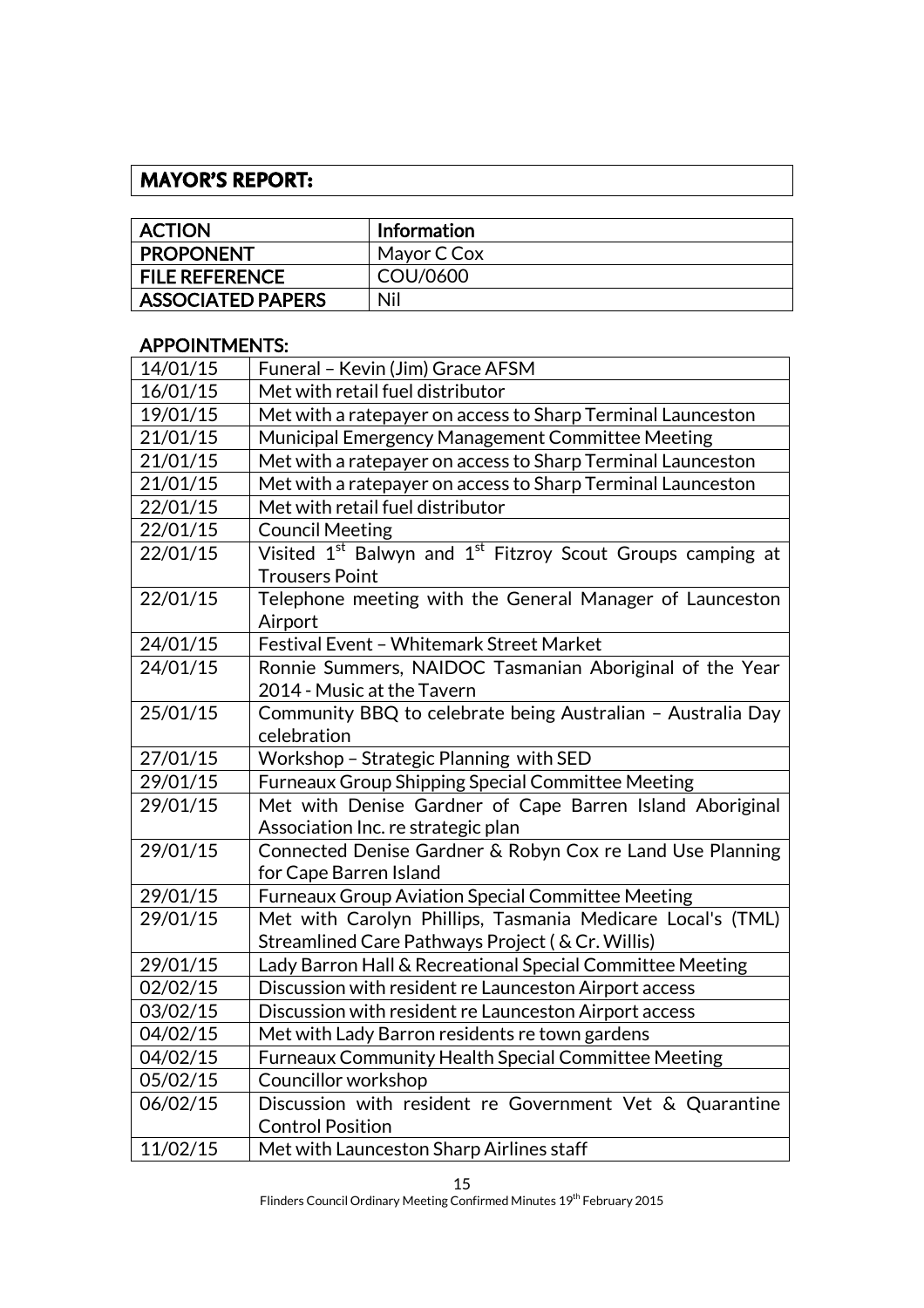| 12/02/15 | Meeting with Paul Hodgen, General Manager Launceston<br>Airport |  |  |
|----------|-----------------------------------------------------------------|--|--|
| 12/02/15 | Peter Gutwein's Northern Region Amalgamation Meeting            |  |  |
| 13/02/15 | Local Government Association of Tasmania Meeting                |  |  |

# Lady Barron

The Acting General Manager and I met with a group of Lady Barron residents at Lady Barron to view issues they raised within the township. The triggering factor was the removal by the Works and Services Department of a garden near the Lady Barron Hall. The garden had been there for decades, however it had become labour intensive to maintain with a rock border, the invasion of kikuyu grass, and a lack of water in that vicinity. Council has agreed to reinstate the garden and the residents have agreed to maintain the garden. A straight or flat edging will be put in place to enable mowing to the edge of the garden. The residents raised other issues including a need to remove grass from two drainage areas, and the trimming of trees back from the graves at the eastern end of the cemetery. These issues have already been attended to by staff. A request to re- fence the Lady Barron cemetery will be considered during budget sessions.

The residents also commented that the tennis courts are being used quite often.

The community members are now liaising with TasPorts to have the Memorial to Fishermen Lost at Sea reinstated. As you will recall this has been a long standing request to TasPorts by Council and the last response I had to my query advised it would be installed by the end of January.

# Launceston Airport Access

I have fielded many complaints in recent weeks about the poor access to the Sharp Terminal at Launceston Airport. With Councillors' support, I have raised the issues with Paul Hodgen, the General Manager of the Launceston Airport. I have encouraged the community to report issues directly to Paul and I am meeting with him again on the  $12<sup>th</sup>$  February. I encourage airport users to continue to report issues to Paul.

# Vet/Quarantine

In the last week community members have become aware that the State Government budget restraints on the Department of Primary Industries, Parks, Water and Environment (DPIPWE), could have implications for Flinders in that the Government Vet position on Flinders could cease to exist. Flinders has the last on-ground government vet position in the state. The current position also covers Quarantine.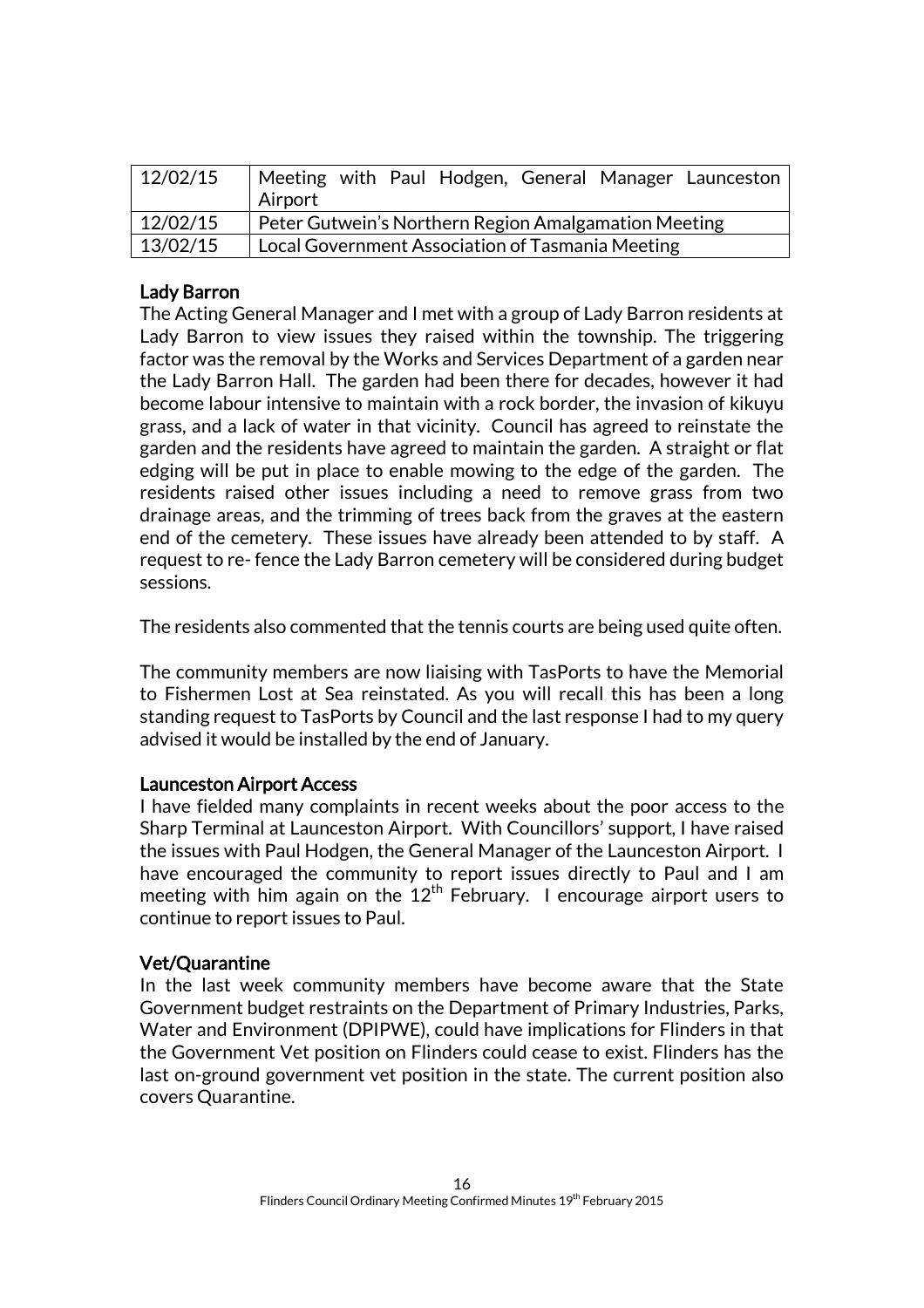The threat of losing this position is concerning to Councillors and more information will be sought from DPIPWE.

# Australia Day Weekend

Council organised and assisted with a range of events over the Australia Day long weekend starting at Killiecrankie on the Friday night and culminating in a free community BBQ and entertainment at the RSL & Sports Club on the Sunday. Thank you to all who contributed to make this weekend happen including the Flinders Branch of Tas Regional Arts and the Department of Premier and Cabinet who contributed \$2,300 to enable Social Circus Tasmania to provide community workshops for the Summer Holiday Program, entertainment at both the Saturday Market Day and the BBQ, and culminating in a display of circus skills by young islanders.

Australia Day has been part of a long weekend for the past two years. Council has supported the community in having a weekend of events, including a free community BBQ supported by community entertainment - last year at the Furneaux Museum and this year at the RSL & Sports Club, both on the  $25<sup>th</sup>$ January.

In 2016 Australia Day will fall on a Tuesday. Council will need to give serious consideration as to what will be supported next year.

| <b>DATE</b> | <b>WHO</b>                        | <b>SUBJECT</b>                                        |
|-------------|-----------------------------------|-------------------------------------------------------|
| 13/01/15    | 50+ Tasmania                      | Editorial in 50+ Tasmania publication                 |
| 14/01/15    | Office of the Anti-               | Annual Report 2013-14 released                        |
|             | Discrimination                    |                                                       |
|             | Commissioner                      |                                                       |
| 20/01/15    | Tracey Kelly, West Tamar          | Invitation to opening of the Windsor                  |
|             | Council                           | Pavilion (apology sent)                               |
| 22/01/15    | Gillian Woods                     | Response to letter & notification of 18 <sup>th</sup> |
|             |                                   | Cancer Concert - 19/9/15                              |
| 22/01/15    | National Australia Day            | Nominations for 2016 Awards                           |
|             | Council                           |                                                       |
|             |                                   |                                                       |
| 23/01/15    | Ailsa Sypkes, General             | <b>TasWater Quarterly Report to Owners</b>            |
|             | Manager Legal and                 | Representatives - Progress Update to                  |
|             | Governance, TasWater              | 31 December 2014                                      |
| 23/01/15    | Prof. Jean Palutik, National      | Invitation to attend Climate Adaptation               |
|             | Climate Change Adaptation         | in the Coastal Zone Workshop -                        |
|             | <b>Research Facility (NCCARF)</b> | 17/2/15                                               |
| 23/01/15    | Jess Tyler, TaslEX                | TasIEXtra Newsletter                                  |
|             | <b>Tasmanian Innovations</b>      |                                                       |

# CORRESPONDENCE IN: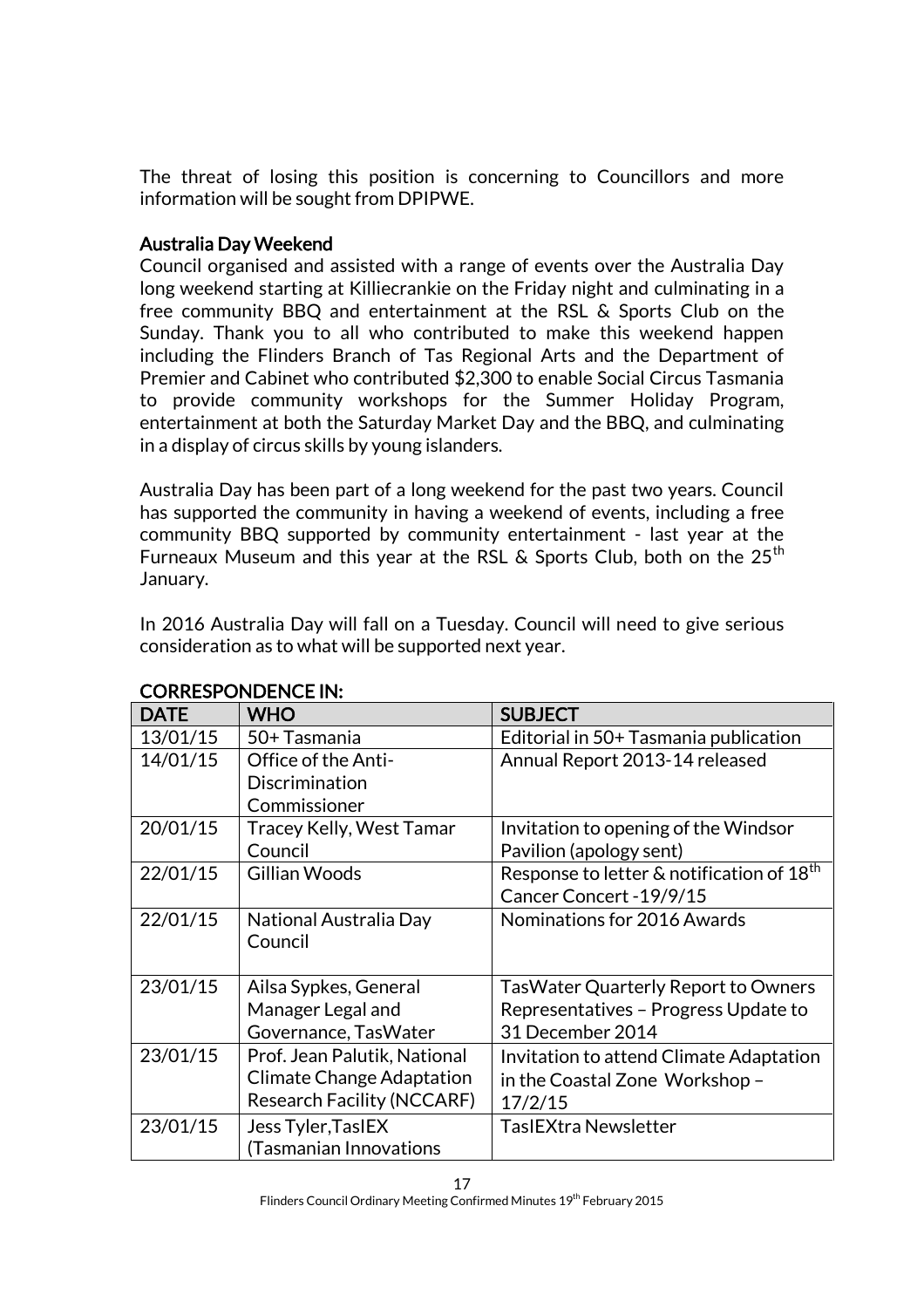|          | Exchange)                                 |                                                                                     |
|----------|-------------------------------------------|-------------------------------------------------------------------------------------|
| 27/01/15 | Garry Bailey, Bicycle                     | State Government's Trails and                                                       |
|          | Network                                   | <b>Bikeways funding to Councils</b>                                                 |
| 27/01/15 | Commander APJ Cerritelli,                 | Invitation to Graduation Ceremony of                                                |
|          | <b>Tasmanian Police</b>                   | Trainee Course 2/2014 - 6/3/15                                                      |
|          |                                           | (apology sent)                                                                      |
| 28/01/15 | Marc Cobham                               | Wireless Mobile Broadband - Internet                                                |
|          |                                           | problems experienced                                                                |
| 29/01/15 | John Kirwan, Royal Flying                 | Request for meeting to explore                                                      |
|          | <b>Doctor Service</b>                     | community health needs                                                              |
| 29/01/15 | Paul Hodgen, General                      | Launceston Airport car parking                                                      |
|          | Manager, Launceston                       |                                                                                     |
|          | Airport                                   |                                                                                     |
| 30/01/15 | Stephen Douglas,                          | Confirmation of receipt of submission                                               |
|          | Launceston Airport                        | on Preliminary Draft Master Plan                                                    |
| 30/01/15 | Dr Katrena Stephenson,                    | Local Government Association of                                                     |
|          | <b>Local Government</b>                   | Tasmania submission to the 2015-16                                                  |
|          | <b>Association of Tasmania</b>            | <b>State Budget</b>                                                                 |
| 02/02/15 | <b>Education Ambassadors,</b>             | New Patron in Chief to Education                                                    |
|          | University of Tasmania                    | Ambassadors Tasmania                                                                |
| 03/02/15 | <b>Tasmanian Electoral</b>                | <b>Results of General Management</b>                                                |
|          | Commission                                | Committee (GMC) of LGAT election                                                    |
| 03/02/15 | Department of                             | Progress in Australian Regions -                                                    |
|          | Infrastructure and Regional               | Yearbook 2014                                                                       |
|          | Development                               |                                                                                     |
| 03/02/15 | Department of Education                   | School Support and Expectations 2015                                                |
| 03/02/15 | Australia Post                            | Notice of increase in Charge for                                                    |
|          |                                           | <b>Business Letter services</b>                                                     |
| 03/02/15 | Sandy Drummond                            | Concerns on State's Amalgamation                                                    |
|          |                                           | discussions                                                                         |
| 03/02/15 | <b>Education Ambassadors,</b>             | Tasmanian education - new data, new                                                 |
|          | University of Tasmania                    | comparisons, new insights                                                           |
| 04/02/15 | Australian Commercial &                   | Safety of entertainment technology in                                               |
|          | <b>Entertainment Technologies</b>         | venues                                                                              |
|          | Association                               |                                                                                     |
| 04/02/15 | Paul Hodgen, General                      | Copy of letter sent to Michael Buck,                                                |
|          | Manager, Launceston                       | <b>Flinders Island Tourism &amp; Business</b>                                       |
|          | Airport                                   | Assoc. regarding access to Sharp<br>Terminal                                        |
|          |                                           |                                                                                     |
| 04/02/15 | David Malacari, Ten Days on<br>the Island | Thanking Council for support of the<br><b>Tasmanian International Arts Festival</b> |
|          |                                           |                                                                                     |
| 05/02/15 | Malcolm Sharp                             | <b>Essendon Airport East/West</b>                                                   |
|          |                                           | Temporary Runway Closure Monday                                                     |
|          |                                           |                                                                                     |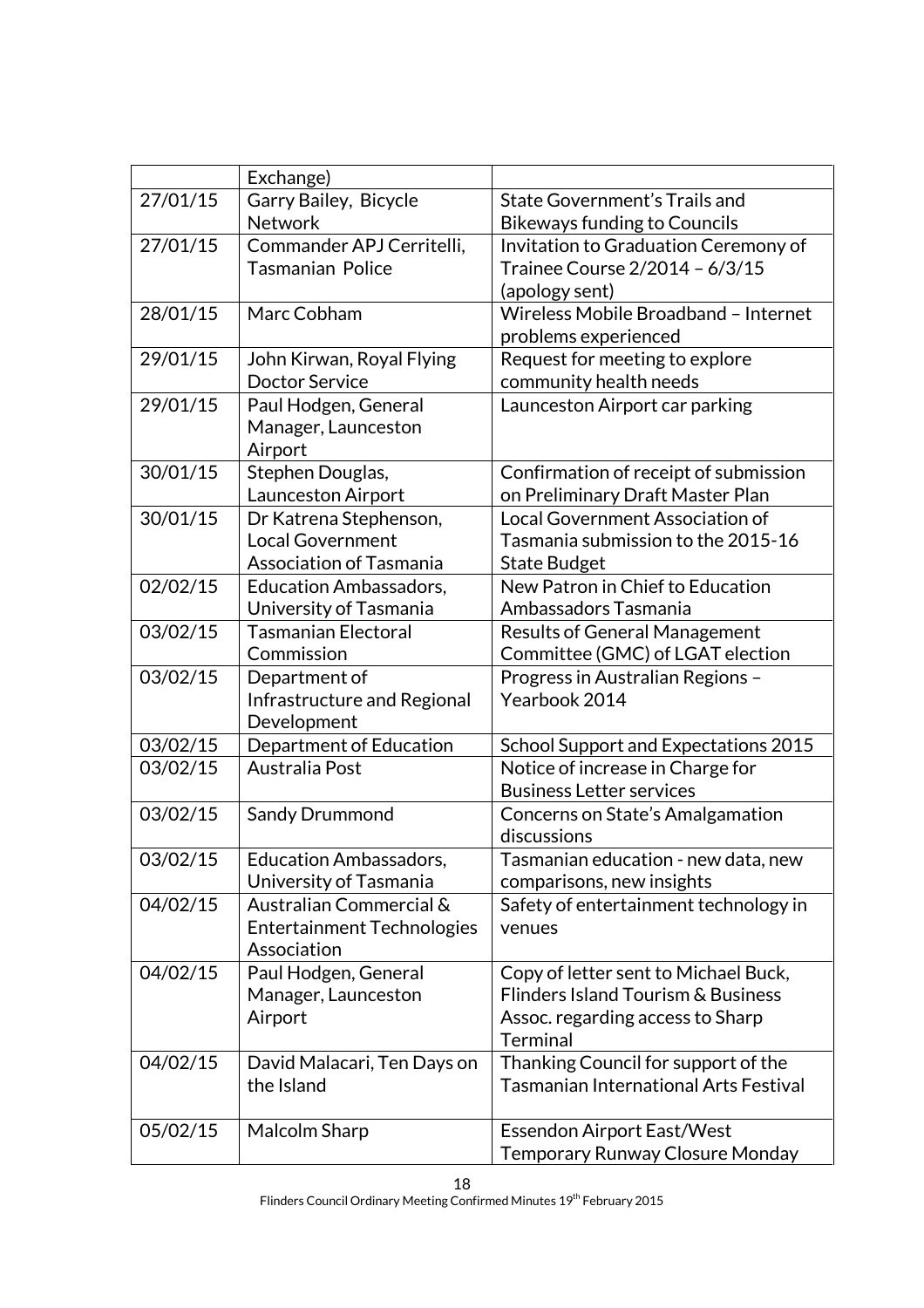|          |                             | March 2 <sup>nd</sup> to Friday 21 <sup>st</sup> March, 2015 |
|----------|-----------------------------|--------------------------------------------------------------|
| 05/02/15 | Nick Byrne, SED             | Isolating council funds for community                        |
|          |                             | use in the event of amalgamation                             |
| 09/02/15 | <b>Tony Griggs</b>          | Australia Day celebrations                                   |
| 09/02/15 | <b>Helen Cameron</b>        | Partial donation of artist's time to                         |
|          |                             | create public artwork                                        |
| 09/02/15 | John Loudon                 | Temporary closure Launceston Airport                         |
|          |                             | runway: 13 Feb - 29 March, 9pm - 6am                         |
| 09/02/15 | Peter Gutwein, Minister for | Agenda for regional Voluntary                                |
|          | Planning and Local          | <b>Amalgamations Meeting</b>                                 |
|          | Government                  |                                                              |
| 09/02/15 | Darryl Nichols              | Garage Sale Trail                                            |
| 09/02/15 | <b>TasWater</b>             | <b>Invitation to Forum</b>                                   |
| 10/02/15 | Inspector Darren Hopkins,   | Meeting with General Manager and                             |
|          | <b>North East Division</b>  | Councillors                                                  |
|          | <b>Tasmania Police</b>      |                                                              |
| 10/02/15 | Fiona Keserue-Ponte, SEMF   | Response to representation on Lady                           |
|          | consultants                 | <b>Barron Water Treatment Plant</b>                          |
|          |                             | Development Application                                      |
| 10/02/15 | Launceston Airport          | Access Information article for Island                        |
|          |                             | <b>News</b>                                                  |

# CORRESPONDENCE OUT:

| <b>DATE</b> | <b>WHO</b>                 | <b>SUBJECT</b>                                                            |
|-------------|----------------------------|---------------------------------------------------------------------------|
| 21/01/15    | David Tresemer             | Response to public question, December<br>2015 Council Meeting             |
| 22/01/15    | <b>Tasmanian Electoral</b> | <b>Voting for Local Government</b>                                        |
|             | Commission                 | Association of Tasmania, General                                          |
|             |                            | <b>Management Committee</b>                                               |
| 29/01/15    | Australia Post             | Confidential                                                              |
| 30/01/15    | Planning Manager,          | Submission on Launceston Airport                                          |
|             | Launceston Airport         | Preliminary Draft Master Plan 2015                                        |
| 30/01/15    | Invest in Australia        | Free promotion of Council Areas                                           |
| 05/02/15    | Nick Byrne, SED            | Isolating council funds for community<br>use in the event of amalgamation |
| 05/02/15    | Paul Hodgen, General       | Issues regarding Launceston Airport car                                   |
|             | Manager, Launceston        | parks and access to Sharp Terminal                                        |
|             | Airport                    |                                                                           |
| 09/02/15    | Inspector Darren Hopkins,  | Meeting with Councillors and General                                      |
|             | <b>North East Division</b> | Manager                                                                   |
|             | Tasmania Police            |                                                                           |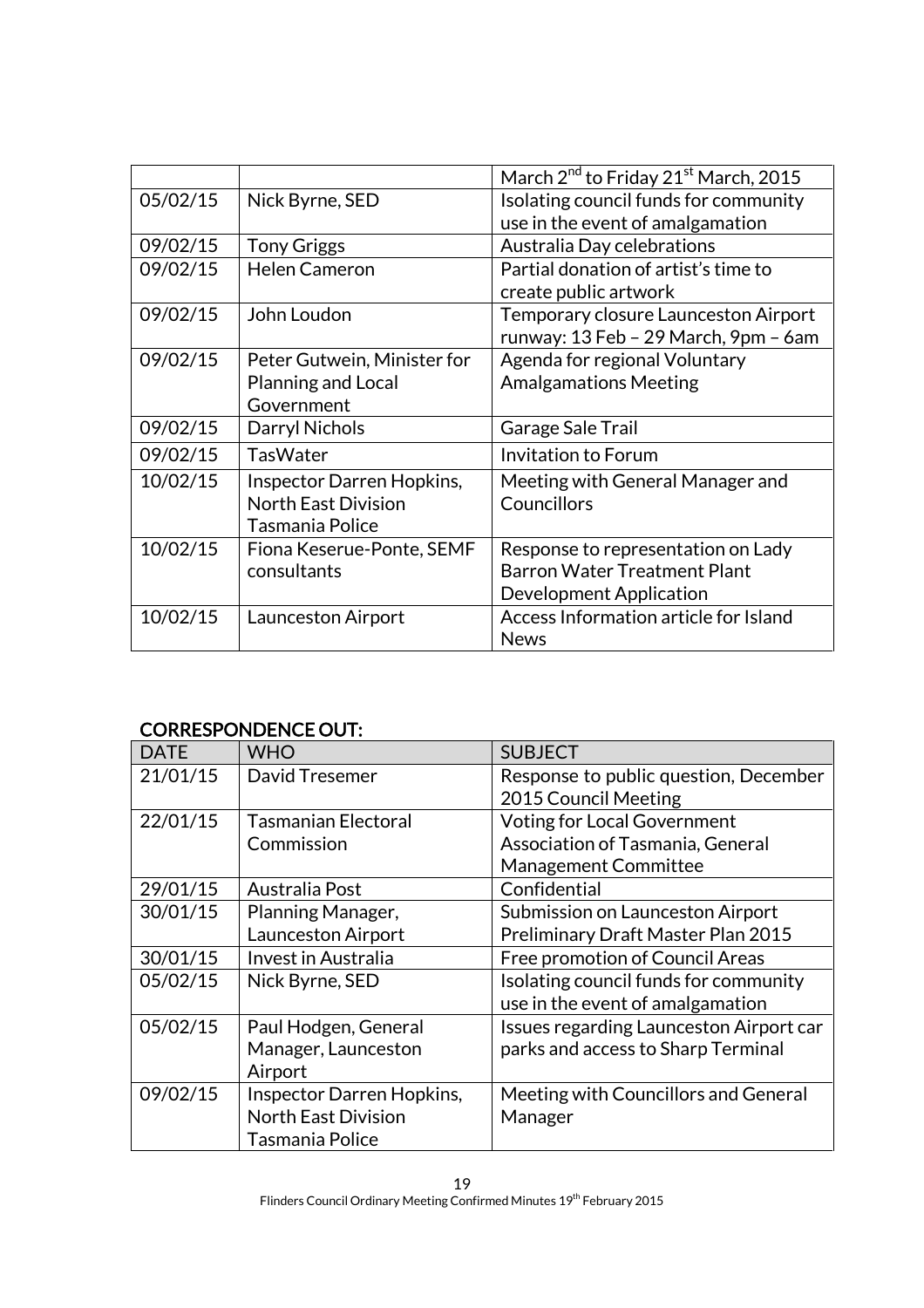# COUNCILLOR'S CORRESPONDENCE - Cr Chris Rhodes

(Copies in Mayor's Correspondence File)

# CORRESPONDENCE OUT:

| <b>DATE</b> | <b>WHO</b>                                                                       | <b>SUBJECT</b>           |
|-------------|----------------------------------------------------------------------------------|--------------------------|
| 22/12/14    | Tasmania Police,<br>Russell Judges,<br>Ombudsman,<br><b>Integrity Commission</b> | Re Random Breath Testing |

# CORRESPONDENCE IN:

| <b>DATE</b> | <b>WHO</b>                                                           | <b>SUBJECT</b>                              |
|-------------|----------------------------------------------------------------------|---------------------------------------------|
| 23/12/14    | Inspector Darren Hopkins,<br>North East Division,<br>Tasmania Police | Response re Random Breath<br><b>Testing</b> |

# VOTING REQUIREMENTS:

Simple Majority

# RECOMMENDATION:

That the Mayor's report be received.

# DECISION:

37.02.2015 Moved: Deputy Mayor M Cobham Seconded: Cr G Willis That the Mayor's report be received.

# CARRIED UNANIMOUSLY (6-0)

For: Mayor Carol Cox, Deputy Mayor Marc Cobham, Cr Chris Rhodes, Cr Peter Rhodes, Cr Ken Stockton and Cr Gerald Willis.

Mayor Carol Cox called a break in the meeting at 1.19pm and resumed the meeting at 1.23pm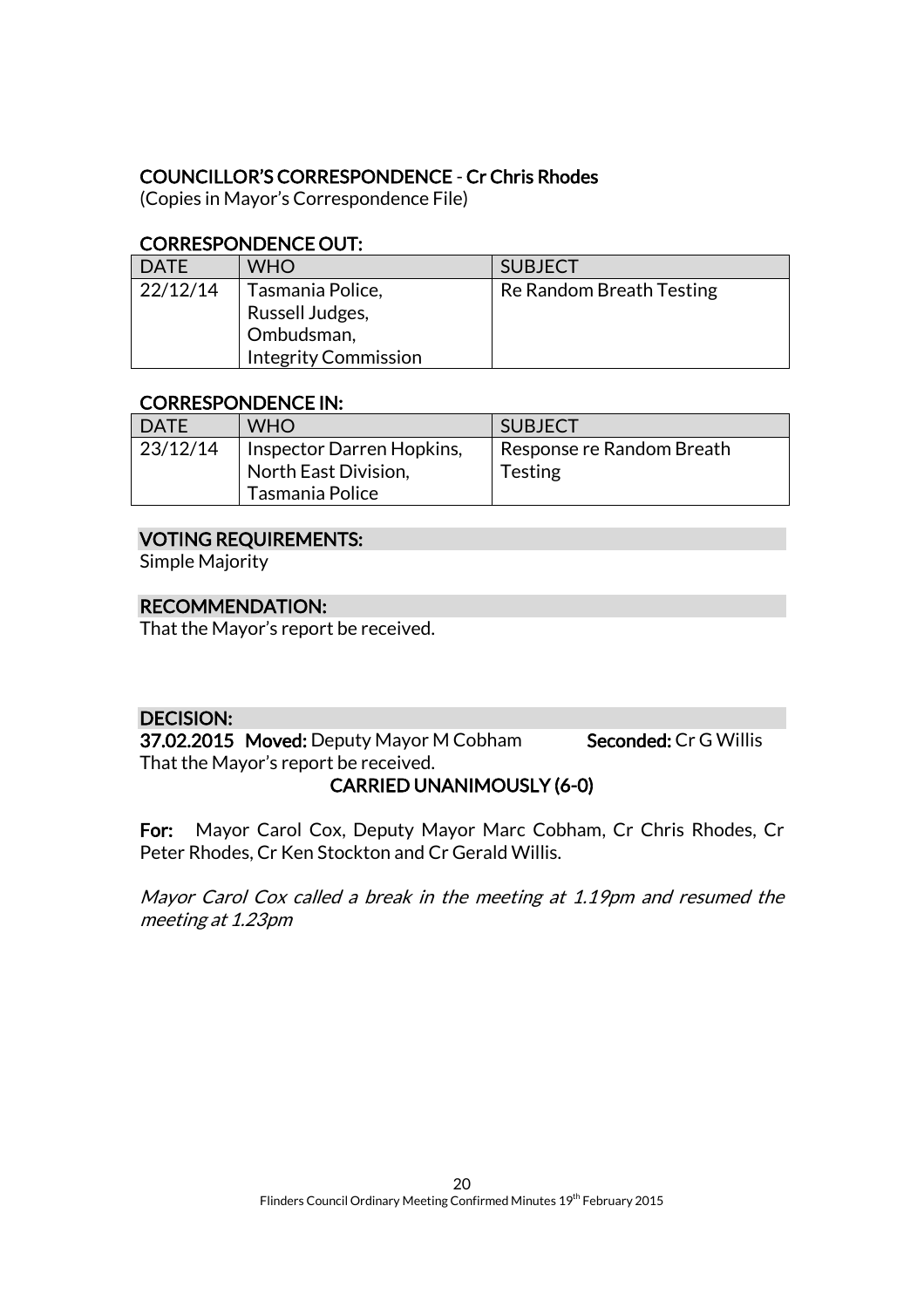# **A. DEVELOPMENT SERVICES AND PLANNING**

| <b>ACTION</b>            | Information                            |
|--------------------------|----------------------------------------|
| <b>PROPONENT</b>         | <b>Council Officer</b>                 |
| <b>OFFICER</b>           | Robyn Cox, Strategic Planner           |
| <b>FILE REFERENCE</b>    | ENV/1100                               |
| <b>ASSOCIATED PAPERS</b> | Annexure 6: Wealth from Water brochure |
|                          | Annexure 7: Inventory of data sets     |

### Item A1: Wealth from Water Program

#### INTRODUCTION:

The *Wealth from Water Program* was a key part of Tasmania's Innovation Strategy when it commenced in November 2010. The program was a partnership between the Department of Primary Industries, Parks, Water and Environment (DPIPWE), Department of Economic Development, Tourism and the Arts (DEDTA) and the Tasmanian Institute of Agricultural Research (TIAR). Annexure 6 is the project pamphlet. Meander Valley was the first pilot area to be mapped followed by Southern Midlands.

Sustainable Landscapes Branch (SLB) within DPIPWE is the custodian of the resultant enterprise suitability mapping products. Subsequently, the SLB began a project to map all agricultural land in Tasmania using a coarser resolution (80m) than the initial pilot program.

As part of this Tasmania-wide project, Flinders Council assisted SLB staff to deploy 5 temperature loggers on Flinders Island. It was later agreed that the project could also produce a finer resolution (30m) for some western parts of the Island, specifically the proposed 10,000 hectares of rural living zone extending along Blue Rocks and Lughrata.

The aim was to provide data to inform decision making around the potential viability of new enterprises within the Rural Living Zone at the two localities as proposed under the draft Interim Planning Scheme.

Ten more temperature loggers were installed for the higher resolution, west coast rural living zone exploration. Temperature data was collected from October 2013 to October 2014 when it was downloaded by Council staff with assistance from the Local Ranger.

#### PREVIOUS COUNCIL CONSIDERATION: Nil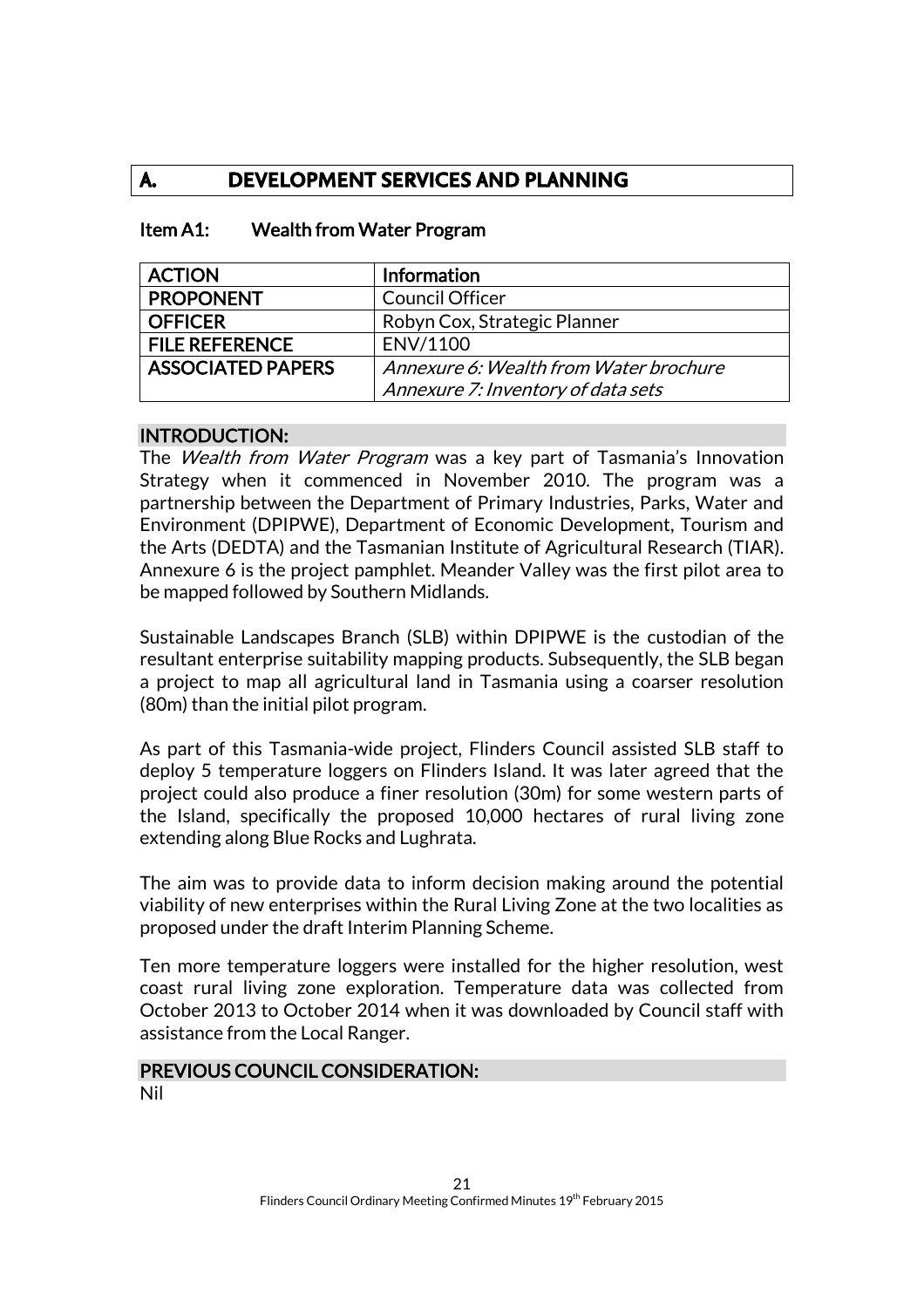# OFFICER'S REPORT:

DPIPWE staff selected 9 types of crops for investigation based on 1) their knowledge of what potentially may grow on the island; 2) the choice of higher value/lower volume (rather than high volume/lower value crops due to transport issues) and 3) crops that may be more broadly indicative, such as onions for bulb crops and carrot seed for seed crops. The 9 crops were onions, carrot seed, blueberries, raspberries, sparkling wine grapes, table wine grapes, cherries, rye grass and barley.

#### **Outputs**

During November and December 2014, the downloaded temperature data was modeled by the SLB along with soil property mapping and crop specific frost risk. The final products are 9 enterprise suitability maps (one for each crop) at 1:50,000 scale. This is district /catchment scale. More detailed property specific information would need to be gathered before crops were included in a property management plan but the project has indicated for instance, that bulbs and raspberries are largely unsuitable or marginally suitable whereas rye grass and barley are extensively suitable.

As well as the maps, digital soil property mapping for 11 soil properties across 10,000 hectares of land to Global Soil Map standards and a range of 30 metre enterprise specific grid climate surfaces such as crop specific frost risk for the project area are now available as standalone datasets in a GIS format. They can be provided individually or as a complete set. This type of data would most likely be used by consultants preparing property management plans. Annexure 7 is an inventory of component datasets.

DPIPWE has confirmed that SLB can provide the results of soil analysis at each site to landholders or council. There are also fact sheets available through LIST map for each soil sample site. This data has been requested of DPIPWE so that farmers who located temperature loggers on their land can receive some information that may be useful. In addition daily max and min values for temperature can be made available.

#### Limitations

Each model output has a measurement of uncertainty which can be used to give further insight into each layer's limitation. This falls within the technical realm and is not explored here. Of more immediate relevance is that the model considers only physical soil, topographic and climate (temperature) constraints. Notably, wind has not been considered. A key limitation is that suitability assessments are based upon the assumption that water for crop irrigation is available and therefore is not a limiting factor. This is not altogether surprising given that the initial project was focused on irrigation. On request, DPIPWE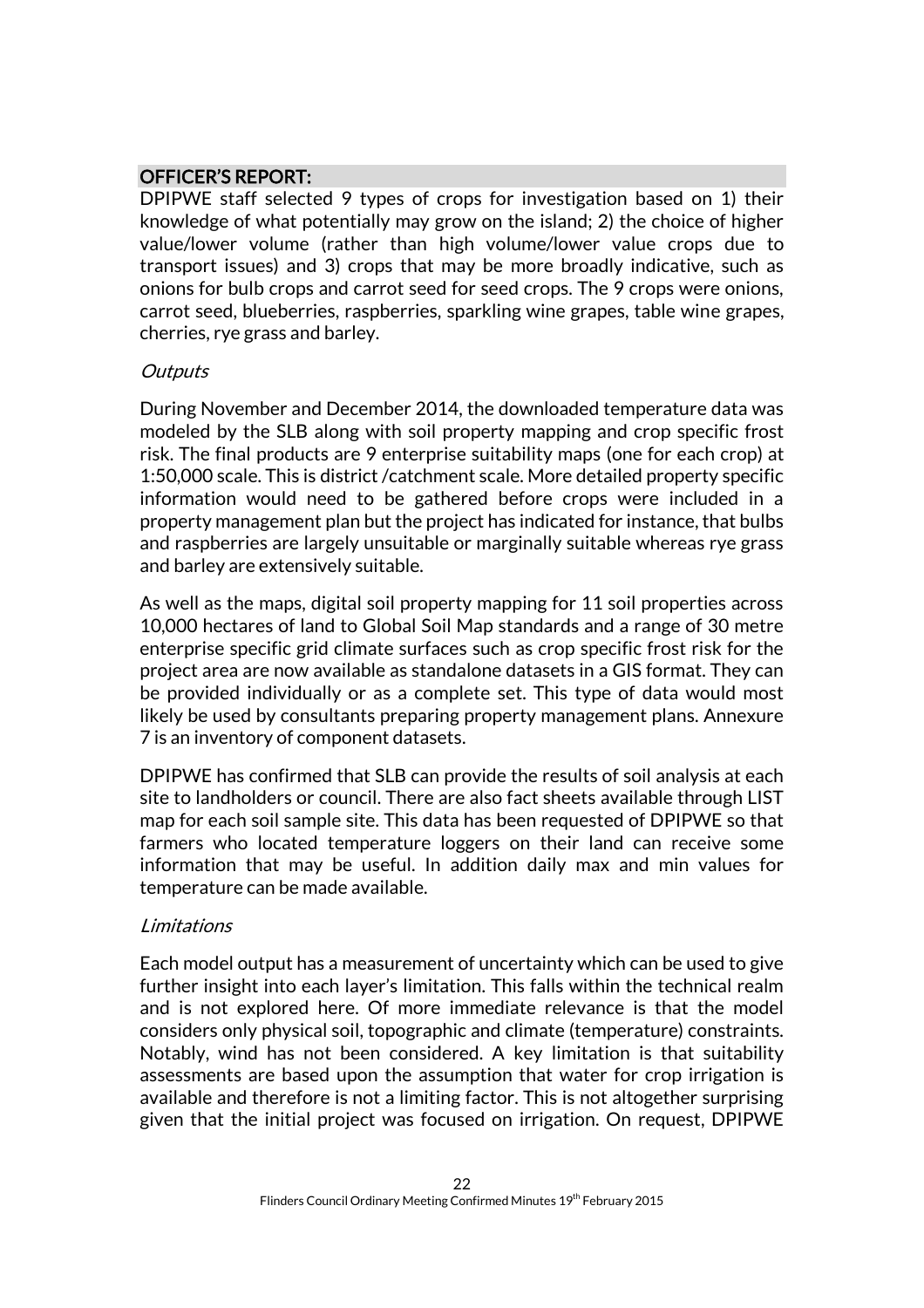staff are currently seeking advice on whether any groundwater studies have ever been completed for the west coast of Flinders Island.

#### Where to from here?

The enterprise maps will be considered during the Furneaux Futures investment planning currently underway. In addition they will contribute to the preparation of the Rural Living Strategy and analysis of the Rural Living Zone, particularly land division and allotment sizes. The data on the DPIPWE website can form the basis of further property based investigations for individual land holders.

# STATUTORY REQUIREMENT:

Nil

#### POLICY/STRATEGIC IMPLICATIONS:

- 1.0 Environment and Natural Asset Management- An environment that maintains its diversity, uniqueness and attractiveness while supporting sustainable production and lifestyle.
- 3.0 Land Use Development and Building- A productive system of land and building development that promotes investment and activity while protecting people and the environment characteristics of the Flinders municipal area

6.0 Furneaux Future

# BUDGET AND FINANCIAL IMPLICATIONS:

The project has been a jointly funded collaboration between Sustainable Landscapes Branch DPIPWE and Flinders Council. Flinders Council contribution was largely for travel expenses of DPIPWE staff and for freight of vehicles, equipment and soil samples. The temperature loggers and protection cages and the wet chemistry analysis of soil samples were also part of the Flinders Council budget.

The total monetary consideration by Flinders Council was \$21,778. DPIPWE committed in-kind resources totaling \$47,648. The project was funded from the 2013-2014 Budget.

#### RISK/LIABILITY:

Nil

#### VOTING REQUIREMENTS:

Simple Majority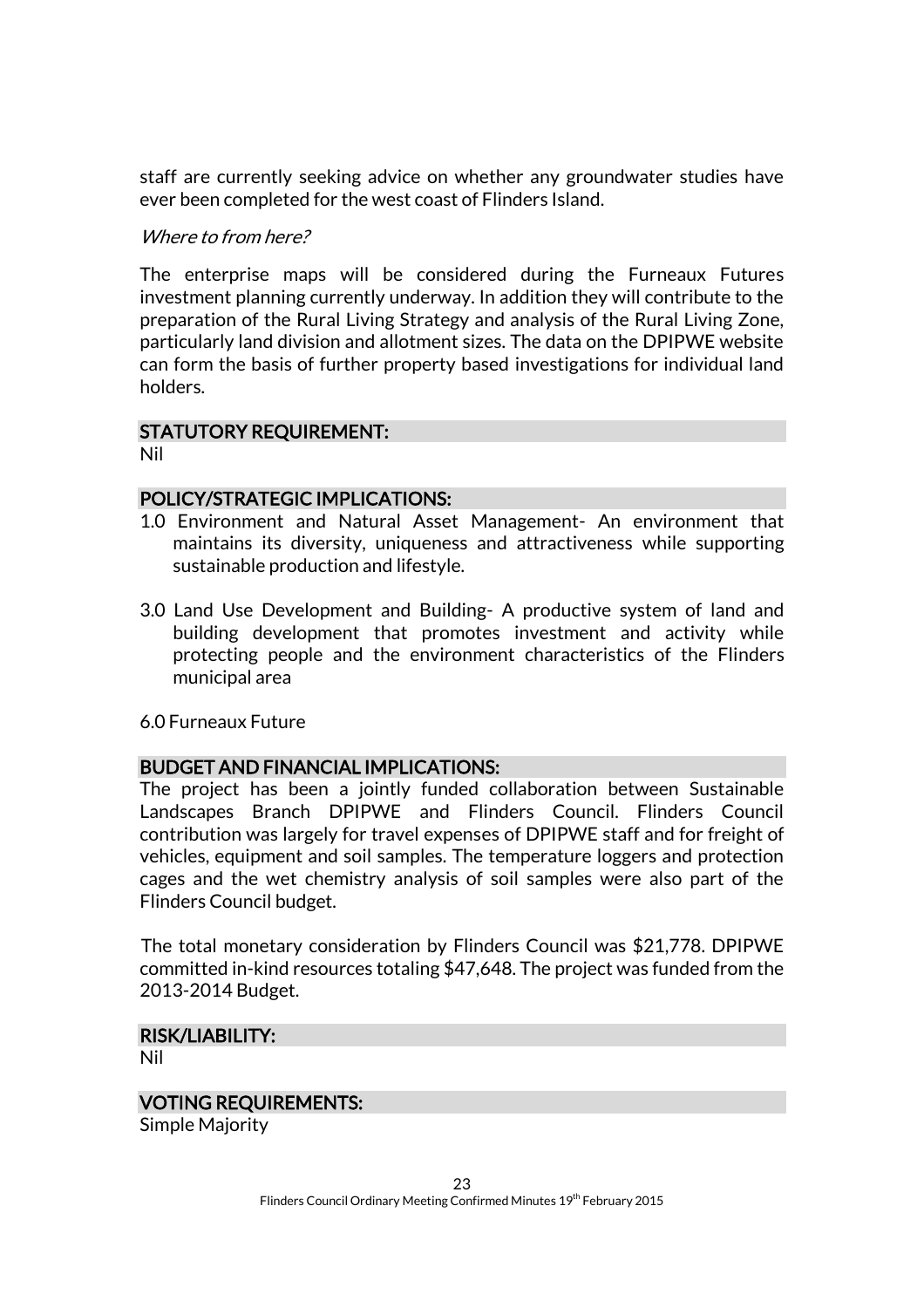#### OFFICER'S RECOMMENDATION:

That Council note the information provided on the Wealth from Water Program.

Examples of the Enterprise Suitability Maps were tabled for Councillors' information.

#### DECISION:

38.02.2015 Moved: Deputy Mayor M Cobham Seconded: Cr G Willis That Council note the information provided on the Wealth from Water Program.

# CARRIED UNANIMOUSLY (6-0)

For: Mayor Carol Cox, Deputy Mayor Marc Cobham, Cr Chris Rhodes, Cr Peter Rhodes, Cr Ken Stockton and Cr Gerald Willis.

Mayor Carol Cox passed the Chair to Deputy Mayor Marc Cobham at 1.24pm.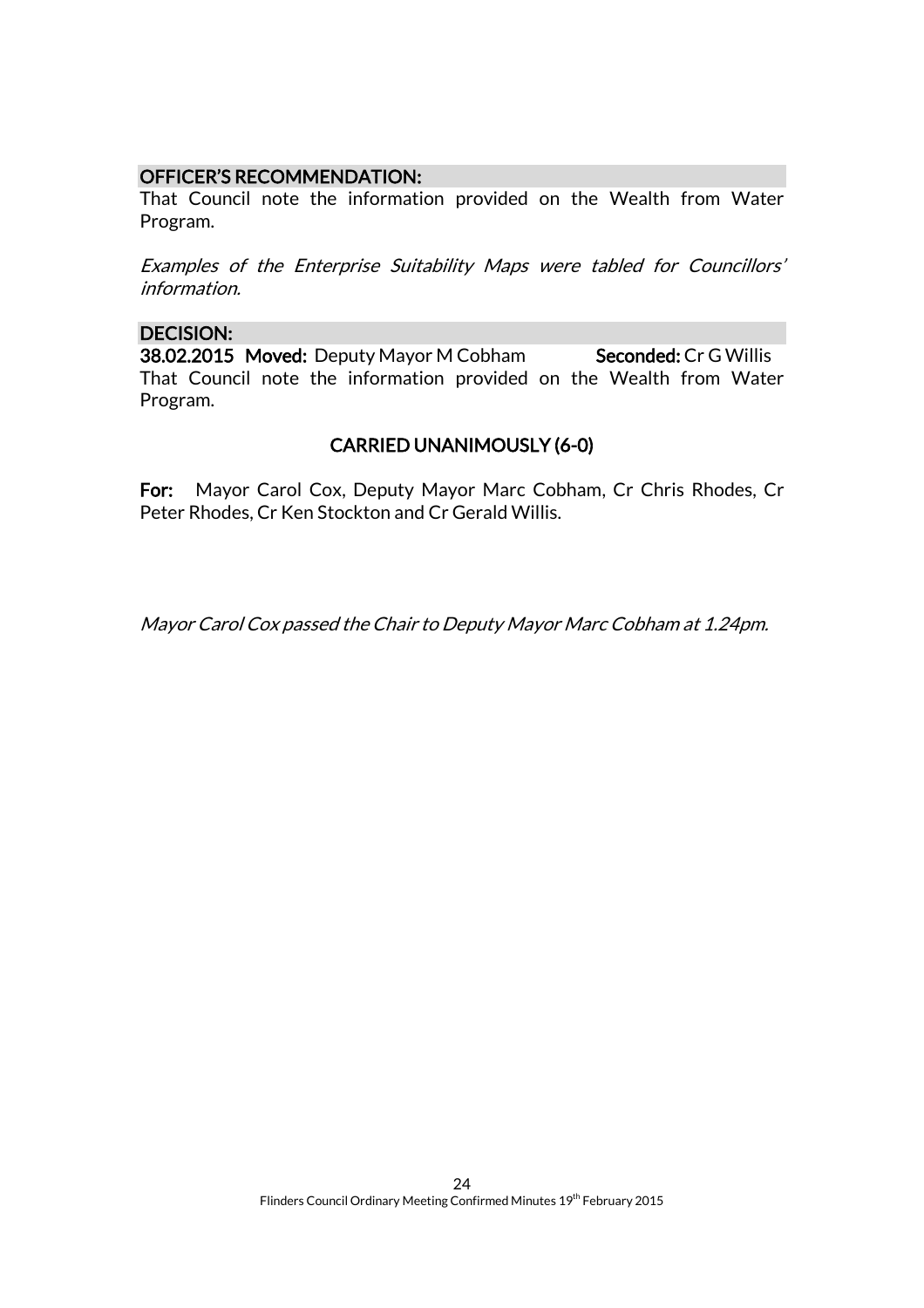# **B. NOTICE OF MOTIONS**

#### Item B1: Notice of Motion from Mayor Carol Cox – Nomination of Furneaux Group Aviation Committee Representative

| <b>ACTION</b>            | <b>Decision</b>                              |  |
|--------------------------|----------------------------------------------|--|
| <b>PROPONENT</b>         | Mayor Carol Cox (Chair of the Furneaux Group |  |
|                          | <b>Aviation Special Committee)</b>           |  |
| <b>OFFICER</b>           | Sophie Pitchford, Acting General Manager     |  |
| <b>FILE REFERENCE</b>    | COM/0104                                     |  |
| <b>ASSOCIATED PAPERS</b> | Nil                                          |  |

#### NOTICE OF MOTION:

That Linda Nicol be appointed forthwith as the Community Representative on the Furneaux Group Aviation Special Committee.

# COUNCILLOR'S REPORT:

With Ken Stockton's election to Council in November 2014, the Community Representative position on the Furneaux Group Aviation Special Committee became vacant. The vacant position was advertised in the  $4<sup>th</sup>$  December 2014 edition of Island News and one expression of interest was received. At the meeting of the Furneaux Group Aviation Special Committee held on 29<sup>th</sup> January 2015, the Committee voted to recommend to Council that the nomination of Linda Nicol be accepted as the Community Representative on the Committee.

#### PREVIOUS COUNCIL CONSIDERATION:

Nil

# OFFICER'S REPORT:

The motion is supported.

# STATUTORY REQUIREMENTS:

Local Government Act 1993

# POLICY/STRATEGIC IMPLICATIONS:

4.0 Community Safety, Engagement and Enterprise

4.3 Maintain and develop productive, constructive relationships with the community and organisations involved in delivery of strategic services and activities in the islands.

4.3.1 Engage with, as necessary support and integrate into Flinders Council plans key community based service providers.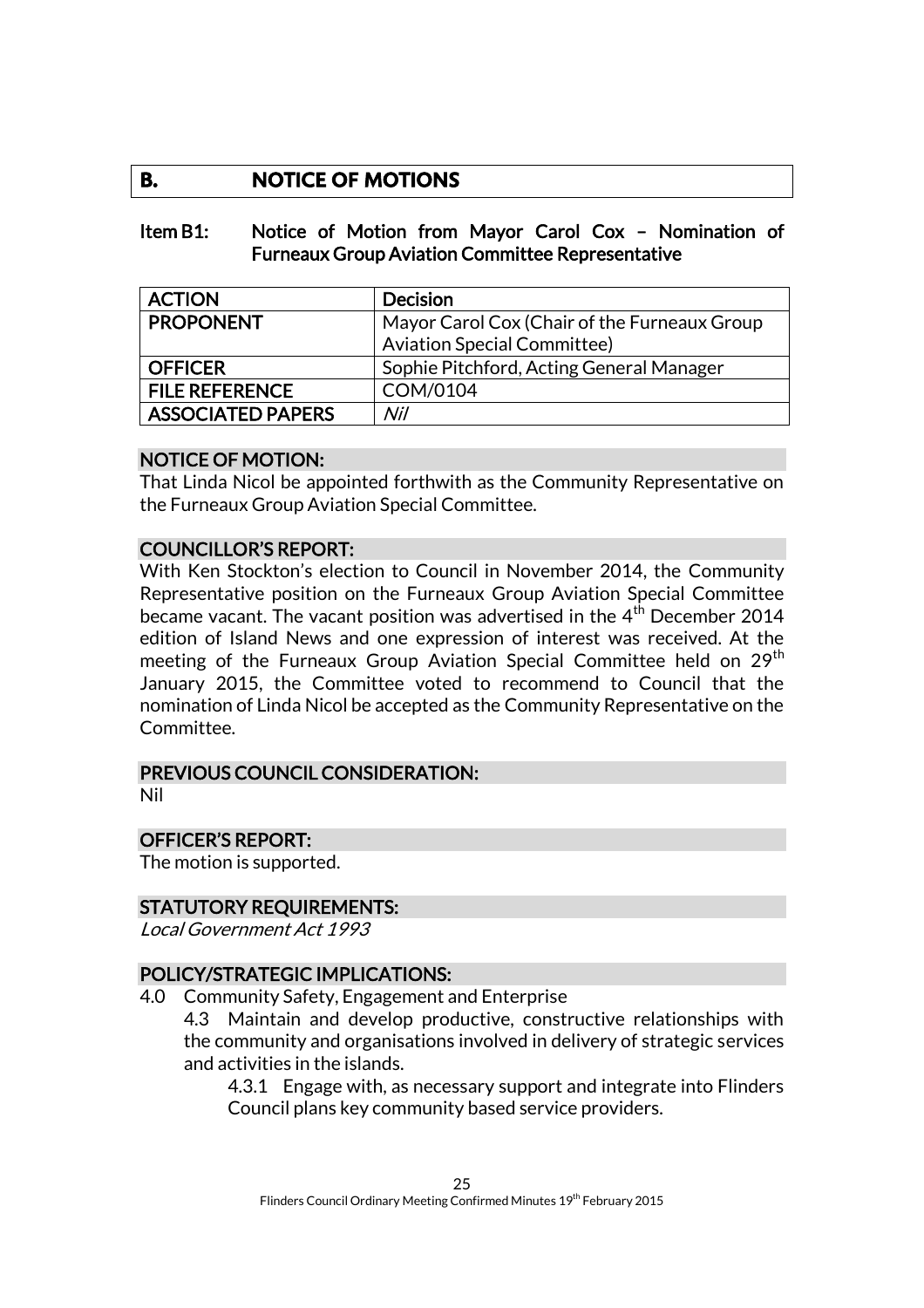#### BUDGET AND FINANCIAL IMPLICATIONS: Nil

RISK/LIABILITY:

Nil

# VOTING REQUIREMENTS:

Simple Majority

# OFFICER'S RECOMMENDATION:

That Linda Nicol be appointed forthwith as the community representative on the Furneaux Group Aviation Special Committee.

# DECISION:

39.02.2015 Moved: Mayor Carol Cox Seconded: Cr K Stockton That Linda Nicol be appointed forthwith as the community representative on the Furneaux Group Aviation Special Committee.

# CARRIED UNANIMOUSLY (6-0)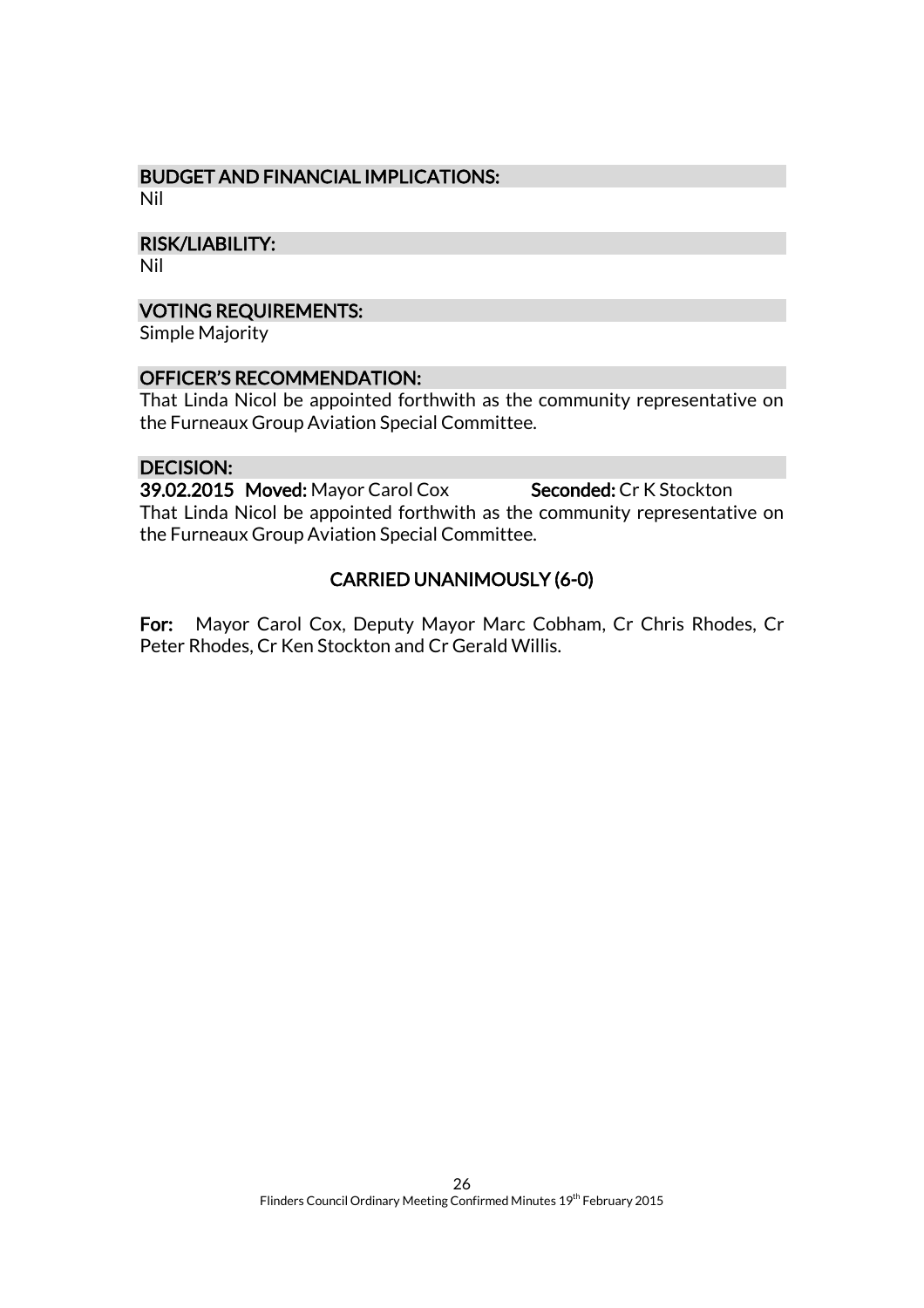# Item B2: Notice of Motion from Mayor Carol Cox – General Manager Performance Review Committee

| <b>ACTION</b>            | Decision                                 |
|--------------------------|------------------------------------------|
| <b>PROPONENT</b>         | Mayor Carol Cox                          |
| OFFICER                  | Sophie Pitchford, Acting General Manager |
| <b>FILE REFERENCE</b>    | PER/1200                                 |
| <b>ASSOCIATED PAPERS</b> | Nil                                      |

# NOTICE OF MOTION:

- 1. That Council elect, at this Ordinary Meeting of Council, the Mayor and at least two other Councillors as the General Manager Performance Review Committee (GMPRC).
- 2. The GMPRC present draft Terms of Reference for the committee to the March Ordinary Meeting of Council that includes but is not limited to the purpose of the committee and time frame for reviewing the committee membership.
- 3. The GMPRC to present a proposal to the March Ordinary Meeting of Council for consideration of the method of reviewing the General Manager's performance, including but not limited to the consideration of:
	- Whether the review should be carried out internally or externally;
	- The range of participants; and
	- If to be completed internally the performance indicators to be used.

# COUNCILLOR'S REPORT:

The General Manager's Performance Review needs to be completed by the end of June 2015. A committee is required to manage the Review process.

The Committee should be a Councillor Committee consisting of the Mayor and at least two other Councillors.

The General Managers Performance Review Committee will be a Council Committee under Section 23 of the Local Government Act 1993.

# 23. Council committees

(1) A council may establish, on such terms as it thinks fit, council committees to assist it in carrying out its functions under this or any other Act. (2) A council committee consists of councillors appointed by the council and any councillor who fills a vacancy for a meeting at the request of the council committee.

(3) A meeting of a council committee is to be conducted in accordance with prescribed procedures.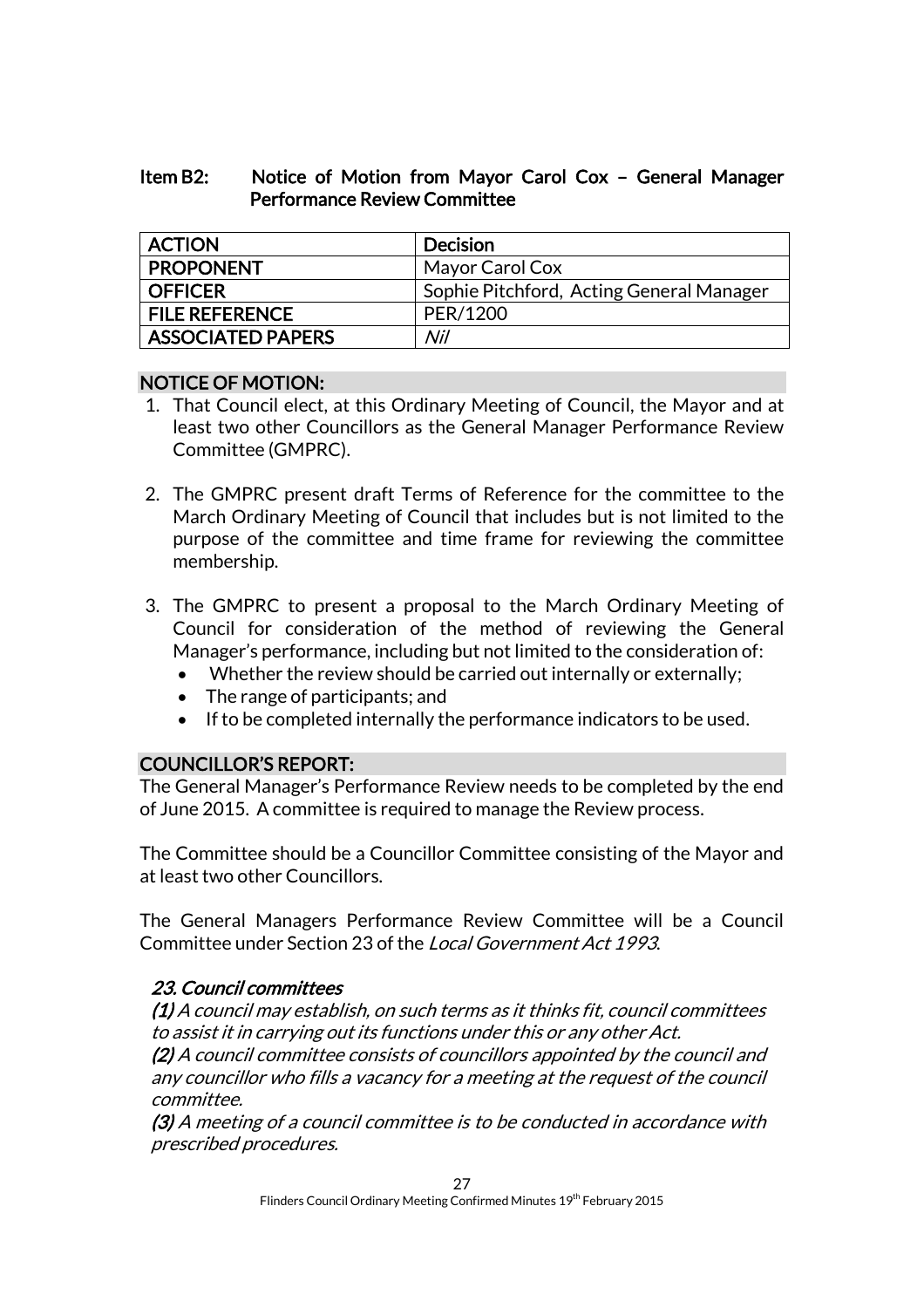A performance review is an important and constructive way to evaluate the contributions an employee is making to the company. The goal of a performance evaluation is to give feedback on what is being done right and what can be improved.

The General Manager's Performance Review Committee should have two initial priorities - first to draft Terms of Reference that the Committee will operate under and secondly to put a proposal for the process to be undertaken, for the 2015 performance review, both to be presented for Councillors to consider at the March Ordinary Meeting of Council.

#### PREVIOUS COUNCIL CONSIDERATION:

The election to this Committee was deferred at the  $13<sup>th</sup>$  November 2014 Council Meeting as point 7 in motion 936.11.2014 that it be discussed at a workshop:

7) That Council discuss the General Manager's Review Committee at a future workshop prior to Council considering the matter.

The issue was discussed at a workshop on the  $26<sup>th</sup>$  November 2014 as noted in the unconfirmed minutes of the December 2014 Ordinary Meeting of Council and is now due for council consideration.

The election of the Review committee was considered at the  $22<sup>nd</sup>$  January 2015 Council Meeting as a Notice of Motion from the Mayor and the following motion was lost.

That Council elect, at this Ordinary Meeting of Council, the Mayor and two other Councillors as the General Manager Review Committee.

That the General Manager Review Committee, as a Council Committee, develops Terms of Reference for the committee for consideration at the February 2015 Ordinary Meeting .

#### LOST (3-3)

For: Mayor Carol Cox, Deputy Mayor Marc Cobham and Cr David Williams. Against: Cr Peter Rhodes, Cr Ken Stockton, and Cr Gerald Willis.

#### OFFICER'S REPORT:

The General Manager's performance review is a component of the existing contract of employment. The establishment of a General Manager Review Committee and new/revised Terms of Reference should be ratified by Council.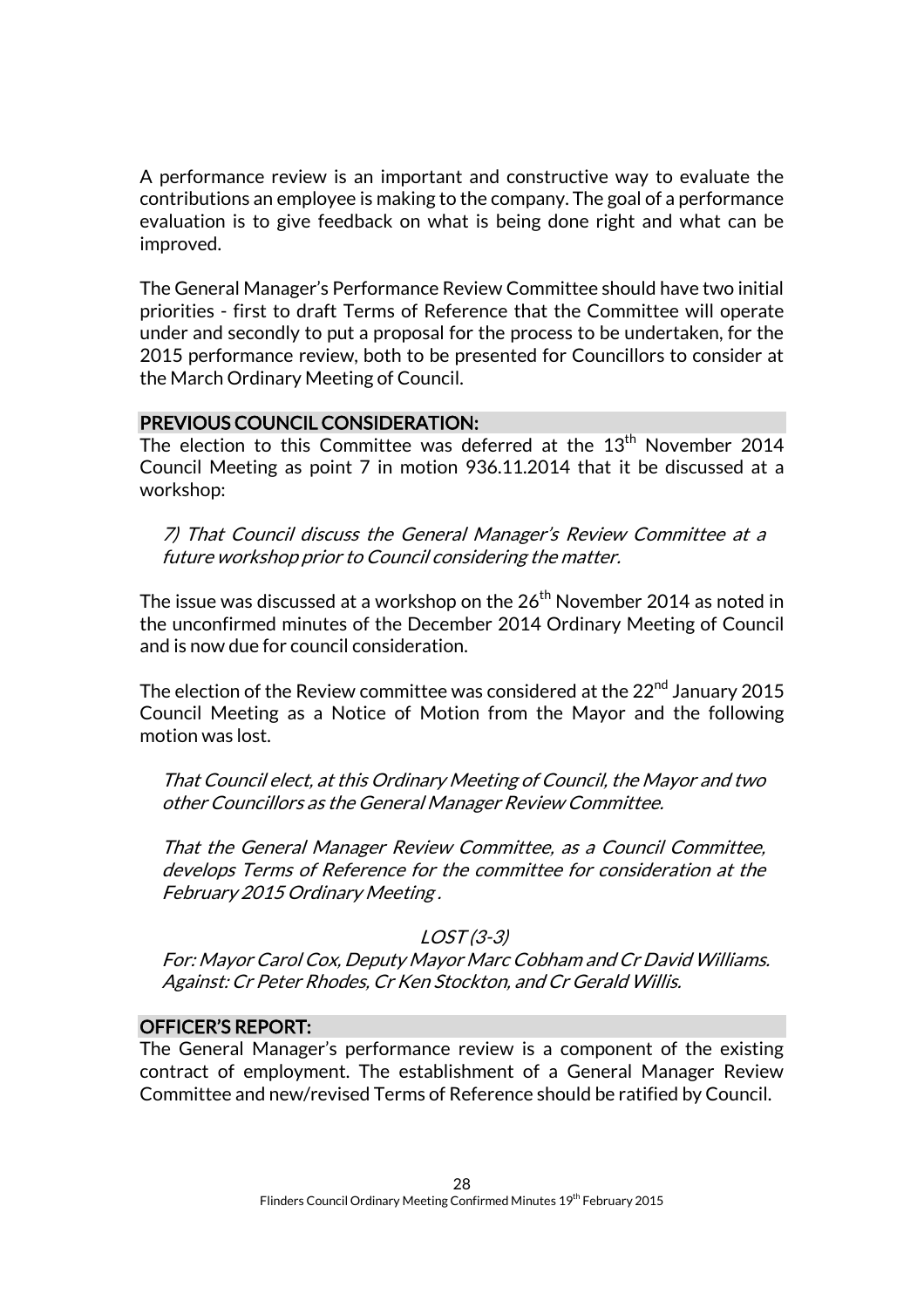# STATUTORY REQUIREMENTS:

Local Government Act 1993 Local Government (Meeting) Regulations 2005

# POLICY/STRATEGIC IMPLICATIONS:

No policy on the matter is in place.

# BUDGET AND FINANCIAL IMPLICATIONS:

Nil

# RISK/LIABILITY:

Council should review the performance of the General Manager on an annual basis.

# VOTING REQUIREMENTS:

Simple Majority

# OFFICER'S RECOMMENDATION:

- 1. That Council elect, at this Ordinary Meeting of Council, the Mayor and at least two other Councillors as the General Manager Performance Review Committee (GMPRC).
- 2. The GMPRC present draft Terms of Reference for the committee to the March Ordinary Meeting of Council that includes but is not limited to the purpose of the Committee and time frame for reviewing the committee membership.
- 3. The GMPRC to present a proposal to the March Ordinary Meeting of Council for consideration of the method of reviewing the General Manager's performance, including but not limited to the consideration of:
	- Whether the review should be carried out internally or externally;
	- The range of participants; and
	- If to be completed internally the performance indicators to be used.

#### DECISION:

40.02.2015 Moved: Mayor C Cox Seconded: Cr G Willis That Council elect, at this Ordinary Meeting of Council, the Mayor and at least two other Councillors as the General Manager Performance Review Committee (GMPRC).

The GMPRC present draft Terms of Reference for the committee to the March Ordinary Meeting of Council that includes but is not limited to the purpose of the Committee and time frame for reviewing the committee membership.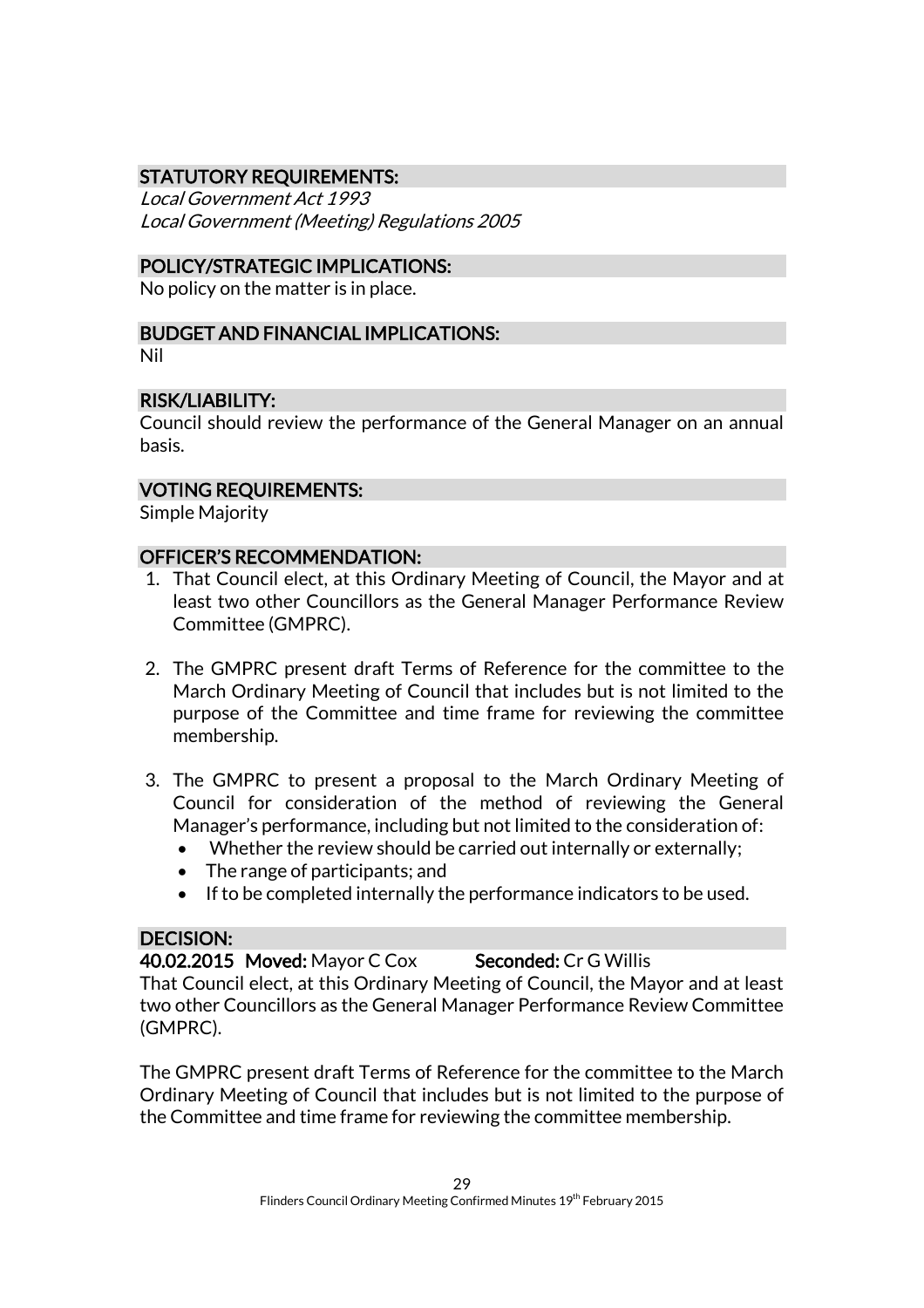The GMPRC to present a proposal to the March Ordinary Meeting of Council for consideration of the method of reviewing the General Manager's performance, including but not limited to the consideration of:

- Whether the review should be carried out internally or externally;
- The range of participants; and
- If to be completed internally the performance indicators to be used.

# AMENDMENT

41.02.2015 Moved: Cr P Rhodes Seconded: Cr K Stockton That Council elect, at this Ordinary Meeting of Council, the Mayor and Councillors Stockton and Willis as the General Manager Performance Review Committee (GMPRC).

The GMPRC present draft Terms of Reference for the Committee to the March Ordinary Meeting of Council that includes but is not limited to the purpose of the Committee.

The GMPRC to present a proposal to the April Ordinary Meeting of Council for consideration of the method of reviewing the General Manager's performance, including but not limited to the consideration of:

- Whether the review should be carried out internally or externally;
- The range of participants; and
- If to be completed internally the performance indicators to be used.

That the Committee be a Council Committee formed under section 23 of the Local Government Act 1993.

# CARRIED UNANIMOUSLY (6-0)

For: Mayor Carol Cox, Deputy Mayor Marc Cobham, Cr Chris Rhodes, Cr Peter Rhodes, Cr Ken Stockton and Cr Gerald Willis.

# SUBSTANTIVE MOTION

40.02.2015 Moved: Mayor C Cox Seconded: Cr G Willis

That Council elect, at this Ordinary Meeting of Council, the Mayor and Councillors Stockton and Willis as the General Manager Performance Review Committee (GMPRC).

The GMPRC present draft Terms of Reference for the Committee to the March Ordinary Meeting of Council that includes but is not limited to the purpose of the Committee.

The GMPRC to present a proposal to the April Ordinary Meeting of Council for consideration of the method of reviewing the General Manager's performance, including but not limited to the consideration of: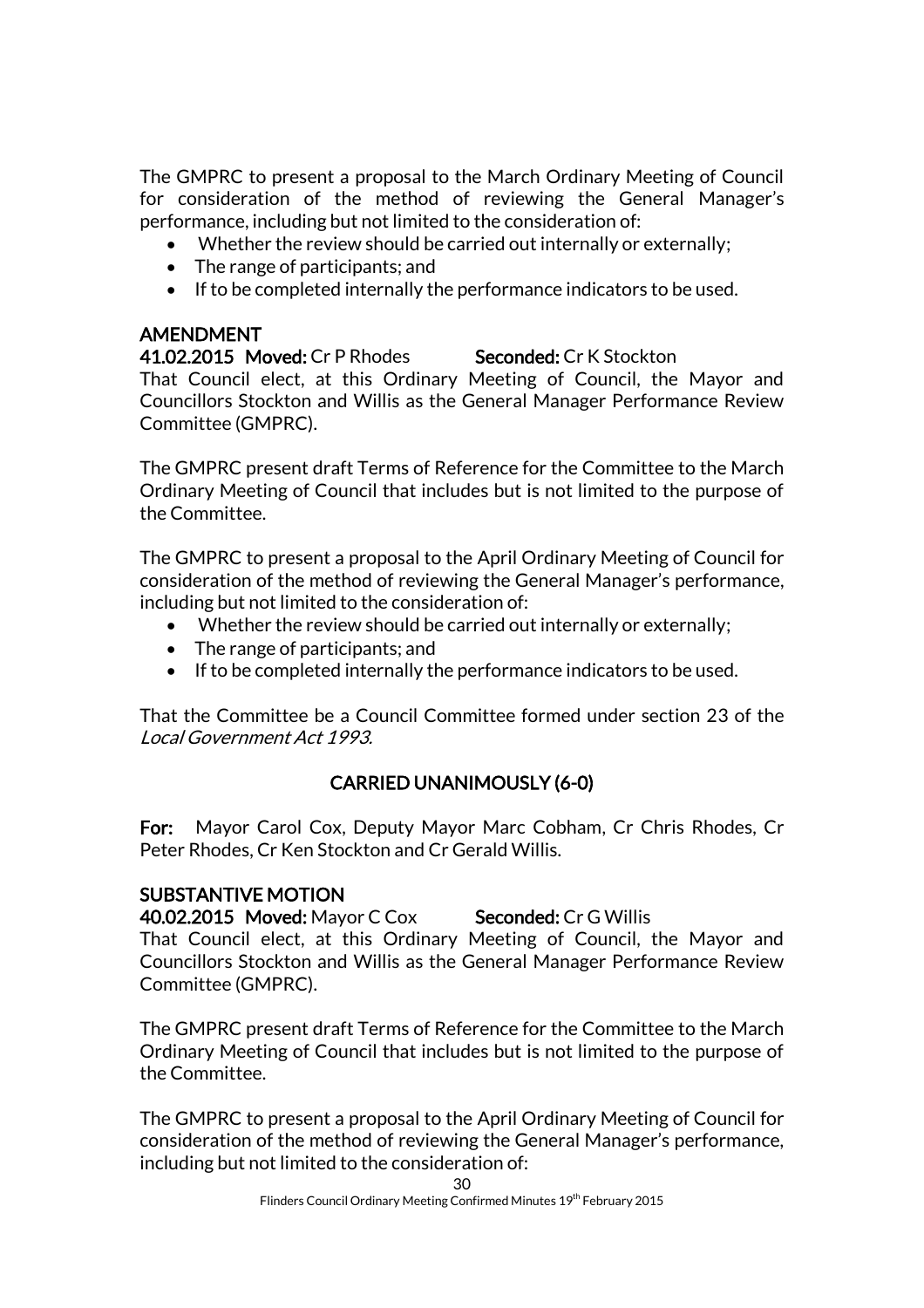- Whether the review should be carried out internally or externally;
- The range of participants; and
- If to be completed internally the performance indicators to be used.

That the Committee be a Council Committee formed under section 23 of the Local Government Act 1993.

# CARRIED UNANIMOUSLY (6-0)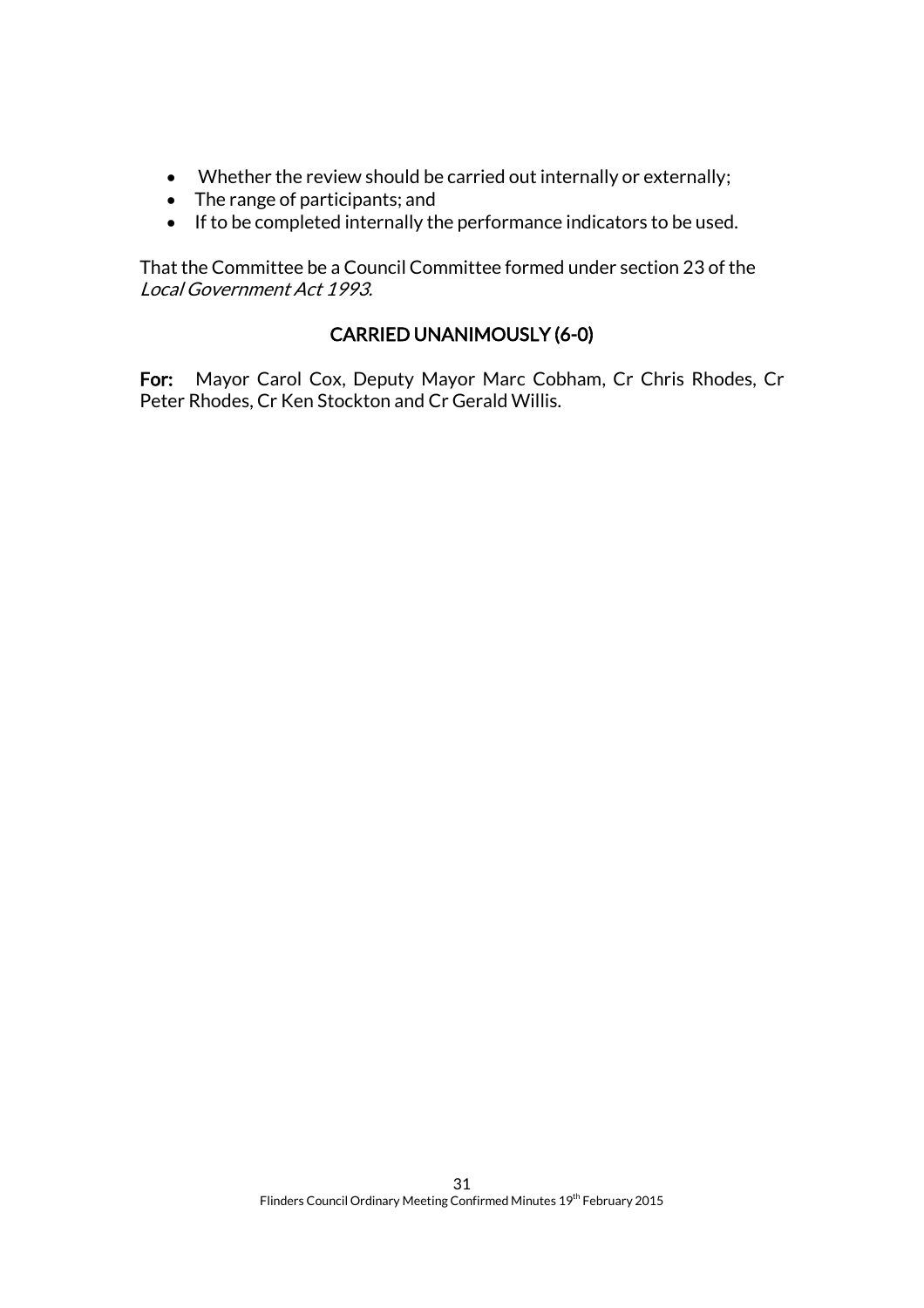| <b>ACTION</b>            | Information                              |  |
|--------------------------|------------------------------------------|--|
| <b>PROPONENT</b>         | Mayor Carol Cox                          |  |
| <b>OFFICER</b>           | Sophie Pitchford, Acting General Manager |  |
| <b>FILE REFERENCE</b>    | COU/0700                                 |  |
| <b>ASSOCIATED PAPERS</b> | Annexure 8: Minister Gutwein's           |  |
|                          | Presentation                             |  |
|                          | Annexure 9: Voluntary Council            |  |
|                          | Amalgamations - Questions & Answers      |  |

# Item B3: Notice of Motion from Mayor Carol Cox – Amalgamation

# NOTICE OF MOTION:

That Council discusses Item B3: Amalgamation, under Section 22 (9) of the Local Government (Meeting Procedures) Regulations 2005.

# COUNCILLOR'S REPORT:

On 12<sup>th</sup> February 2015, the Deputy Mayor Marc Cobham and I attended the Local Government Regional Meeting on Voluntary Amalgamation on the invitation of Peter Gutwein MP, Minister for Planning and Local Government. An update of the meeting will be provided.

### PREVIOUS COUNCIL CONSIDERATION:

Nil

#### OFFICER'S REPORT:

The motion is supported.

# STATUTORY REQUIREMENTS:

Nil

#### POLICY/STRATEGIC IMPLICATIONS: Nil

BUDGET AND FINANCIAL IMPLICATIONS: Nil

#### RISK/LIABILITY:

Nil

# VOTING REQUIREMENTS:

Simple Majority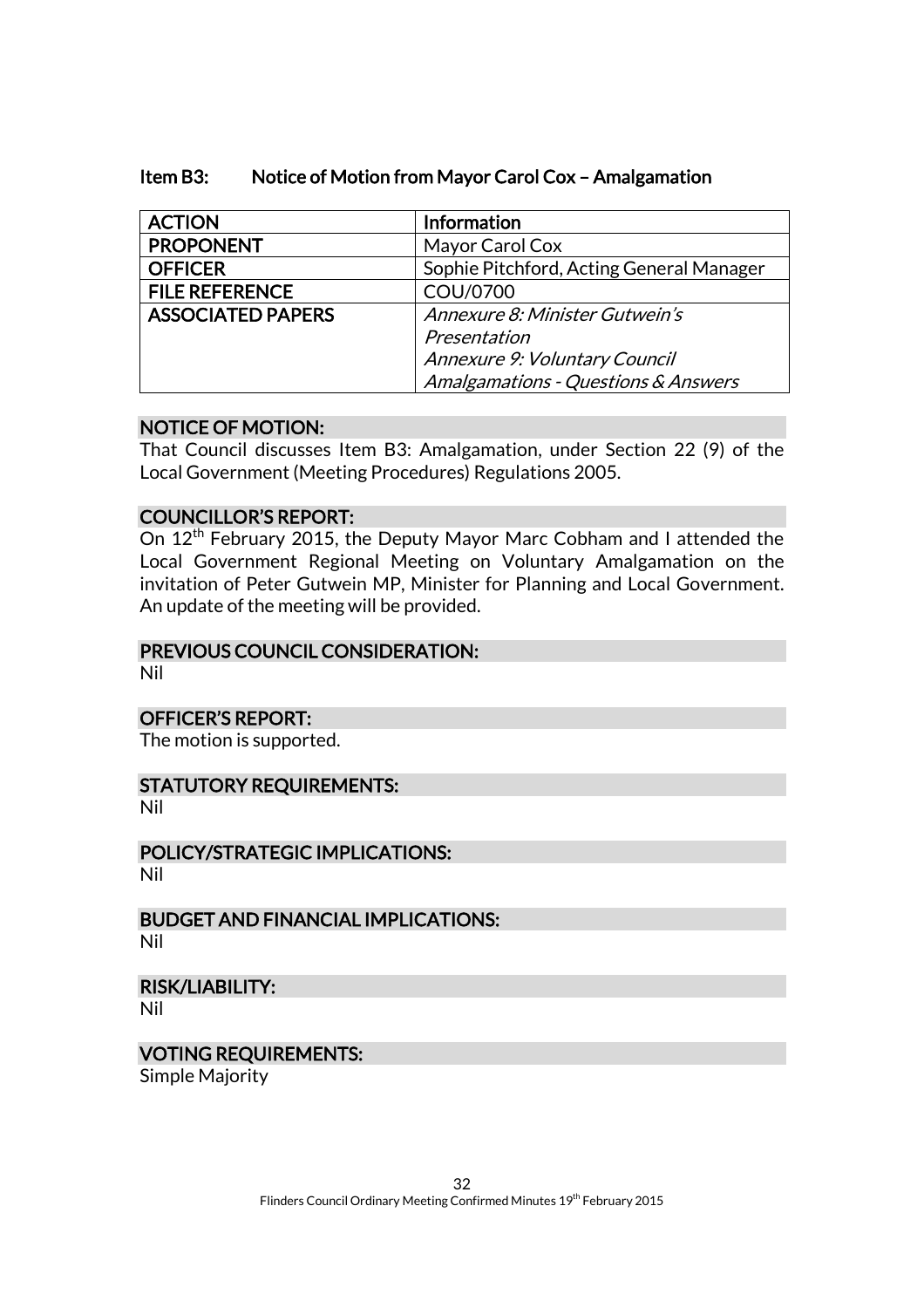# OFFICER'S RECOMMENDATION:

That Council discusses Item B3: Amalgamation, under Section 22 (9) of the Local Government (Meeting Procedures) Regulations 2005.

A report prepared by Deputy Mayor Marc Cobham on the 12<sup>th</sup> February 2015 Voluntary Council Amalgamations Regional Meeting was tabled for Councillors' information.

# DECISION:

42.02.2015 Moved: Mayor C Cox Seconded: Cr G Willis That Council discusses Item B3: Amalgamation, under Section 22 (9) of the Local Government (Meeting Procedures) Regulations 2005.

# CARRIED UNANIMOUSLY (6-0)

For: Mayor Carol Cox, Deputy Mayor Marc Cobham, Cr Chris Rhodes, Cr Peter Rhodes, Cr Ken Stockton and Cr Gerald Willis.

Note: Councillors resolved to put thought into the pros and cons of shared service agreements and amalgamation for Flinders Council with a view to producing a document for the State Government, including supporting information. This information to be considered at the 12 $^{\rm th}$  March workshop. Councillors noted that the community had indicated to them it is not in favour of amalgamation.

Deputy Mayor Marc Cobham passed the Chair to Mayor Carol Cox at 2.00pm.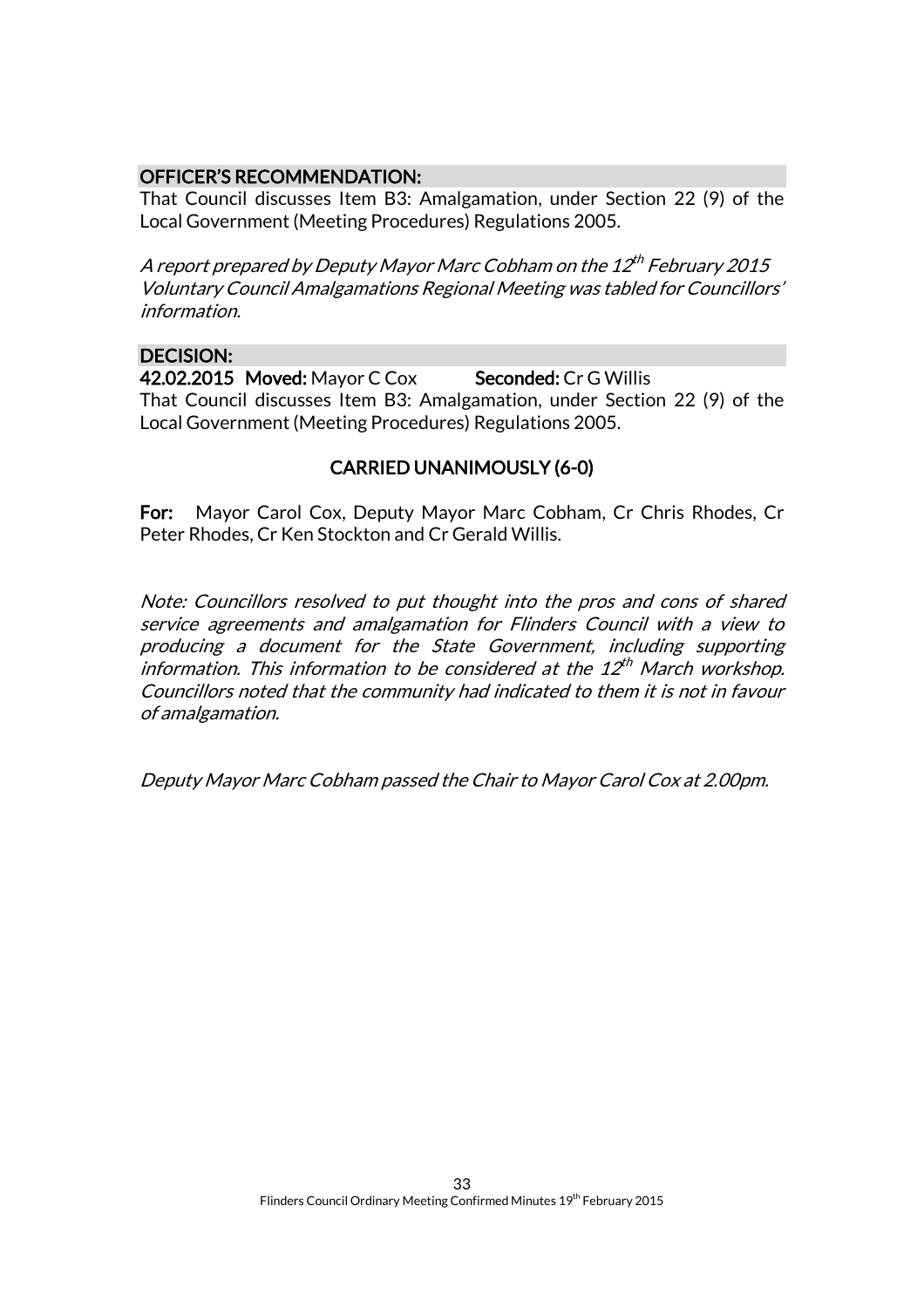# Item B4: Notice of Motion from Cr Peter Rhodes – Ideas and Innovations **Committee**

| <b>ACTION</b>            | Decision                                 |
|--------------------------|------------------------------------------|
| <b>PROPONENT</b>         | <b>Councillor Peter Rhodes</b>           |
| <b>OFFICER</b>           | Sophie Pitchford, Acting General Manager |
| <b>FILE REFERENCE</b>    | COU/0600                                 |
| <b>ASSOCIATED PAPERS</b> | Nil                                      |

# NOTICE OF MOTION:

1. That Council establishes an Ideas and Innovations Committee to facilitate community suggestions for improvement to be processed into a format accessible by the community.

2. That the following Purpose be adopted for the Committee:

- to act as a clearing house for community ideas and suggestions for potential activities that could enhance the quality of life, including safety, health and well-being, of municipality residents;
- to record and share input received on an ongoing basis to facilitate community discussion and concept development of possible new initiatives; and
- to provide Council with consolidated information for consideration in the context of strategic and annual plans, budget determinations and workshop discussions, if needed.

3. That the Committee be a Council Committee formed under section 23 of the Local Government Act.

# COUNCILLOR'S REPORT:

The purpose of the proposed Committee is to provide a mechanism for the municipality's residents and ratepayers to make suggestions or share ideas for improving our community. By maintaining a register of input received in a consistent format and making this accessible to the public for comment, questions, additions or enhancements, community discussion can be facilitated. Ideally it would allow the Community to register their support or otherwise in relation to the suggestions registered.

There is a concern that the Committee may generate community expectations for change. It should be made clear that Council, in promoting the Committee, has no obligation to endorse or act upon any of the suggestions made to the Committee.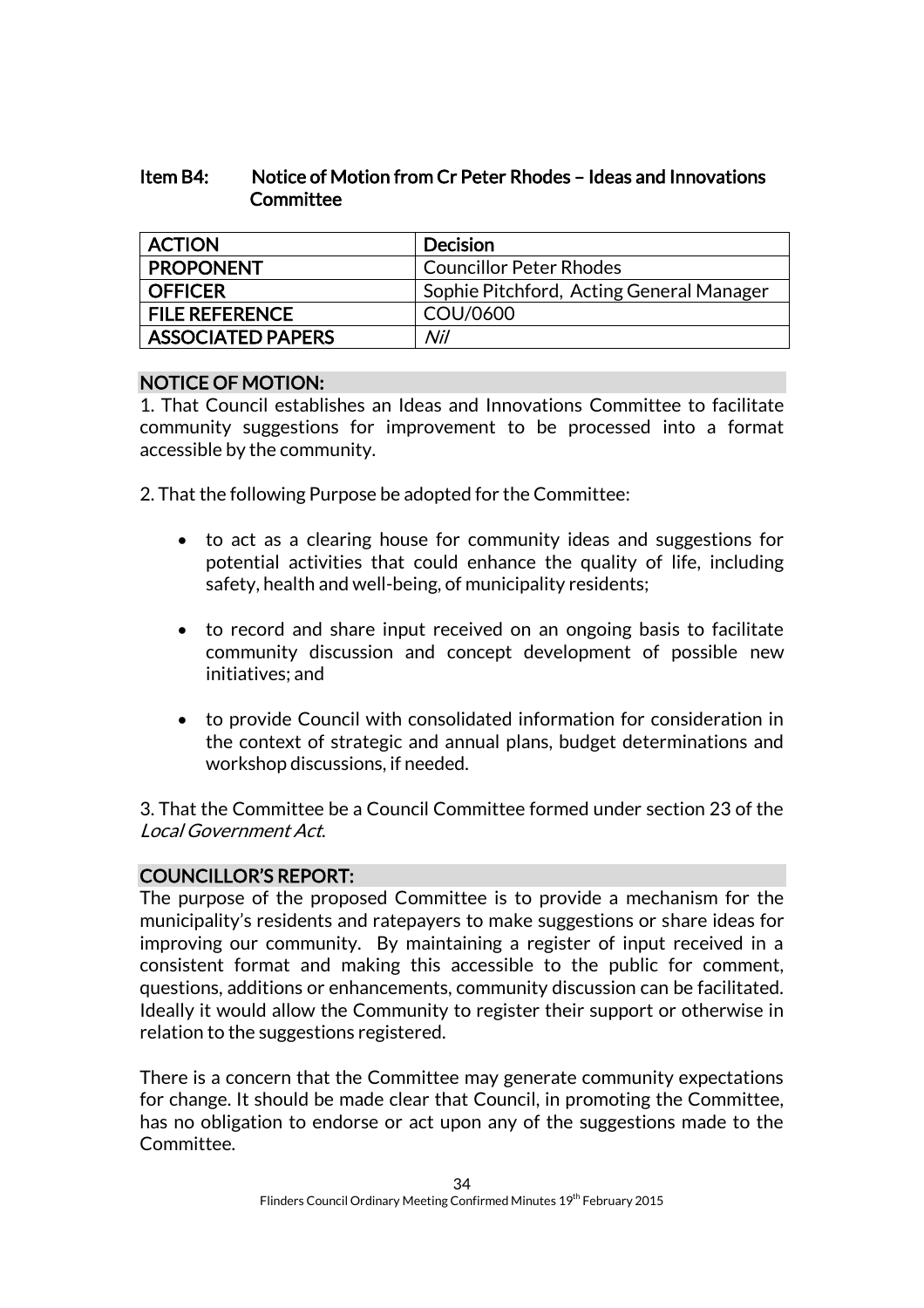It is not envisaged that this will have any impact on Council staff other than the possible uploading of information to the Council's website, say once a month. A hard copy of the register should be maintained by the Committee for public scrutiny and social media could be investigated as a means of communication.

#### PREVIOUS COUNCIL CONSIDERATION:

Nil

#### OFFICER'S REPORT:

The value or otherwise of such a Committee to the community and Council is a matter for elected members to deliberate upon.

#### STATUTORY REQUIREMENTS:

Local Government Act 1993

# POLICY/STRATEGIC IMPLICATIONS:

Nil

#### BUDGET AND FINANCIAL IMPLICATIONS:

Unknown

#### RISK/LIABILITY:

Council does not have a policy on the use of social media by Committees or Chairs to garner community input and engagement. If the proposed Committee is to utilise social media to engage with the Community, Council should consider how and who would moderate such and what parameters in relation to its use would be required.

#### VOTING REQUIREMENTS:

Simple Majority

#### OFFICER'S RECOMMENDATION:

That Council considers the matter.

#### DECISION:

43.02.2015 Moved: Cr P Rhodes Seconded: Cr C Rhodes

1. That Council establishes an Ideas and Innovations Committee to facilitate community suggestions for improvement to be processed into a format accessible by the community.

2. That the following Purpose be adopted for the Committee:

 to act as a clearing house for community ideas and suggestions for potential activities that could enhance the quality of life, including safety, health and well-being, of municipality residents;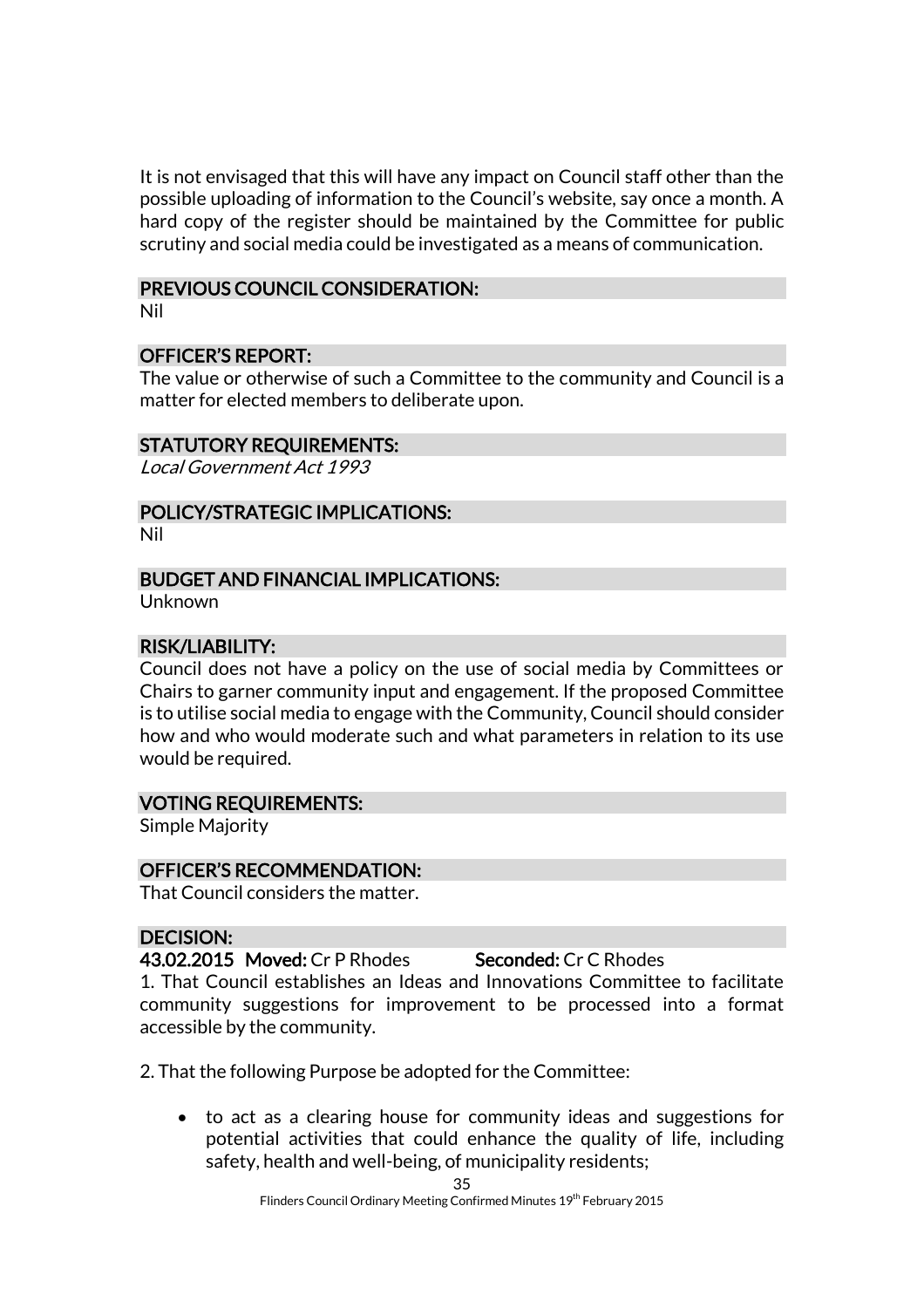- to record and share input received on an ongoing basis to facilitate community discussion and concept development of possible new initiatives; and
- to provide Council with consolidated information for consideration in the context of strategic and annual plans, budget determinations and workshop discussions, if needed.

3. That the Committee be a Council Committee formed under section 23 of the Local Government Act.

Mayor Carol Cox passed the Chair to Deputy Mayor Marc Cobham at 2.09pm.

# AMENDMENT

44.02.2015 Moved: Mayor C Cox Seconded: Cr P Rhodes

That the following be added as point 4:

4. That the Committee develop Terms of Reference for presentation and consideration at the March Ordinary Council Meeting.

# CARRIED UNANIMOUSLY (6-0)

For: Mayor Carol Cox, Deputy Mayor Marc Cobham, Cr Chris Rhodes, Cr Peter Rhodes, Cr Ken Stockton and Cr Gerald Willis.

Deputy Mayor Marc Cobham passed the Chair to Mayor Carol Cox at 2.11pm.

Cr Chris Rhodes left the table at 2.13pm and returned at 2.14pm.

# SUBSTANTIVE MOTION

43.02.2015 Moved: Cr P Rhodes Seconded: Cr C Rhodes

1. That Council establishes an Ideas and Innovations Committee to facilitate community suggestions for improvement to be processed into a format accessible by the community.

2. That the following Purpose be adopted for the Committee:

 to act as a clearing house for community ideas and suggestions for potential activities that could enhance the quality of life, including safety, health and well-being, of municipality residents;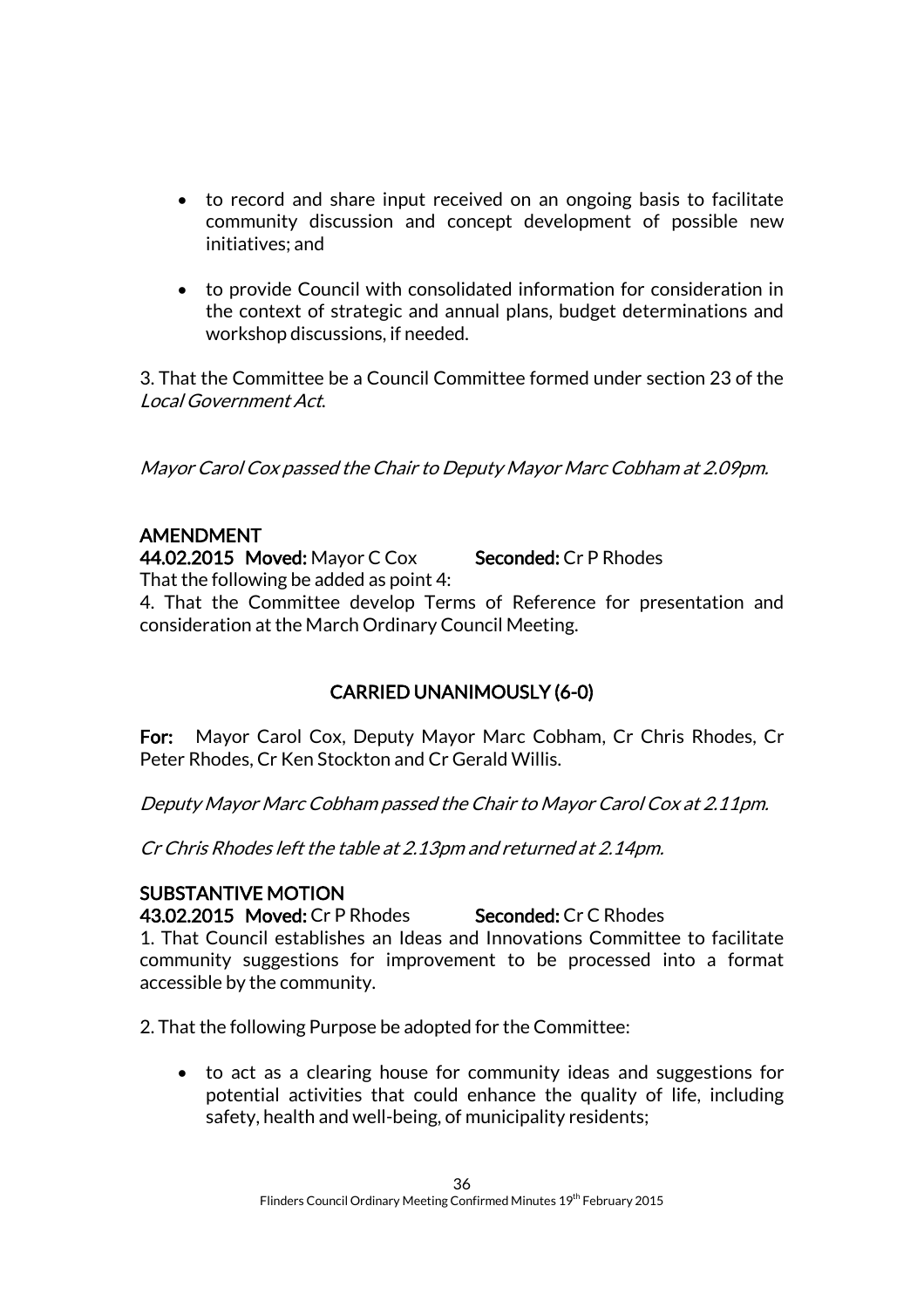- to record and share input received on an ongoing basis to facilitate community discussion and concept development of possible new initiatives; and
- to provide Council with consolidated information for consideration in the context of strategic and annual plans, budget determinations and workshop discussions, if needed.
- 3. That the Committee be a Council Committee formed under section 23 of the Local Government Act.
- 4. That the Committee develop Terms of Reference for presentation and consideration at the March Ordinary Council Meeting.

# CARRIED UNANIMOUSLY (6-0)

For: Mayor Carol Cox, Deputy Mayor Marc Cobham, Cr Chris Rhodes, Cr Peter Rhodes, Cr Ken Stockton and Cr Gerald Willis.

45.02.2015 Moved: Cr P Rhodes Seconded: Cr K Stockton That Council elects at this ordinary meeting Councillor Willis to Chair the Committee and Councillors C Rhodes, P Rhodes and K Stockton as Committee Members.

# CARRIED UNANIMOUSLY (6-0)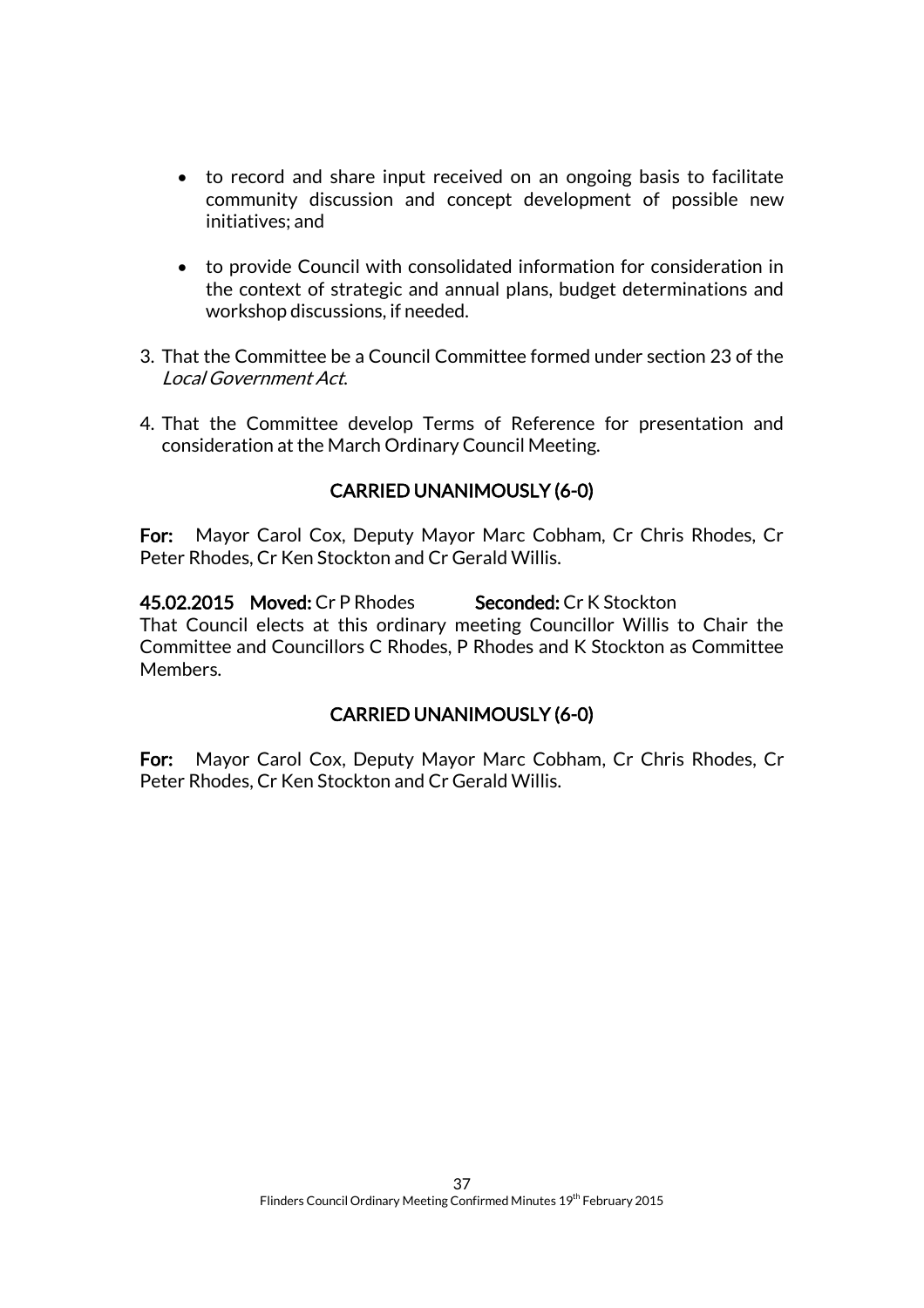# Item B5: Notice of Motion from Deputy Mayor Marc Cobham - Furneaux (Emita) Hall Special Committee Members

| <b>ACTION</b>            | <b>Decision</b>                          |
|--------------------------|------------------------------------------|
| <b>PROPONENT</b>         | Deputy Mayor Marc Cobham                 |
| <b>OFFICER</b>           | Sophie Pitchford, Acting General Manager |
| <b>FILE REFERENCE</b>    | AME/0502                                 |
| <b>ASSOCIATED PAPERS</b> | Nil                                      |

#### NOTICE OF MOTION:

That the recently elected (2<sup>nd</sup> December 2014) Furneaux (Emita) Hall Special Committee be ratified by Council:

Secretary: Mel Telfer

Treasurer: Helen Carnell

Members: Trish Barrett, Bill Cook, David Dunn, Jon Hizzard, Melissa Lawlor, Kate Mooney, Sophie Pitchford, Michael Sherriff, Jo Youl, Rosemary Walker.

# COUNCILLOR'S REPORT:

At the 13<sup>th</sup> November 2014 Ordinary Meeting of Council, Deputy Mayor Marc Cobham was appointed as Chairperson of the Furneaux (Emita) Hall Special Committee and Cr Ken Stockton was appointed as Council Representative. The Annual General Meeting of the Furneaux (Emita) Hall Special Committee was held on the  $2<sup>nd</sup>$  December 2014. The unconfirmed minutes of the meeting were noted by Council at the 22<sup>nd</sup> January 2015 Ordinary Meeting of Council. At the meeting the Election of Office Bearers took place as follows:

#### Secretary:

| Nominated: | Mel Telfer                    |
|------------|-------------------------------|
|            | Nominated by: Kerrie Prescott |
| Seconded:  | Kate Mooney                   |
| Carried.   |                               |

Treasurer: Nominated: Helen Carnell Nominated by: Mel Telfer Seconded: Jon Hizzard Carried.

# General Committee Members:

Trish Barrett, Bill Cook, David Dunn, Jon Hizzard, Melissa Lawlor, Kate Mooney, Sophie Pitchford (nominated by Marc, seconded by Mel, carried),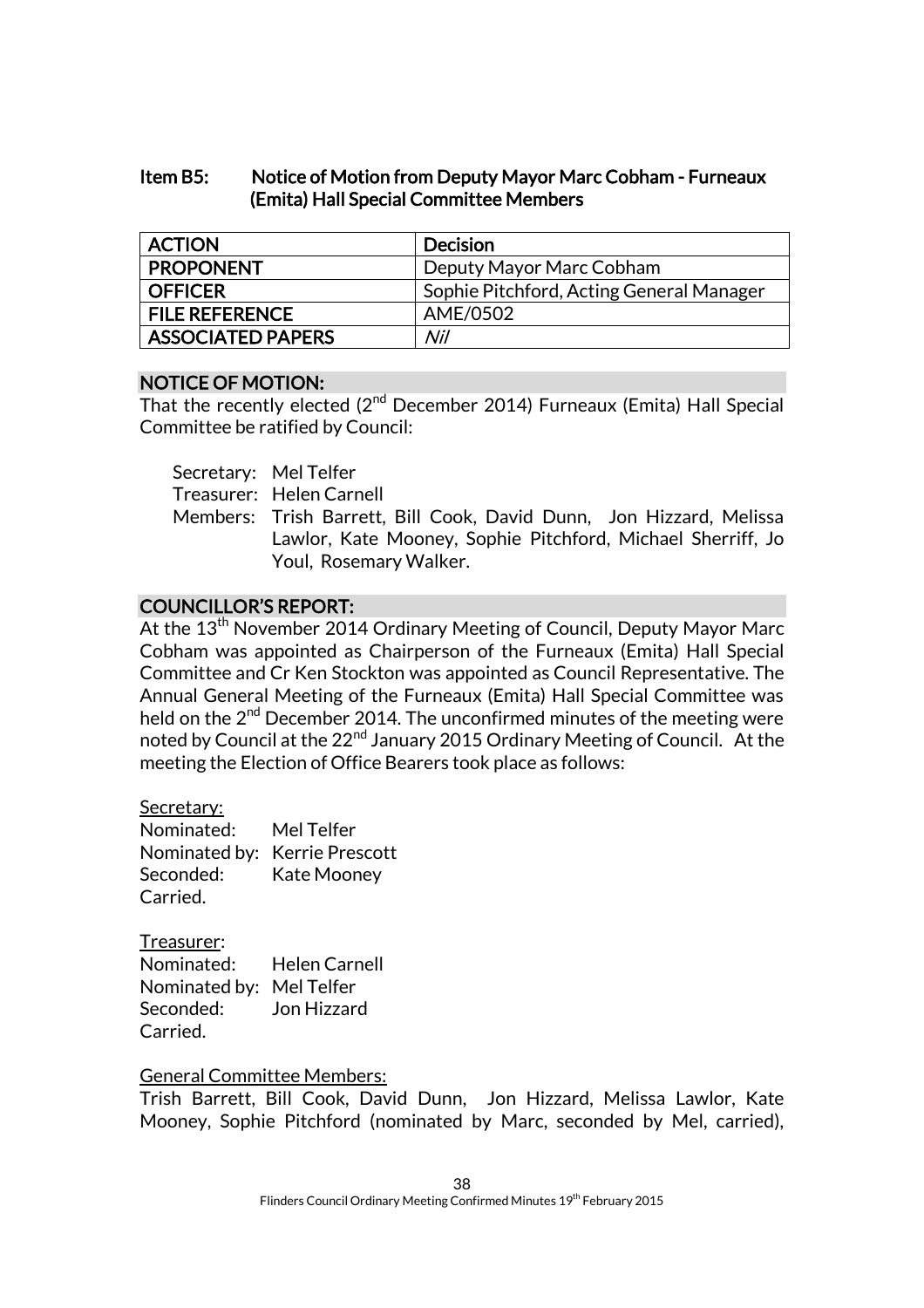Michael Sherriff, Jo Youl (nominated by Jon Hizzard, seconded by Mick Sherriff, carried), Rosemary Walker.

The Committee is doing a fantastic job, are very active and enthusiastic and all the above community members will continue this volunteer work.

#### PREVIOUS COUNCIL CONSIDERATION:

Committee members are ratified on an annual basis.

#### OFFICER'S REPORT:

The motion is supported.

#### STATUTORY REQUIREMENTS:

Local Government Act 1993

#### POLICY/STRATEGIC IMPLICATIONS:

4.0 Community Safety, Engagement and Enterprise

BUDGET AND FINANCIAL IMPLICATIONS: Nil

RISK/LIABILITY:

Nil

#### VOTING REQUIREMENTS:

Simple Majority

#### OFFICER'S RECOMMENDATION:

That the recently elected (2<sup>nd</sup> December 2014) Furneaux (Emita) Hall Special Committee be ratified by Council:

Secretary: Mel Telfer

Treasurer: Helen Carnell

Members: Trish Barrett, Bill Cook, David Dunn, Jon Hizzard, Melissa Lawlor, Kate Mooney, Sophie Pitchford, Michael Sherriff, Jo Youl, Rosemary Walker.

#### DECISION:

46.02.2015 Moved: Deputy Mayor M Cobham Seconded: Cr P Rhodes That the recently elected (2 $^{\text{nd}}$  December 2014) Furneaux (Emita) Hall Special Committee be ratified by Council:

Secretary: Mel Telfer Treasurer: Helen Carnell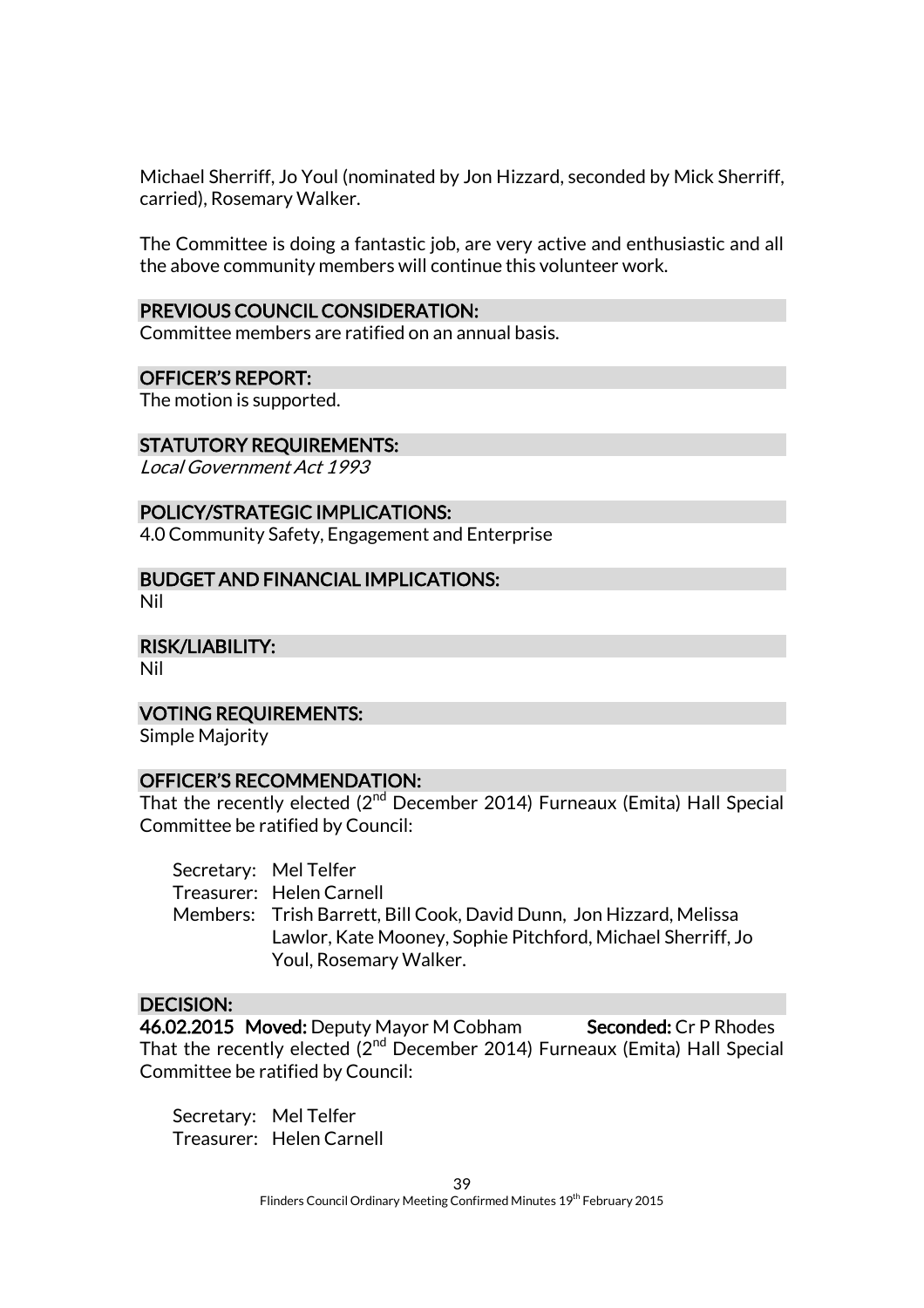Members: Trish Barrett, Bill Cook, David Dunn, Jon Hizzard, Melissa Lawlor, Kate Mooney, Sophie Pitchford, Michael Sherriff, Jo Youl, Rosemary Walker.

# CARRIED UNANIMOUSLY (6-0)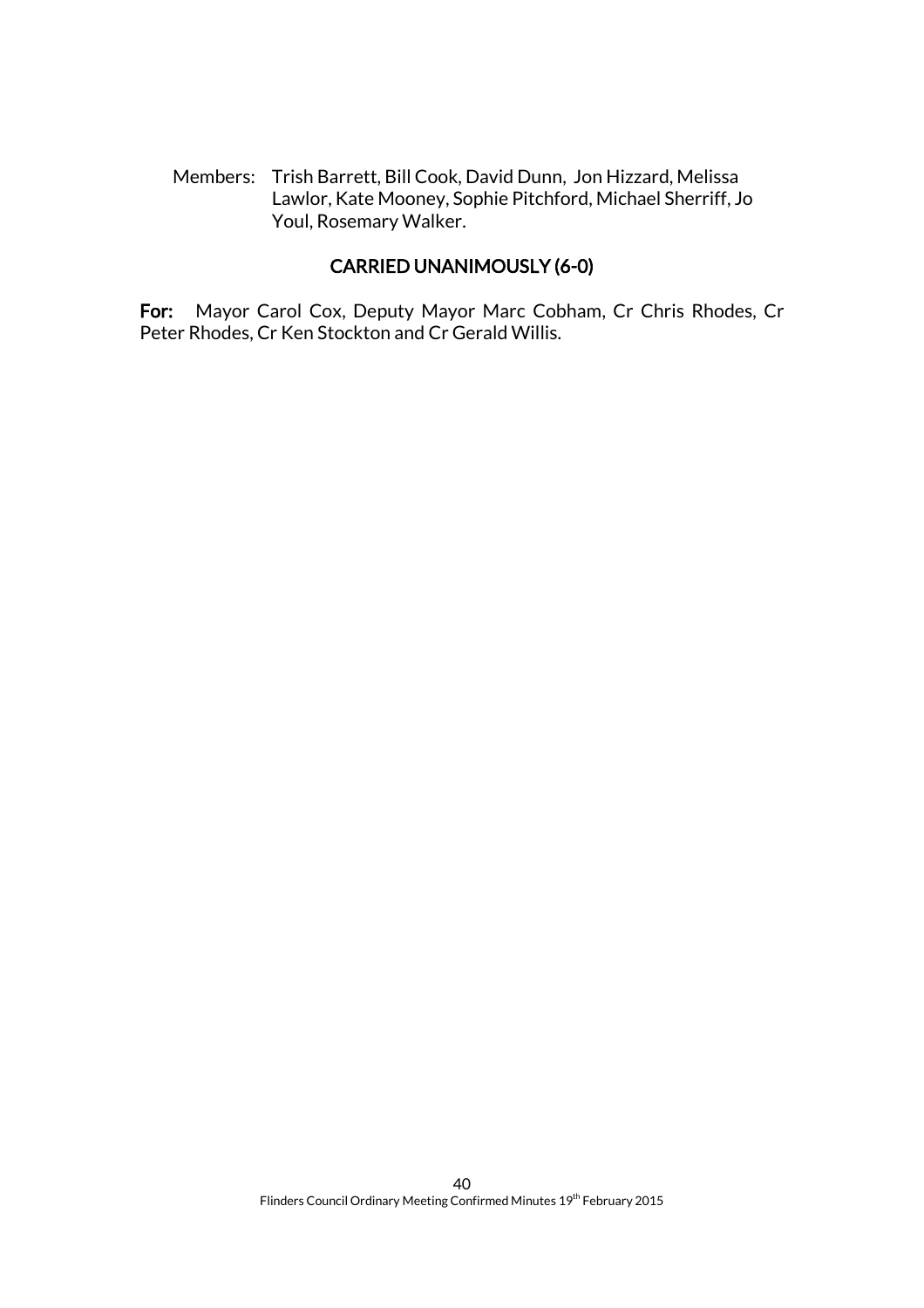# **C. CORPORATE SERVICES**

### Item C1: Half Yearly 2014-15 Budget Review

| <b>ACTION</b>            | <b>Decision</b>                              |
|--------------------------|----------------------------------------------|
| <b>PROPONENT</b>         | <b>Council Officer</b>                       |
| <b>OFFICER</b>           | Sophie Pitchford, Corporate Services Manager |
| <b>FILE REFERENCE</b>    | FIN/0702                                     |
| <b>ASSOCIATED PAPERS</b> | Annexure 10: Half Yearly 2014-15 Budget      |
|                          | Review                                       |

#### INTRODUCTION:

The half yearly budget estimates were reviewed at 31<sup>st</sup> December 2014 and are now presented to full Council. This enables a revision of Council's overall financial performance to date as well as an opportunity for budget items to be amended if necessary.

# PREVIOUS COUNCIL CONSIDERATION:

Council adopted the 2014-15 Budget on 19<sup>th</sup> June 2014 Councillor Workshop 12<sup>th</sup> January 2015 Councillor Workshop 5<sup>th</sup> February 2015

#### OFFICER'S REPORT:

Budget items have been revised to reflect actual income or expenditure which Council is expected to incur for the remainder of the financial year. Other items of expenditure or capital works previously approved by Council during the first half of 2014-15 have also been included.

Council does have limited cash and reserve funds that have not been transferred within this revised budget to offset any increase in expenditure and this should be considered when approving a budget variation. The proposed variation will still record an estimated deficit balance at year end.

#### STATUTORY REQUIREMENTS:

Local Government Act 1993

#### POLICY/STRATEGIC IMPLICATIONS:

5.0 Corporate, Governance & Intergovernmental Relations

#### BUDGET & FINANCIAL IMPLICATIONS:

Annual Plan – all areas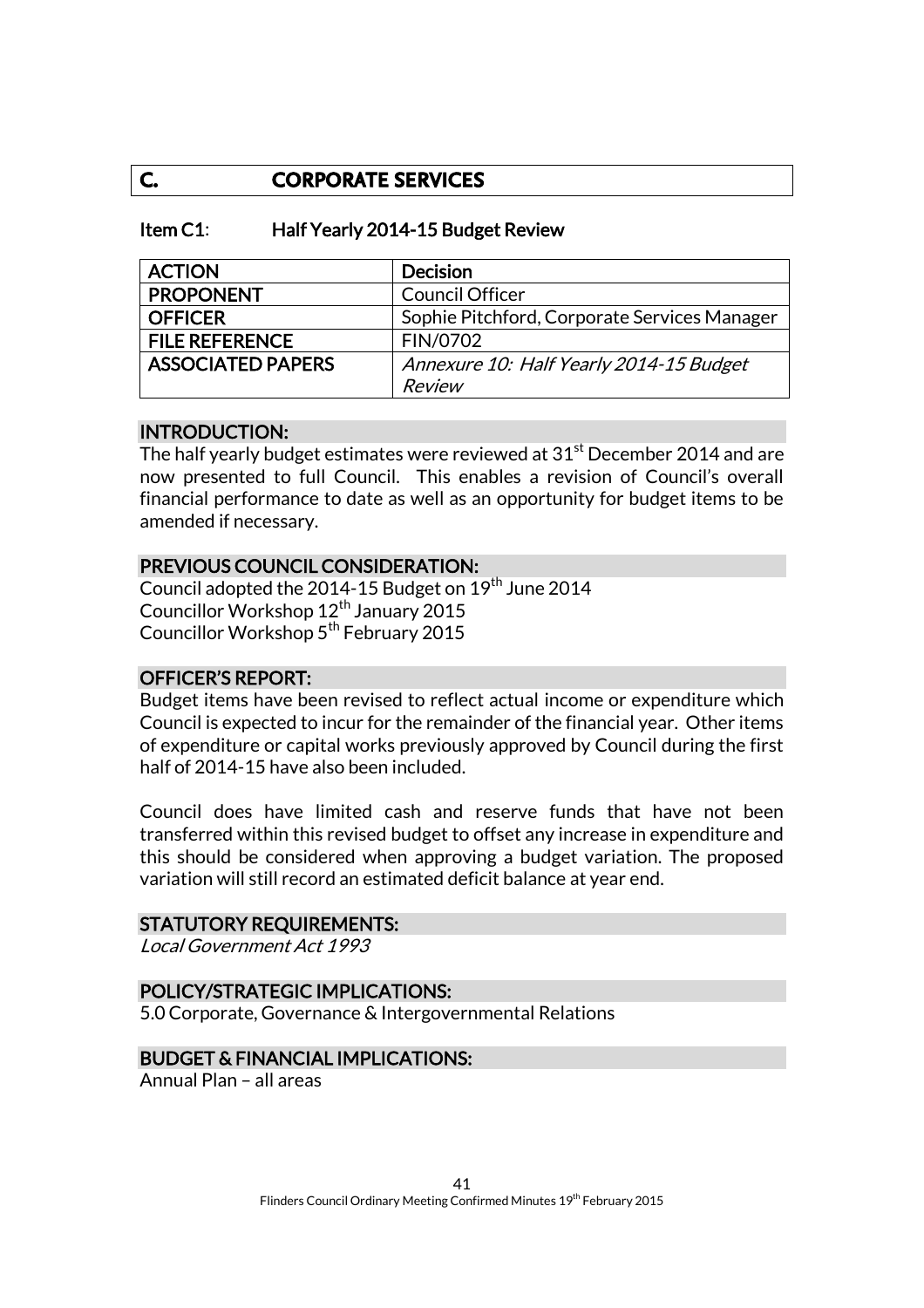# RISK/LIABILITY:

No foreseen risks or legal obligations identified as a result of this Budget Review.

# VOTING REQUIREMENTS:

Absolute Majority

# OFFICER'S RECOMMENDATION:

That Council adopts the half yearly 2014-15 Budget Review at  $31<sup>st</sup>$  December 2014 as the Budget for 2014-15.

Cr Chris Rhodes left the table at 2.12pm and returned at 2.14pm.

# DECISION:

47.02.2015 Moved: Cr G Willis Seconded: Cr K Stockton That Council adopts the half yearly 2014-15 Budget Review at  $31<sup>st</sup>$  December 2014 as the Budget for 2014-15.

Mayor Carol Cox passed the Chair to Deputy Mayor Marc Cobham at 2.18pm.

# AMENDMENT

48.02.2015 Moved: Mayor C Cox Seconded: Cr P Rhodes Add - With the amendment that the Capital Expenditure for the Whitemark Hall (FAEC) remains at \$32,090 and not be increased to \$98,590 and that Council reconsider methods of cooling the main hall.

# CARRIED UNANIMOUSLY (6-0)

For: Mayor Carol Cox, Deputy Mayor Marc Cobham, Cr Chris Rhodes, Cr Peter Rhodes, Cr Ken Stockton and Cr Gerald Willis.

Deputy Mayor Marc Cobham passed the Chair to Mayor Carol Cox at 2.21pm.

# SUBSTANTIVE MOTION

47.02.2015 Moved: Cr G Willis Seconded: Cr K Stockton

That Council adopts the half yearly 2014-15 Budget Review at  $31<sup>st</sup>$  December 2014 as the Budget for 2014-15 with the amendment that the Capital Expenditure for the Whitemark Hall (FAEC) remains at \$32,090 and not be increased to \$98,590 and that Council reconsider methods of cooling the main hall.

# CARRIED UNANIMOUSLY (6-0)

For: Mayor Carol Cox, Deputy Mayor Marc Cobham, Cr Chris Rhodes, Cr Peter Rhodes, Cr Ken Stockton and Cr Gerald Willis.

42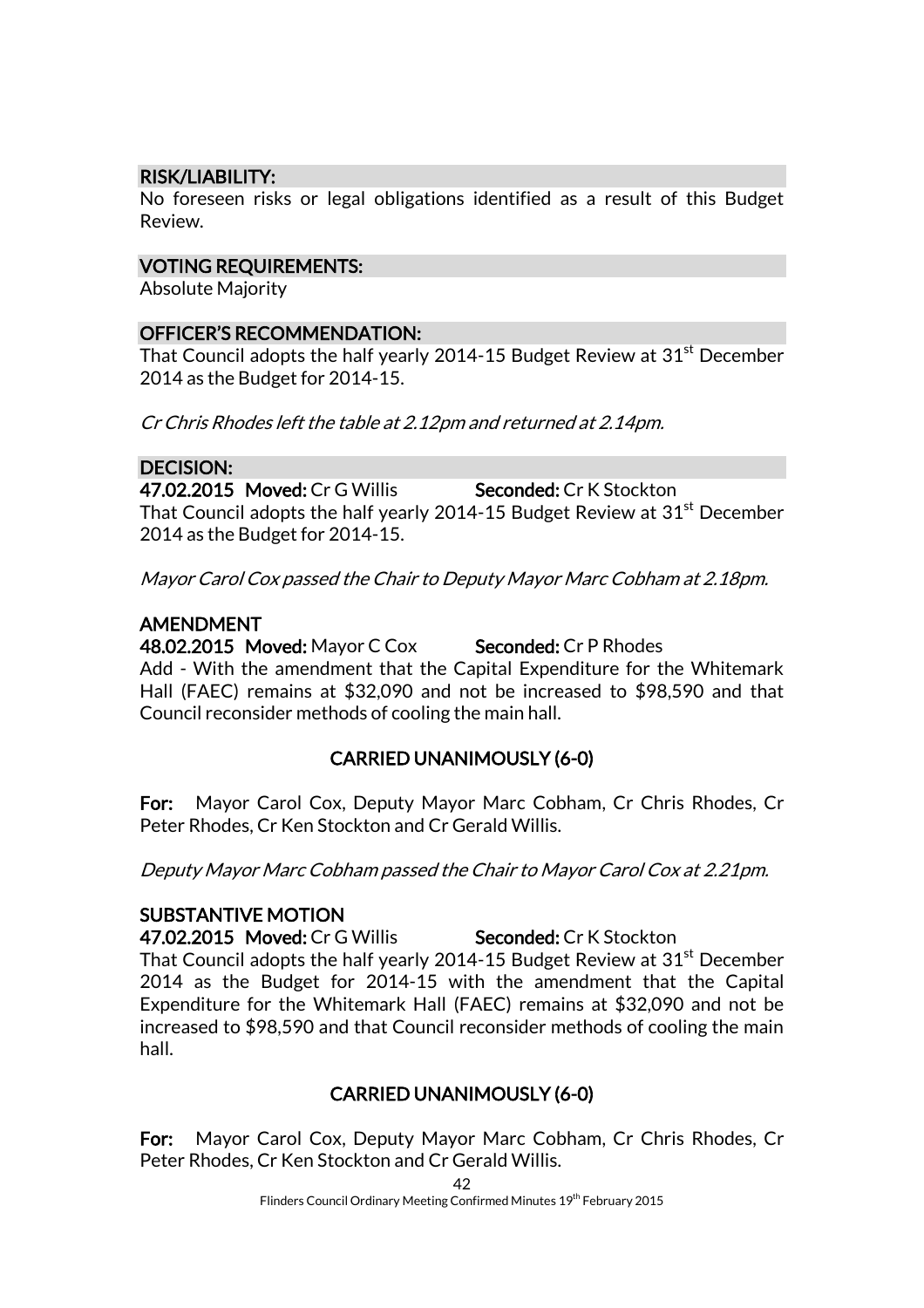Mayor Carol Cox called a break in the meeting at 2.22pm and resumed the meeting at 2.30pm.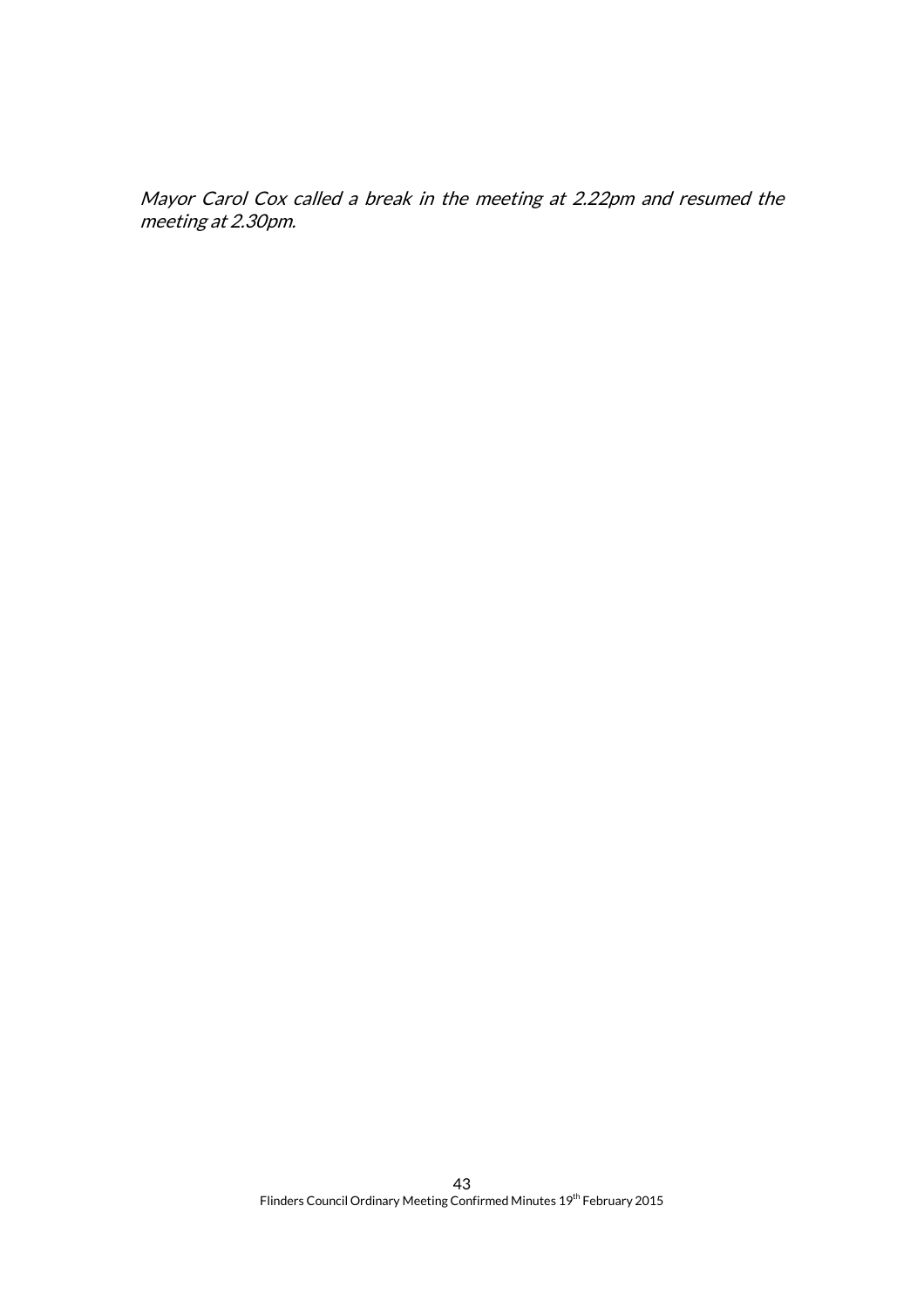# **D. GOVERNANCE**

| Item D1: |  | <b>Personal Information Protection Policy</b> |  |  |
|----------|--|-----------------------------------------------|--|--|
|----------|--|-----------------------------------------------|--|--|

| <b>ACTION</b>            | <b>Decision</b>                          |
|--------------------------|------------------------------------------|
| <b>PROPONENT</b>         | <b>Council Officer</b>                   |
| <b>OFFICER</b>           | Sophie Pitchford, Acting General Manager |
| <b>FILE REFERENCE</b>    | ADM/0900                                 |
| <b>ASSOCIATED PAPERS</b> | Annexure 11: DRAFT Personal Information  |
|                          | <b>Protection Policy</b>                 |

#### INTRODUCTION:

Council's Policy Manual is an important document of Council as it provides direction to Staff, Management and Councillors. Many of the policies are required by, or relate to, legislation and in most instances help manage Council's exposure to risk.

#### PREVIOUS COUNCIL CONSIDERATION:

Nil

# OFFICER'S REPORT:

Flinders Council collects and uses personal information about individuals to enable it to carry out its functions under the *Local Government Act 1993* and other legislation and regulations. As a personal information custodian, Flinders Council is required under the Personal Information Protection Act 2004 to document Council's policy on management of personal information and to make that document available to any person who requests it. This policy has been developed to response to that legislative requirement.

#### STATUTORY REQUIREMENT:

Local Government Act 1993 Personal Information Protection Act 2004

#### POLICY/STRATEGIC IMPLICATIONS:

5.0 Corporate, Governance and Intergovernmental Relations

#### RISK/LIABILITY:

Adoption of this policy and ensuring that Management, Staff and Councillors are aware of and follow this policy will help to reduce Council's exposure to risk in this area.

#### VOTING REQUIREMENTS:

Simple Majority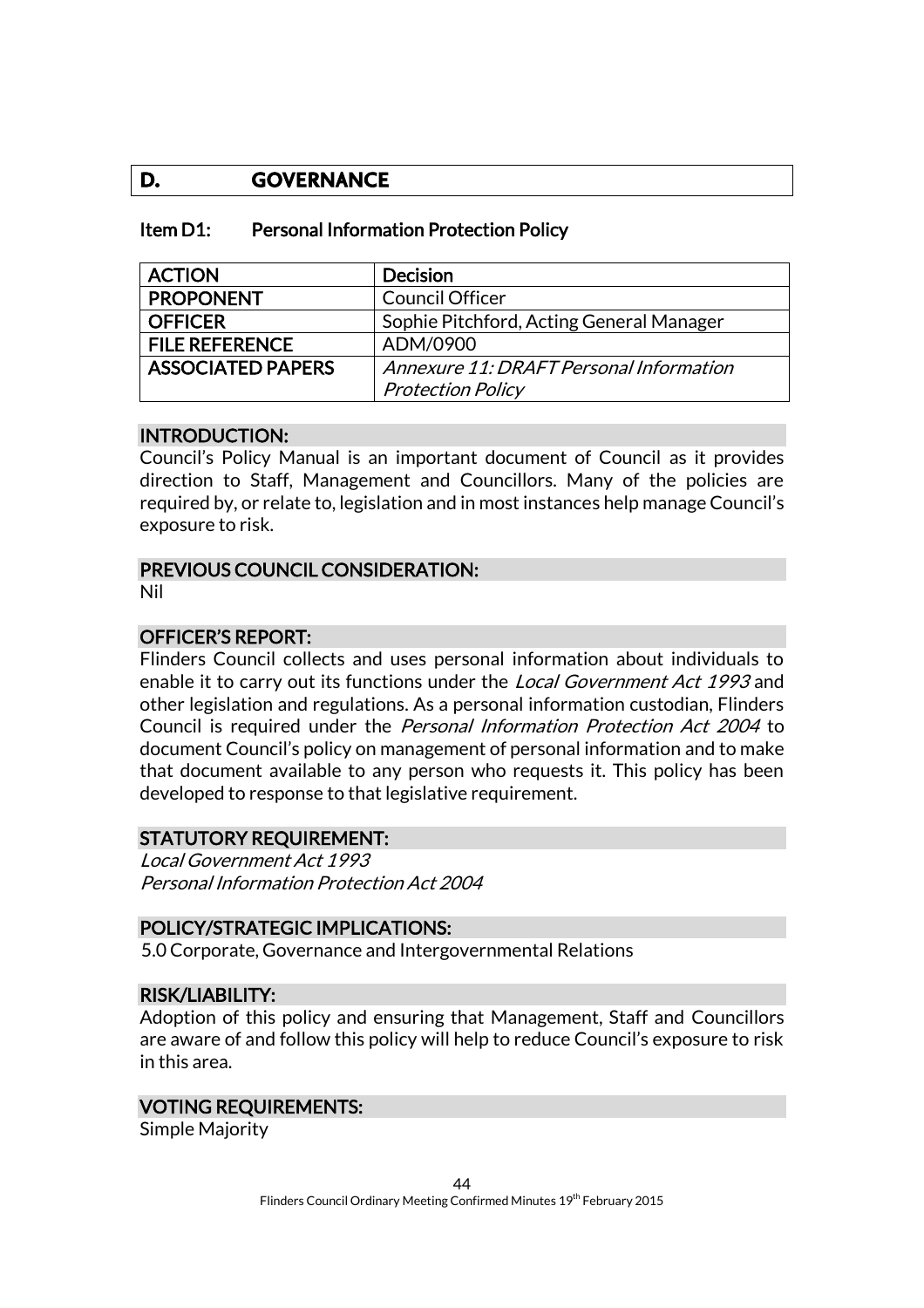# OFFICER'S RECOMMENDATION:

That Council adopts the Personal Information Protection Policy and allows it to lay on the table for 28 days for public comment.

# DECISION:

49.02.2015 Moved: Cr G Willis Seconded: Deputy Mayor M Cobham That Council discuss Item D1 - Personal Information Protection Policy under Section 22 (9) of the Local Government (Meeting Procedures) Regulations 2005.

# CARRIED UNANIMOUSLY (6-0)

For: Mayor Carol Cox, Deputy Mayor Marc Cobham, Cr Chris Rhodes, Cr Peter Rhodes, Cr Ken Stockton and Cr Gerald Willis.

Note: This item to be represented at the March Ordinary Council Meeting.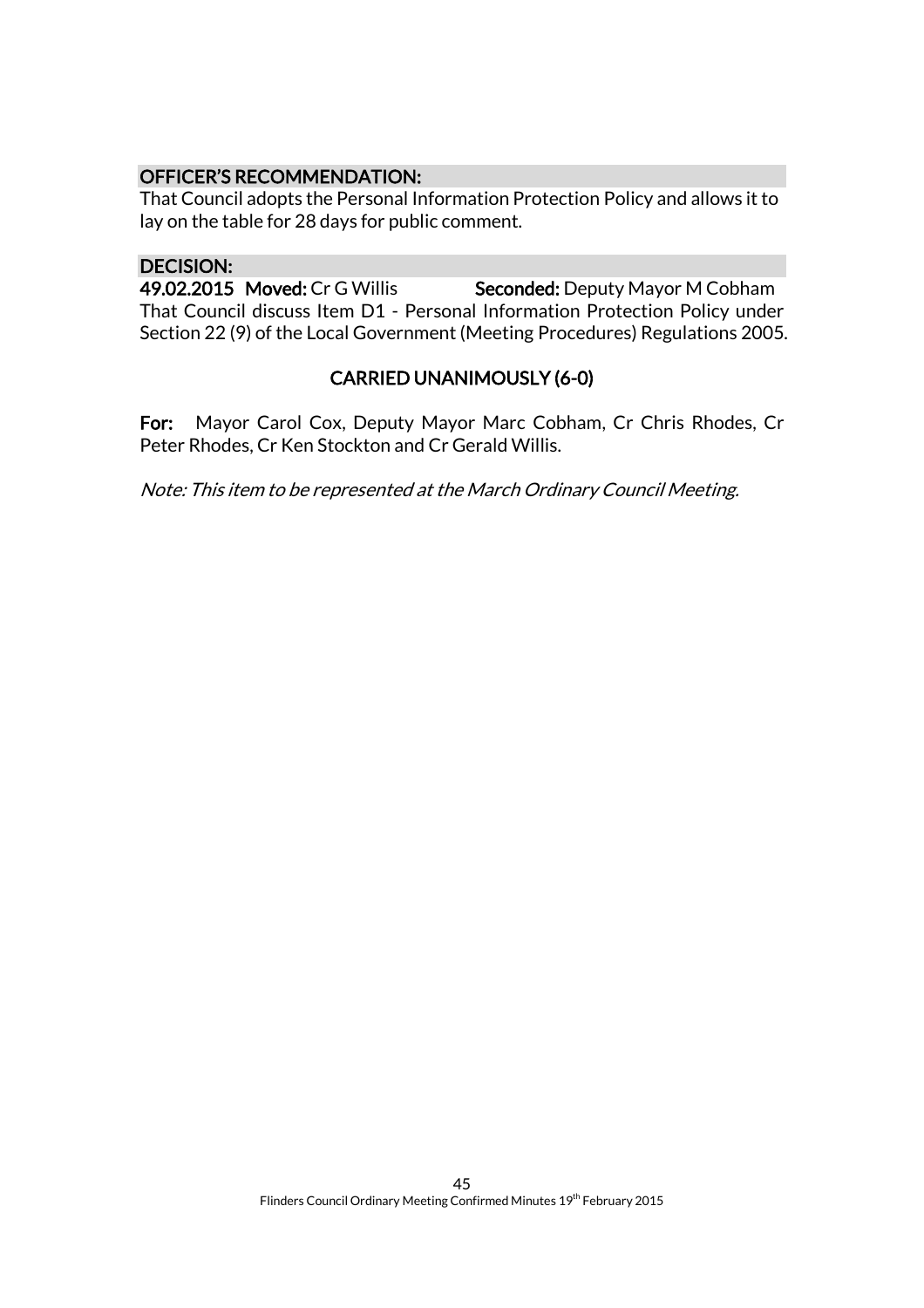#### Item D2: Review of Uniform Policy

| <b>ACTION</b>         | <b>Decision</b>                          |
|-----------------------|------------------------------------------|
| <b>PROPONENT</b>      | Council Officer                          |
| <b>OFFICER</b>        | Sophie Pitchford, Acting General Manager |
| <b>FILE REFERENCE</b> | PER/0602                                 |
| ASSOCIATED PAPERS     | Annexure 12: DRAFT Uniform Policy        |

#### INTRODUCTION:

Council's Policy Manual is an important document of Council as it provides direction to Staff, Management and Councillors. Many of the policies are required by, or relate to, legislation and in most instance help manage Council's exposure to risk.

#### PREVIOUS COUNCIL CONSIDERATION:

| 20 August 2009  | 312.08.09   |
|-----------------|-------------|
| 22 October 2009 | 405.10.09   |
| 16 May 2013     | 540.05.2013 |

#### OFFICER'S REPORT:

Council has a policy that states that policies should be reviewed at least every two (2) years.

The Uniform Policy has been updated to reflect current staffing trends and is now presented for Councillors' consideration.

#### STATUTORY REQUIREMENT:

Work Health & Safety Act 2012 (Tasmania)

#### POLICY/STRATEGIC IMPLICATIONS:

5.0 Corporate, Governance and Intergovernmental Relations

#### RISK/LIABILITY:

Adoption of this policy and ensuring that Management, Staff and Councillors are aware of and follow this policy will help to reduce Council's exposure to risk in this area.

#### VOTING REQUIREMENTS:

Simple Majority

#### OFFICER'S RECOMMENDATION:

That Council adopts the Uniform Policy with the proposed changes and allows it to lay on the table for 28 days for public comment.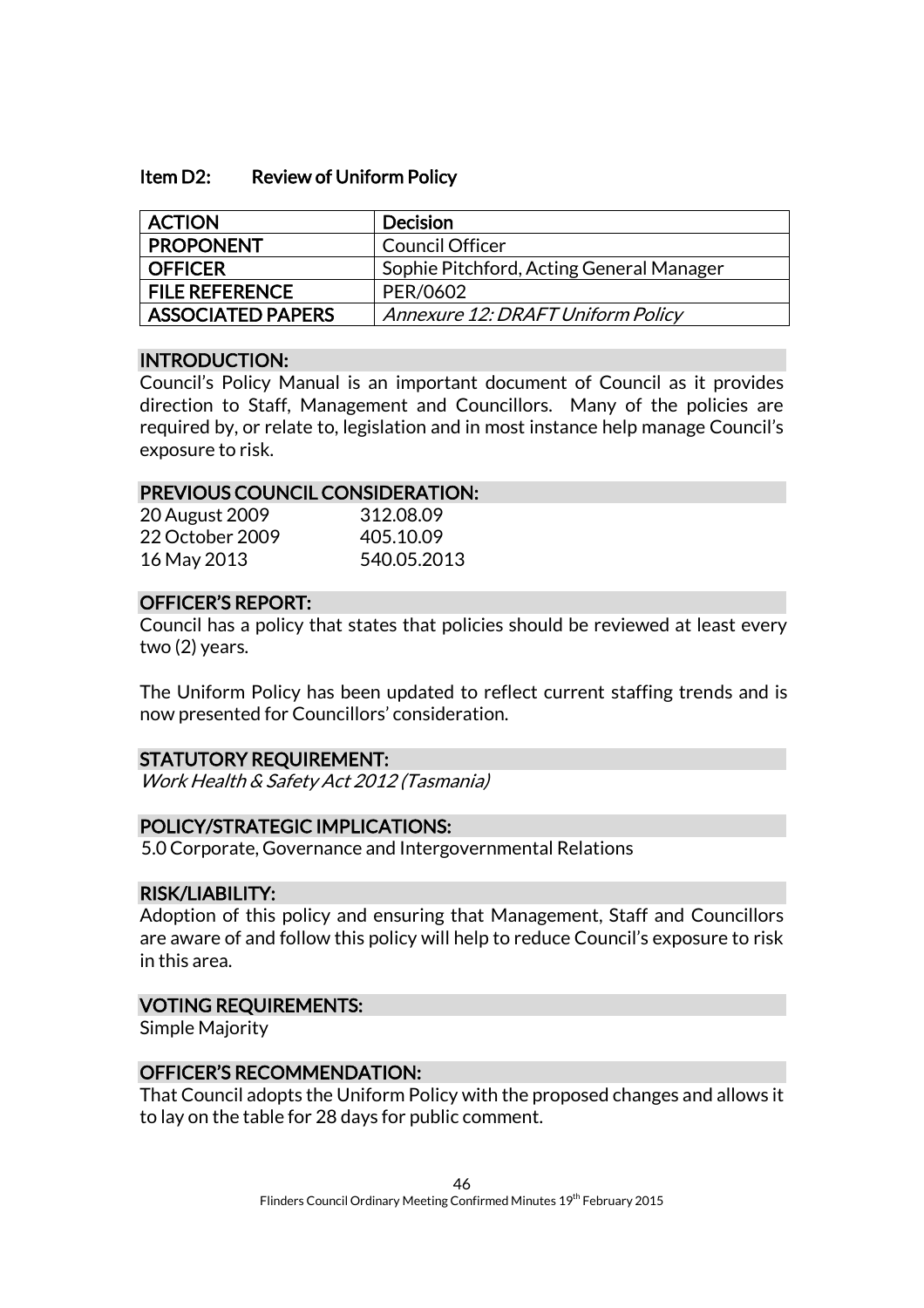#### DECISION:

50.02.2015 Moved: Deputy Mayor M Cobham Seconded: Cr K Stockton That Council adopts the Uniform Policy with the proposed changes and allows it to lay on the table for 28 days for public comment.

# CARRIED UNANIMOUSLY (6-0)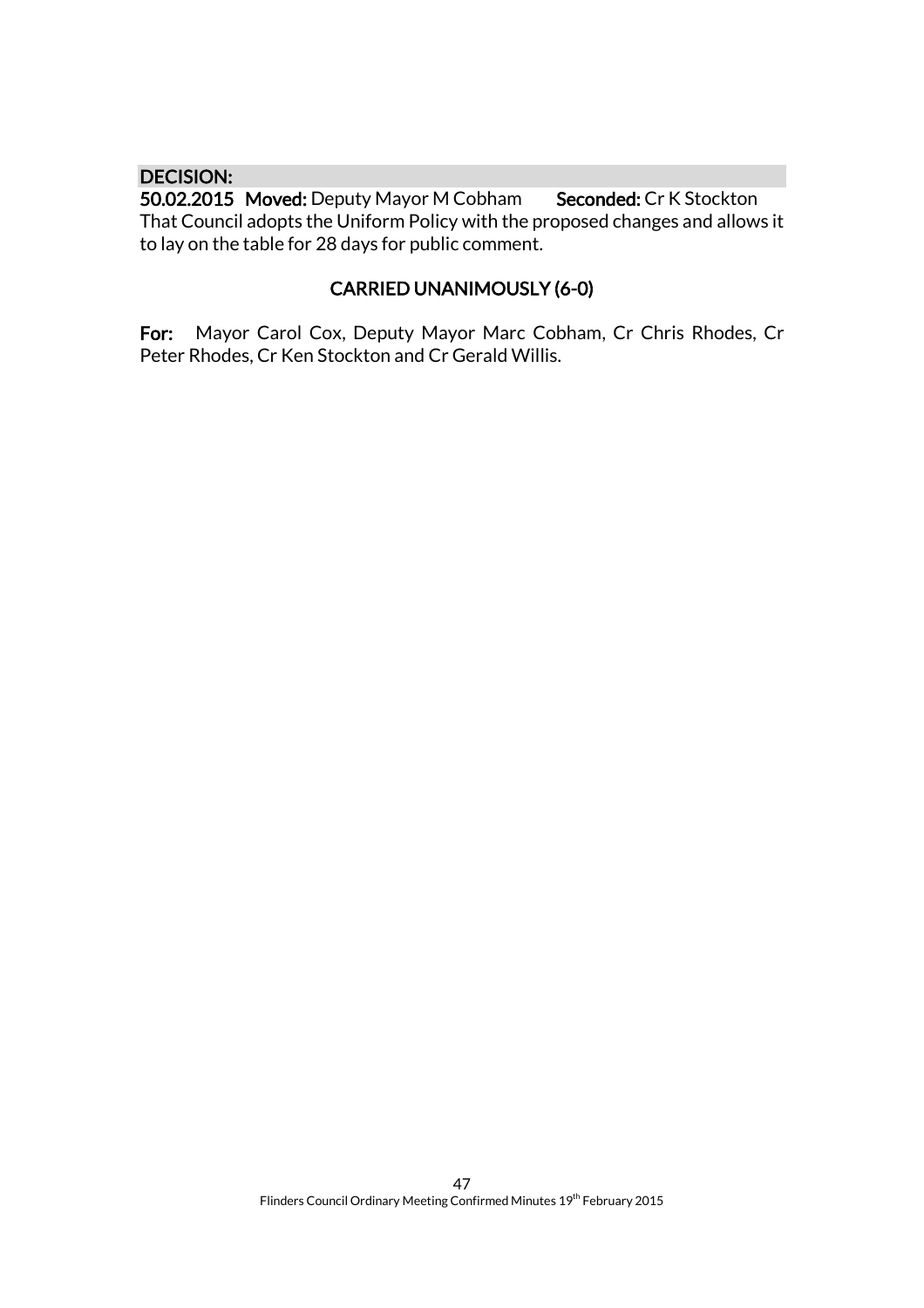#### Item D3: Travel & Accommodation Policy

| <b>ACTION</b>            | <b>Decision</b>                           |
|--------------------------|-------------------------------------------|
| <b>PROPONENT</b>         | <b>Council Officer</b>                    |
| <b>OFFICER</b>           | Sophie Pitchford, Acting General Manager  |
| <b>FILE REFERENCE</b>    | FIN/1300                                  |
| <b>ASSOCIATED PAPERS</b> | Annexure 13: DRAFT Travel & Accommodation |
|                          | Policy                                    |

#### INTRODUCTION:

Council's Policy Manual is an important document of Council as it provides direction to Staff, Management and Councillors. Many of the policies are required by, or relate to, legislation and in most instance help manage Council's exposure to risk.

#### PREVIOUS COUNCIL CONSIDERATION:

5ht February 2015 Councillor Workshop

#### OFFICER'S REPORT:

Council has identified that a Travel & Accommodation Policy is required to govern travel required by staff and elected members in the course of their Council business.

The policy is to ensure that there is accountability and transparency in the reimbursement of expenses incurred or to be incurred by elected members and staff and to ensure that the facilities provided to assist elected members and staff to carry out their civic duties are reasonable.

Discussions were held at the February Councillor Workshop as to which guidelines to follow - State Government or the Australian Taxation Office. Both guidelines have since been reviewed and the Australian Taxation Office guidelines are more suitable and easier to follow.

#### STATUTORY REQUIREMENT:

Local Government Act 1993

#### POLICY/STRATEGIC IMPLICATIONS:

5.0 Corporate, Governance and Intergovernmental Relations

#### RISK/LIABILITY:

Adoption of this policy and ensuring that Management, Staff and Councillors are aware of and follow this policy will help to reduce Council's exposure to risk of fraudulent activity.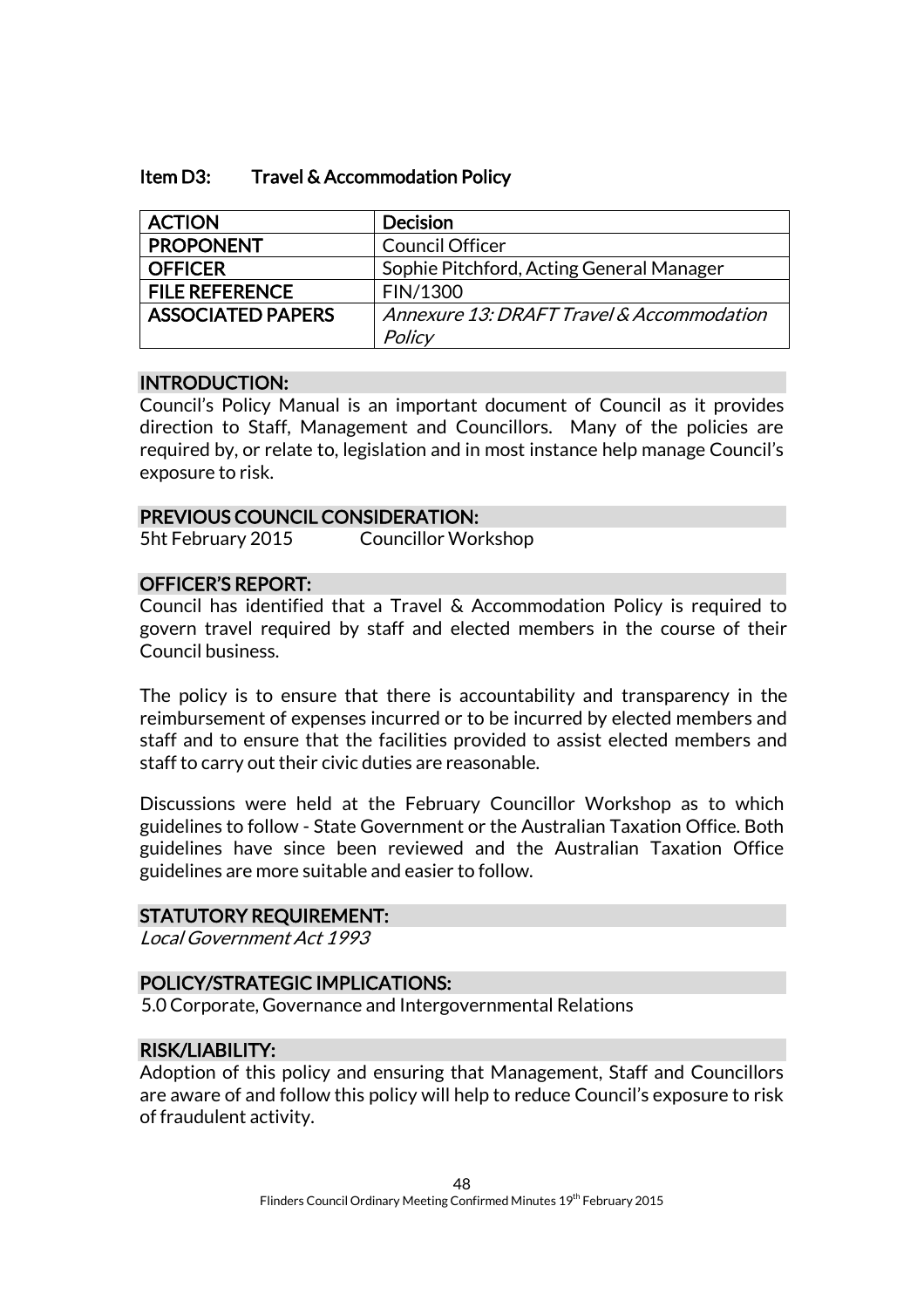### VOTING REQUIREMENTS:

Simple Majority

# OFFICER'S RECOMMENDATION:

That Council adopts the Travel & Accommodation Policy with the proposed changes and allows it to lay on the table for 28 days for public comment.

#### DECISION:

51.02.2015 Moved: Deputy Mayor M Cobham Seconded: Cr K Stockton That Council adopts the Travel & Accommodation Policy with the proposed changes and allows it to lay on the table for 28 days for public comment.

# CARRIED UNANIMOUSLY (6-0)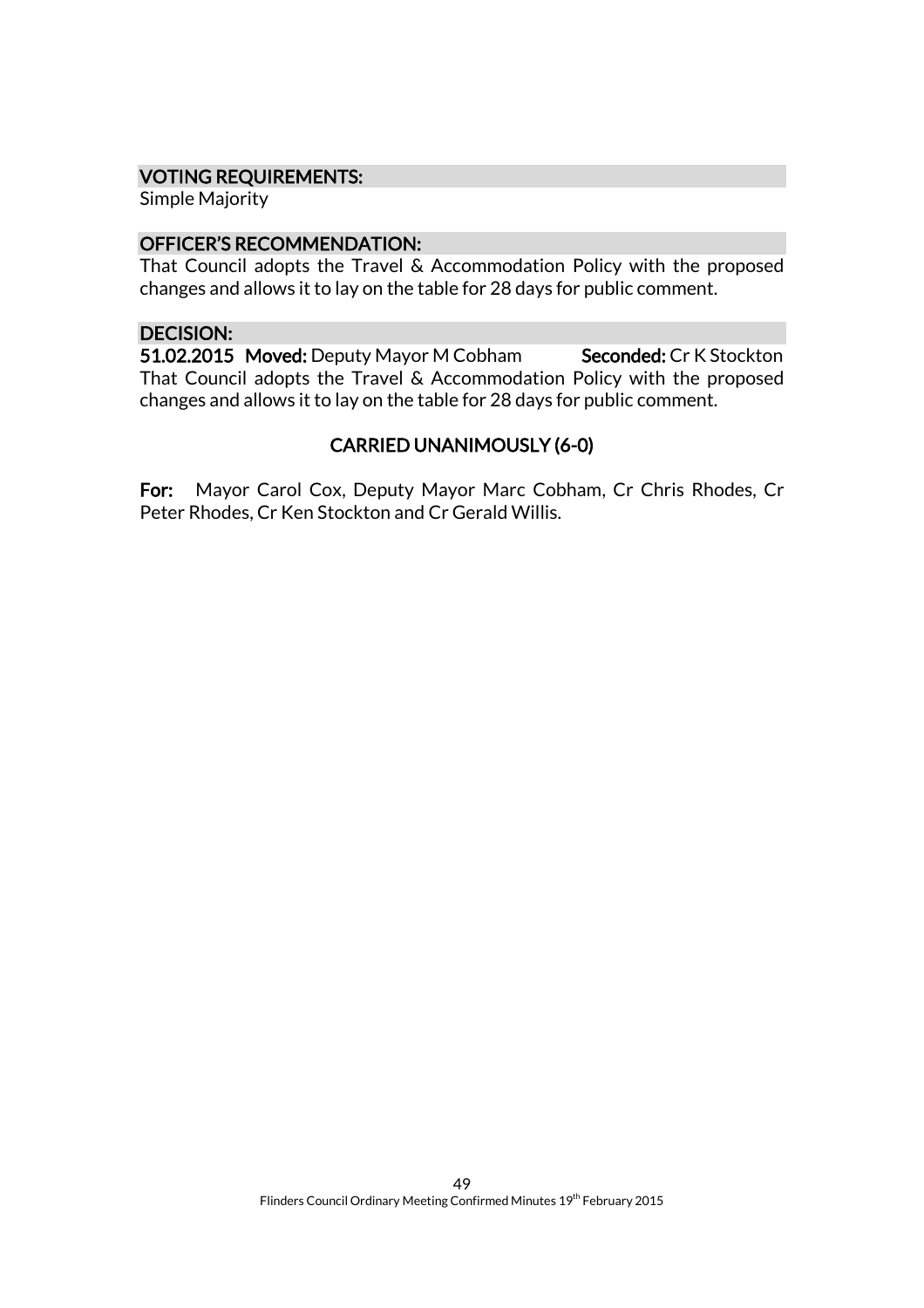# Item D4: Review of Elected Members' Allowances & Reimbursements **Policy**

| <b>ACTION</b>            | <b>Decision</b>                          |
|--------------------------|------------------------------------------|
| <b>PROPONENT</b>         | <b>Council Officer</b>                   |
| <b>OFFICER</b>           | Sophie Pitchford, Acting General Manager |
| <b>FILE REFERENCE</b>    | COU/0600                                 |
| <b>ASSOCIATED PAPERS</b> | Annexure 14: DRAFT Elected Members'      |
|                          | Allowances & Reimbursements Policy       |

# INTRODUCTION:

Council's Policy Manual is an important document of Council as it provides direction to Staff, Management and Councillors. Many of the policies are required by, or relate to, legislation and in most instance help manage Council's exposure to risk.

#### PREVIOUS COUNCIL CONSIDERATION:

| 12 <sup>th</sup> October 2000  | 161.10.00                  |
|--------------------------------|----------------------------|
| 13 <sup>th</sup> December 2001 | 301.12.01                  |
| 25 <sup>th</sup> August 2005   | 486.0805                   |
| 8 <sup>th</sup> December 2005  | 749.12.05                  |
| 19th January 2006              | 031.01.05                  |
| 23rd September 2010            | 290.09.10                  |
| 5 <sup>th</sup> February 2015  | <b>Councillor Workshop</b> |
|                                |                            |

# OFFICER'S REPORT:

Council has a policy that states that policies should be reviewed at least every two (2) years.

The Elected Members' Allowances & Reimbursements Policy was last reviewed in 2010. The recent Council election highlighted the need to update this policy. Changes have been made in the areas of travel, telephone and internet expenses and the policy is now presented for Councillors' consideration.

#### STATUTORY REQUIREMENT:

Local Government Act 1993

# POLICY/STRATEGIC IMPLICATIONS:

5.0 Corporate, Governance and Intergovernmental Relations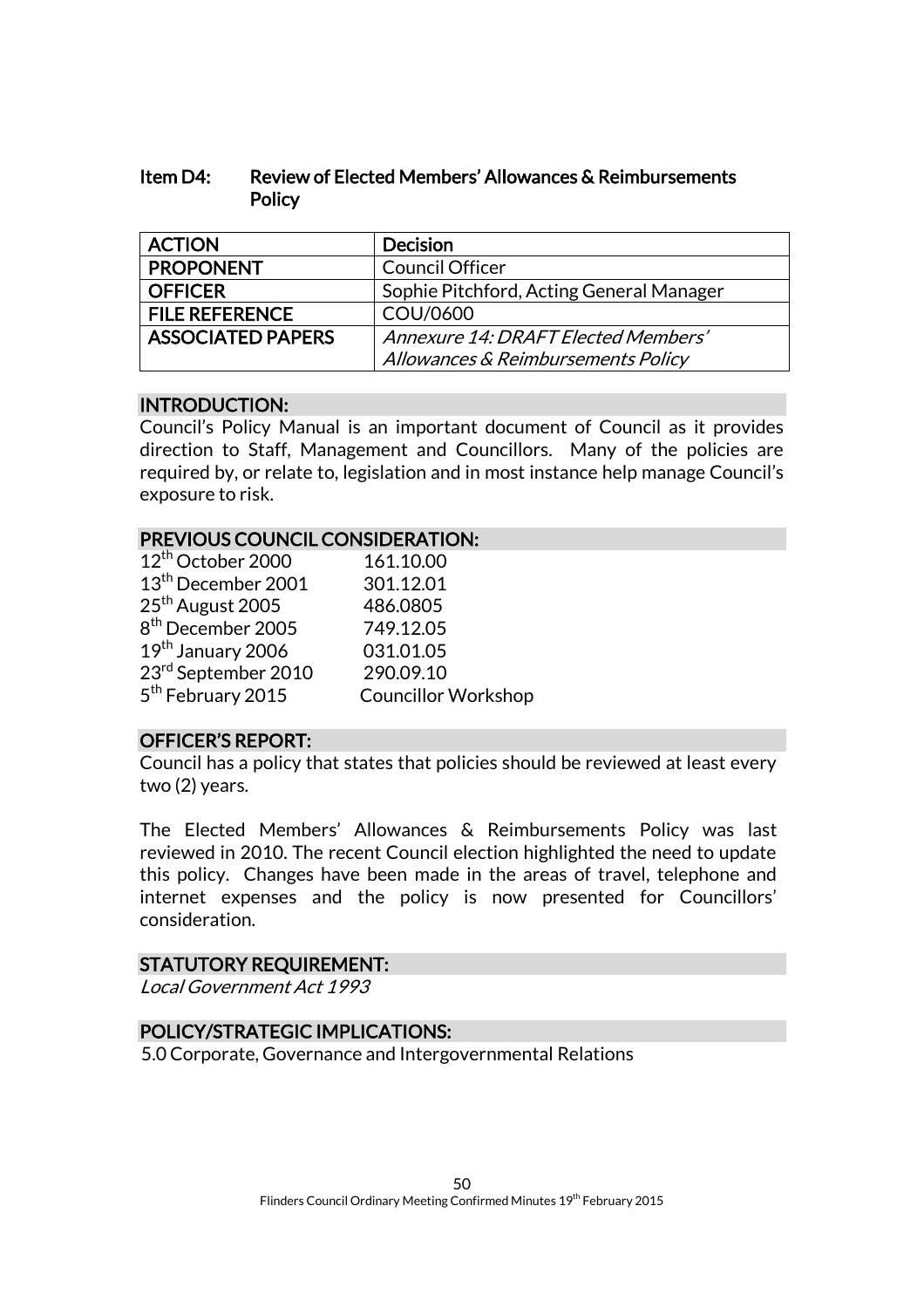# RISK/LIABILITY:

Adoption of this policy and ensuring that Management, Staff and Councillors are aware of and follow this policy will help to reduce Council's exposure to risk in this area.

#### VOTING REQUIREMENTS:

Simple Majority

#### OFFICER'S RECOMMENDATION:

That Council adopts the Elected Members' Allowances & Reimbursements Policy with the proposed changes and allows it to lay on the table for 28 days for public comment.

#### DECISION:

52.02.2015 Moved: Deputy Mayor M Cobham Seconded: Cr K Stockton That Council adopts the Elected Members' Allowances & Reimbursements Policy with the proposed changes and allows it to lay on the table for 28 days for public comment.

# CARRIED UNANIMOUSLY (6-0)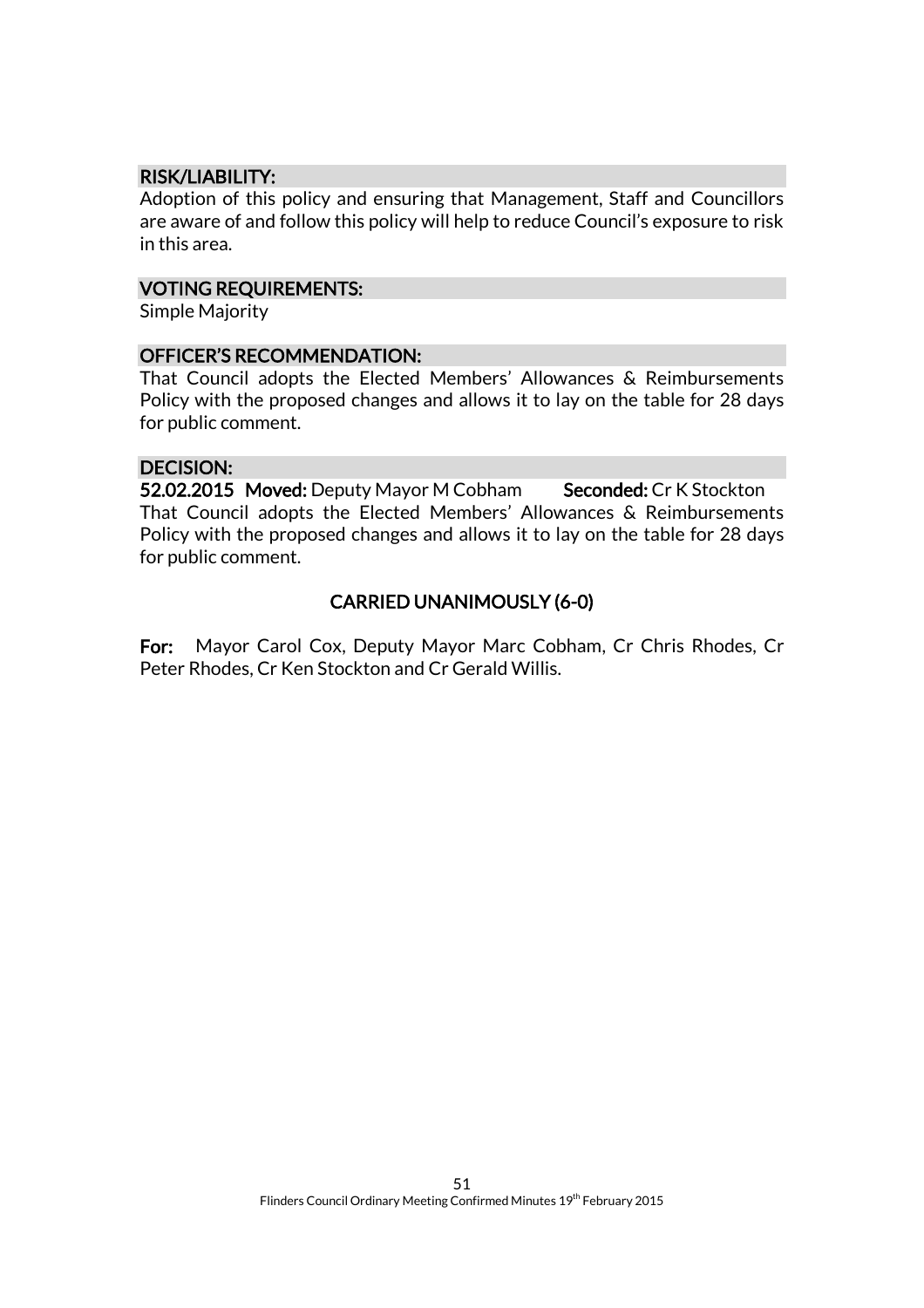# Item D5: Review of Instrument of Delegation (last updated May 2014)

| <b>ACTION</b>            | <b>Decision</b>                             |
|--------------------------|---------------------------------------------|
| <b>PROPONENT</b>         | <b>Council Officer</b>                      |
| <b>OFFICER</b>           | Sophie Pitchford, Acting General Manager    |
| <b>FILE REFERENCE</b>    | PUB/0300                                    |
| <b>ASSOCIATED PAPERS</b> | Annexure 15: DRAFT Instrument of Delegation |
|                          | (2015.02)                                   |

# INTRODUCTION:

The purpose of this report is to update Council's Instrument of Delegation as per the Local Government Act 1993.

# PREVIOUS COUNCIL CONSIDERATION:

| 027.01.2009 | 20 <sup>th</sup> January 2009  |
|-------------|--------------------------------|
| 375.11.2010 | 18 <sup>th</sup> November 2010 |
| 087.03.2011 | 17 <sup>th</sup> March 2011    |
| 365.12.2012 | 13 <sup>th</sup> December 2012 |
| 612.08.2013 | 15 <sup>th</sup> August 2013   |
| 740.02.2014 | 13 <sup>th</sup> February 2014 |
| 807.05.2014 | $15th$ May 2014                |
|             |                                |

# OFFICER'S REPORT:

The purpose of the Instrument of Delegation is to ensure that the General Manager and Officers of Council have the delegation to undertake their roles and responsibilities in accordance with the *Local Government Act 1993*. Recent staff changes have necessitated updating the Instrument of Delegation to reflect the current staff structure.

# STATUTORY REQUIREMENT:

Local Government Act 1993, Archives Act 1983, Local Government (Building and Miscellaneous Provisions) Act 1993, Building Act 2000 (Tas), Burials and Cremation Act 2002, Public Health Act 1997, Food Act 2003, Environmental Management and Pollution Control Act 1994, Dog Control Act 2000, Local Government (Highways) Act 1982, Land Use Planning and Approvals Act 1993, Resource Management and Planning Appeal Tribunal Act 1993, Right to Information Act 2009 and Public Interest Disclosures Act 2002.

# POLICY/STRATEGIC IMPLICATIONS:

5. Corporate Governance and Intergovernmental Relations

5.1 Support the capacity and productivity of our organisation and a culture of professionalism, compliance, innovation and service.

5.1.1 Design and implement an integrated governance; strategic and operational planning & service delivery system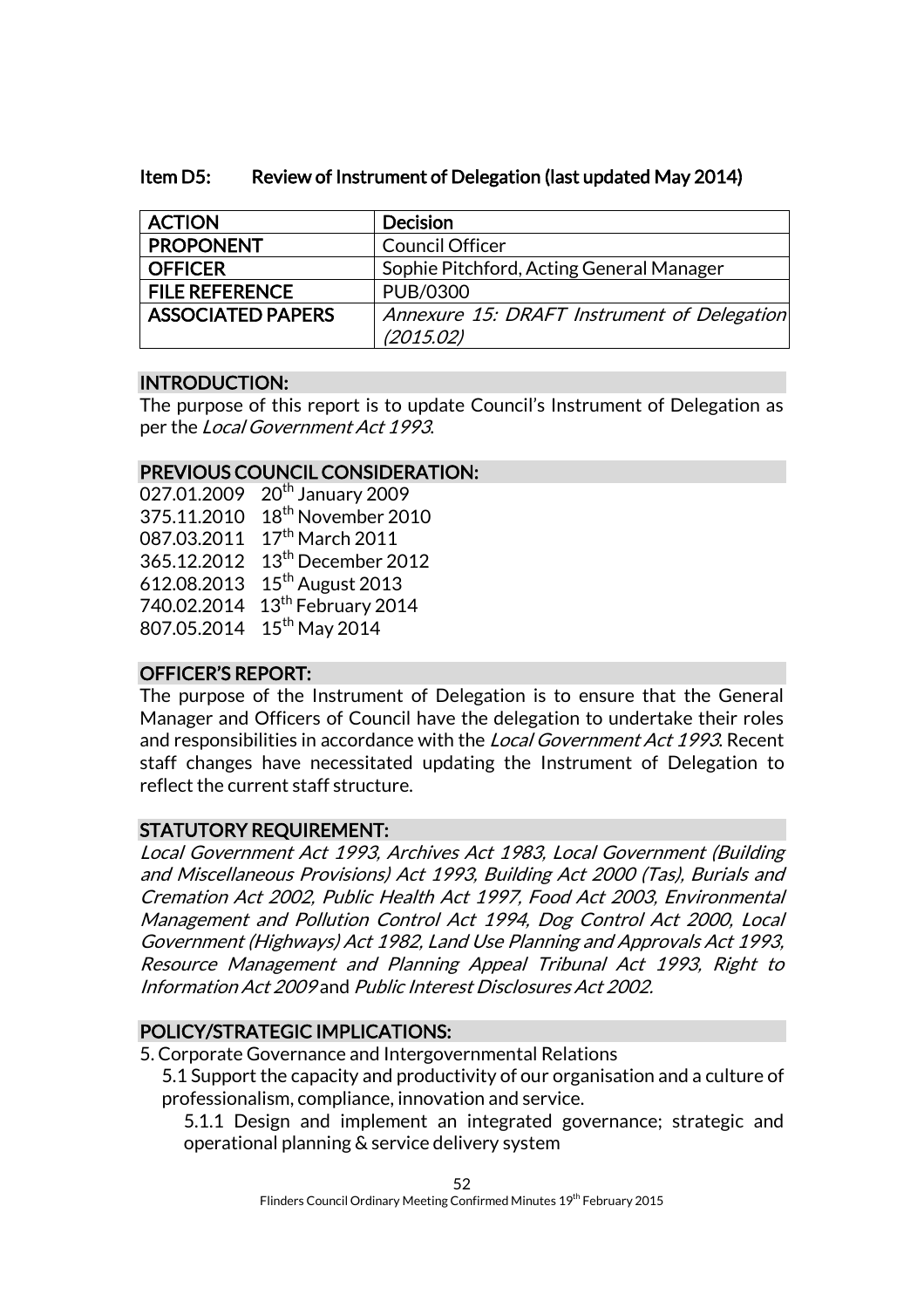5.1.1.2 Support Council Managers in the preparation and distribution of governance reports including plans, policies, reports and other governance related publications.

# BUDGET AND FINANCIAL IMPLICATIONS:

# Nil

# RISK/LIABILITY:

Adoption of the Instrument of Delegation and ensuring that Management, Staff and Councillors are aware of and follow this instrument will help to reduce Council's exposure to risk in this area.

#### VOTING REQUIREMENTS:

Absolute Majority

# OFFICER'S RECOMMENDATION:

That Council adopts the revised Instrument of Delegation – amended February 2015.

# DECISION:

53.02.2015 Moved: Cr G Willis Seconded: Deputy Mayor M Cobham That Council adopts the revised Instrument of Delegation – amended February 2015.

# CARRIED UNANIMOUSLY (6-0)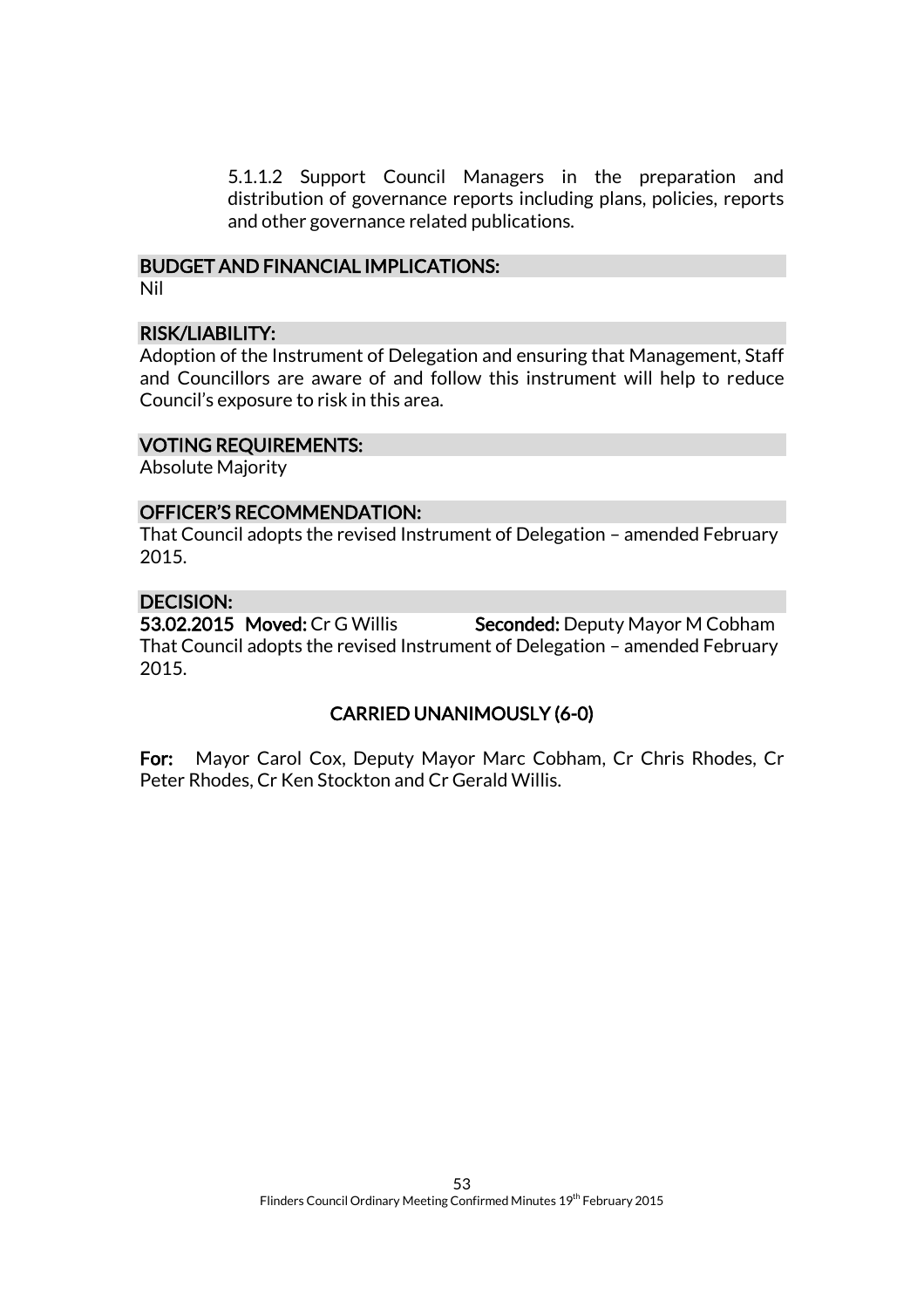| ltem D6: | <b>Furneaux Fire Management Area Fire Protection Plan 2014 -</b> |
|----------|------------------------------------------------------------------|
|          | 2019                                                             |

| <b>ACTION</b>            | <b>Information</b>                         |
|--------------------------|--------------------------------------------|
| <b>PROPONENT</b>         | <b>Council Officer</b>                     |
| <b>OFFICER</b>           | Sophie Pitchford, Acting General Manager   |
| <b>FILE REFERENCE</b>    | ENV/0401                                   |
| <b>ASSOCIATED PAPERS</b> | Annexure 16: Furneaux Fire Management Area |
|                          | Fire Protection Plan 2014 - 2019 Executive |
|                          | Summary                                    |

# INTRODUCTION:

Under Section 20 of the *Fire Service Act 1979*, Fire Management Area Committees are required to submit to the State Fire Management Council a Fire Protection Plan (FPP) for its fire management area by the  $1<sup>st</sup>$  of October each year.

The Tasmanian Fire Service established the Furneaux Fire Management Area Committee on the  $27<sup>th</sup>$  November 2013. Membership includes the major land managers in the islands and fire service representatives. The General Manager was elected Chair at the inaugural meeting. The Committee is not a Council Committee and is auspiced under the State Fire Management Council and the Fire Services Act 1979.

The plan is required to be consistent with the State Fire Protection Plan and the State Vegetation Fire Management Policy. The FPP was submitted within the required timeframe and has now been endorsed and approved by the State Fire Management Council.

# PREVIOUS COUNCIL CONSIDERATION:

Nil

# OFFICER'S REPORT:

Fire Protection Plans have been prepared for each of the ten fire management areas in Tasmania in accordance with the requirements of the *Fire Service Act* 1979. The purpose of Fire Protection Plans is to identify and prioritise bushfire risks in the landscape and strategically identify work that can be done to mitigate that risk.

These plans were developed for the first time in 2014 in a collaborative effort by members of Fire Management Area Committees made up of local stakeholders. The objective of the Flinders Fire Protection Plan is to effectively manage bushfire related risk in order to protect people, assets and other things valuable to the Community.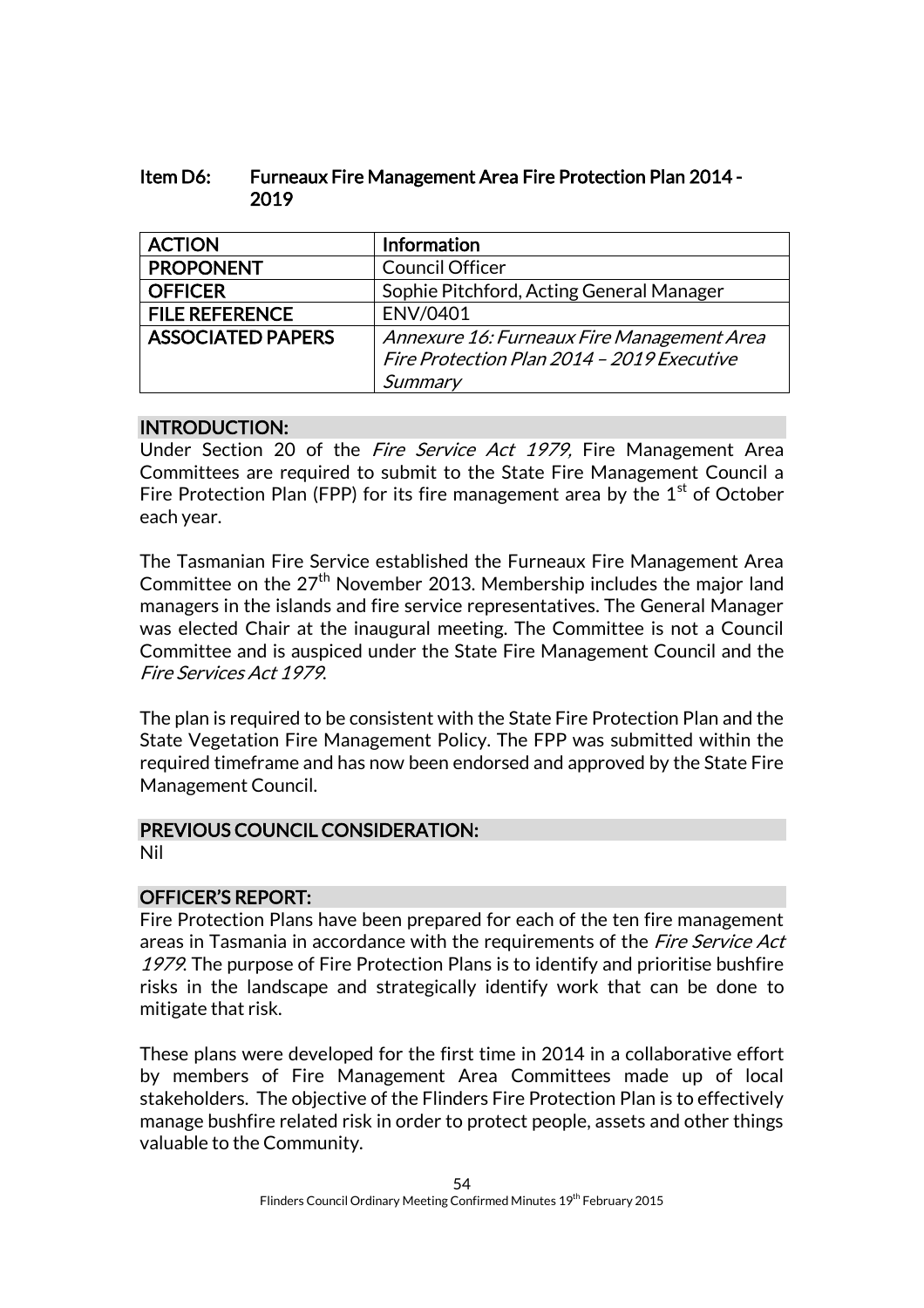In preparing the Fire Protection Plan, a tenure blind approach to strategic fuel management was taken. The identification of areas and communities at risk from bushfire together with the identification of areas of potential strategic value for undertaking risk mitigation activities was undertaken by Fire Management Area Committee members without regard to land tenure/ownership. In taking this approach, the Fire Management Area Committee in conjunction with Tas Fire and other key landowners/mangers can act as a platform for implementing a centrally coordinated bushfire risk mitigation program across both public and privately owned land.

The aim of the FPP is to document a coordinated and efficient approach towards the identification and treatment of bushfire-related risk within the Furneaux Fire Management Area. The objective of this FPP is to effectively manage bushfire related risk within the Furneaux Fire Management Area in order to protect people, assets and other things valuable to the Community.

Specifically, the objectives of this plan are to:

- Guide and coordinate a tenure blind bushfire risk management program over a five (5) year period;
- Document the process used to identify, analyse and evaluate risk, determine priorities and develop a plan to systematically treat risk;
- Facilitate the effective use of the financial and physical resources available for bushfire risk management activities;
- Integrate bushfire risk management into the business processes of Local Government, land managers and other agencies;
- Ensure integration between stakeholders;
- Clearly and concisely communicate risk in a format that is meaningful to stakeholders and the Community; and
- Monitor and review the implementation of the Plan, to ensure enhancements are made on an on-going basis.

The Flinders Fire Protection Plan covers an area of approximately 206,046 hectares which includes the whole Flinders Local Government area. Approximately 63% of land within the Flinders Fire Management Area is private/freehold land and 36% is public land with the Parks and Wildlife Service being the main public land manager.

The management of bushfire risk on private land is a significant issue within the Flinders Fire Management Area. A total of 7% (13,485 hectares) of the fire management area was identified as being at extreme risk from fire under current fuel loads. The majority (52%) of the fire management area is considered to be at moderate risk from fire under current fuel loads.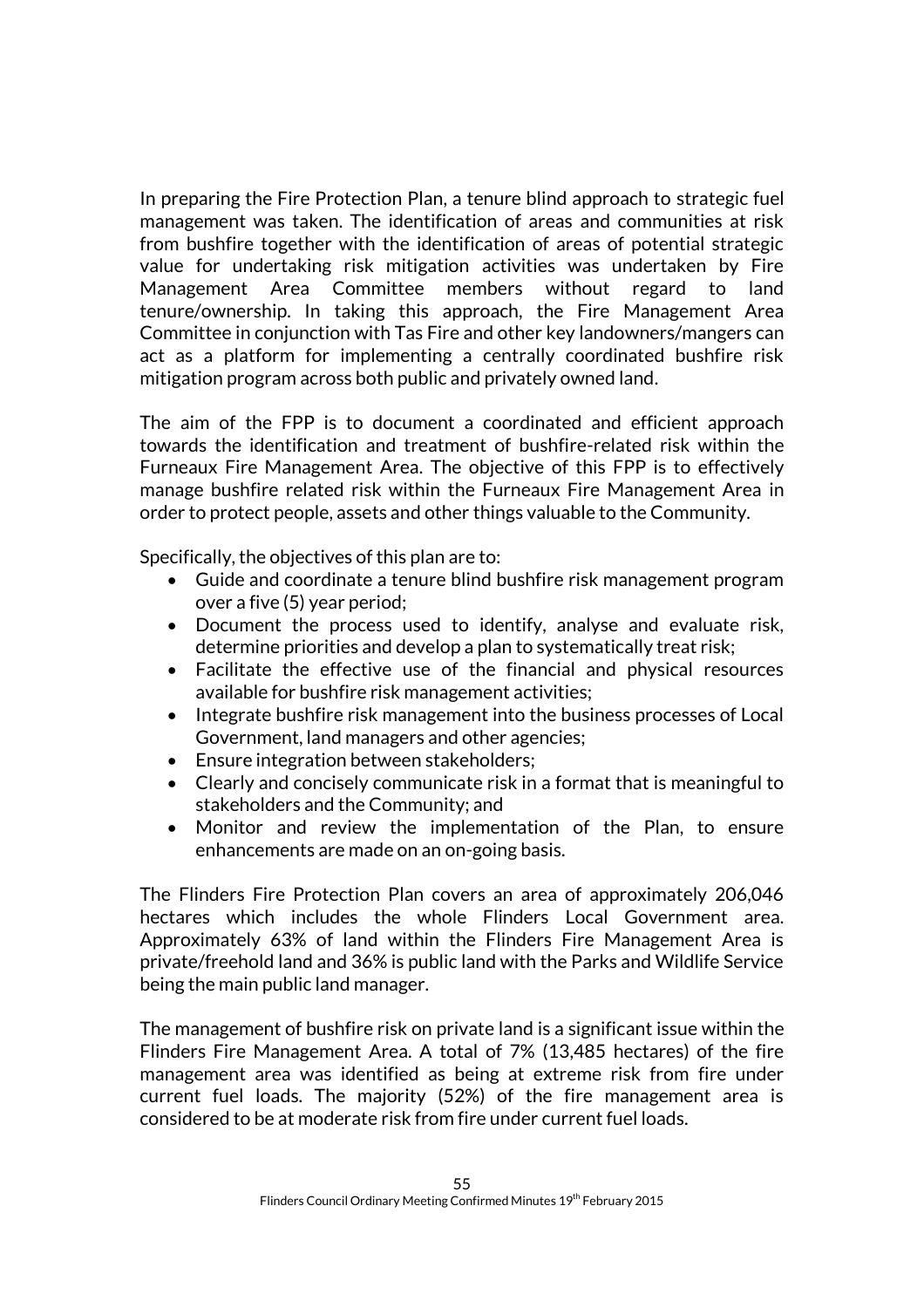The majority of the vegetation groups in the Flinders Fire Management Area can be considered to be of a high to very high flammability class with a low to moderate sensitivity to fire. The exceptions are the rainforest complexes on Mt Strzelecki and the *Melaleuca ericifolia* swamp forest scattered around the Island which are both very sensitive to fire and have a low flammability classing.

The majority of vegetation on the islands (65.5% or 134,883 hectares) is considered to be treatable using fuel reduction burning with the exception of the rainforest complexes on Mt Strzelecki and the *Melaleuca ericifolia* swamp forest scattered around the island which are both very sensitive to fire and have a low flammability classing. Only 7.1% of vegetation coverage (14,576 hectares) is considered untreatable using fuel reduction burning whilst the remaining 22.8% is classified as agricultural area which is not considered treatable due to its land use purpose.

The attached Executive Summary provides further detail on the plan's future fire management activities in the Furneaux Fire Management Area.

The FMAC is now actively scoping projects to submit to the State Fire Management Council for funding. Further information on these projects will be brought forward in the coming months.

The work of the FMAC and the Fire Protection Plan align closely with the work of staff and the TFS in developing community and town scale fire protection and fire mitigation plans. These will be used in the future to inform annual fire abatement activities and fire mitigation works.

#### STATUTORY REQUIREMENT:

56 Aboriginal Relics Act 1975 (soon to be replaced) Crown Lands Act 1976 Emergency Management Act 2006 Environmental Management and Pollution Control Act 1994 Fire Service Act 1979 Forestry Act 1920 Forest Practices Act 1985 Local Government Act 1993 National Parks and Reserve Management Act 2002 Nature Conservation Act 2002 State Fire Protection Plan 2013 State Vegetation Fire Management Policy Tasmanian Emergency Management Plan Tasmanian Forests Agreement Act 2013 Threatened Species Protection Act 1995

Flinders Council Ordinary Meeting Confirmed Minutes 19th February 2015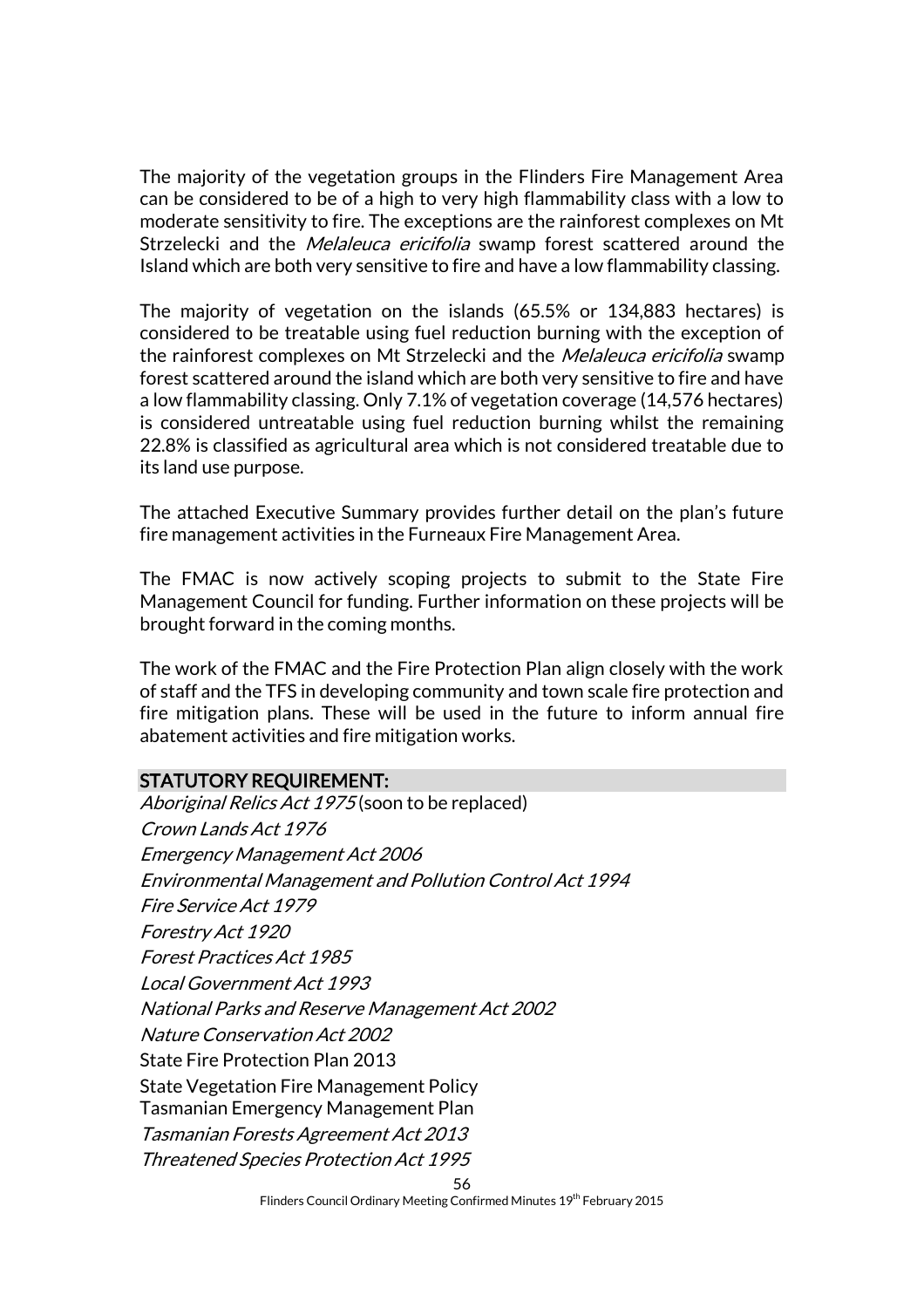# POLICY/STRATEGIC IMPLICATIONS:

4.0 Community Safety Engagement and Enterprise

4.2 Support effective and timely incident & emergency management planning and response

#### BUDGET AND FINANCIAL IMPLICATIONS:

Staff time has been allocated to support the functions of the FMAC and associated projects.

#### RISK/LIABILITY:

The FPP includes significant risk modeling and scenario mapping to inform future activities.

#### VOTING REQUIREMENTS:

Simple Majority

#### OFFICER'S RECOMMENDATION:

That Council receives and notes the Furneaux Fire Management Area Fire Protection Plan 2014 – 2019.

# DECISION:

54.02.2015 Moved: Deputy Mayor M Cobham Seconded: Cr C Rhodes That Council receives and notes the Furneaux Fire Management Area Fire Protection Plan 2014 – 2019.

# CARRIED UNANIMOUSLY (6-0)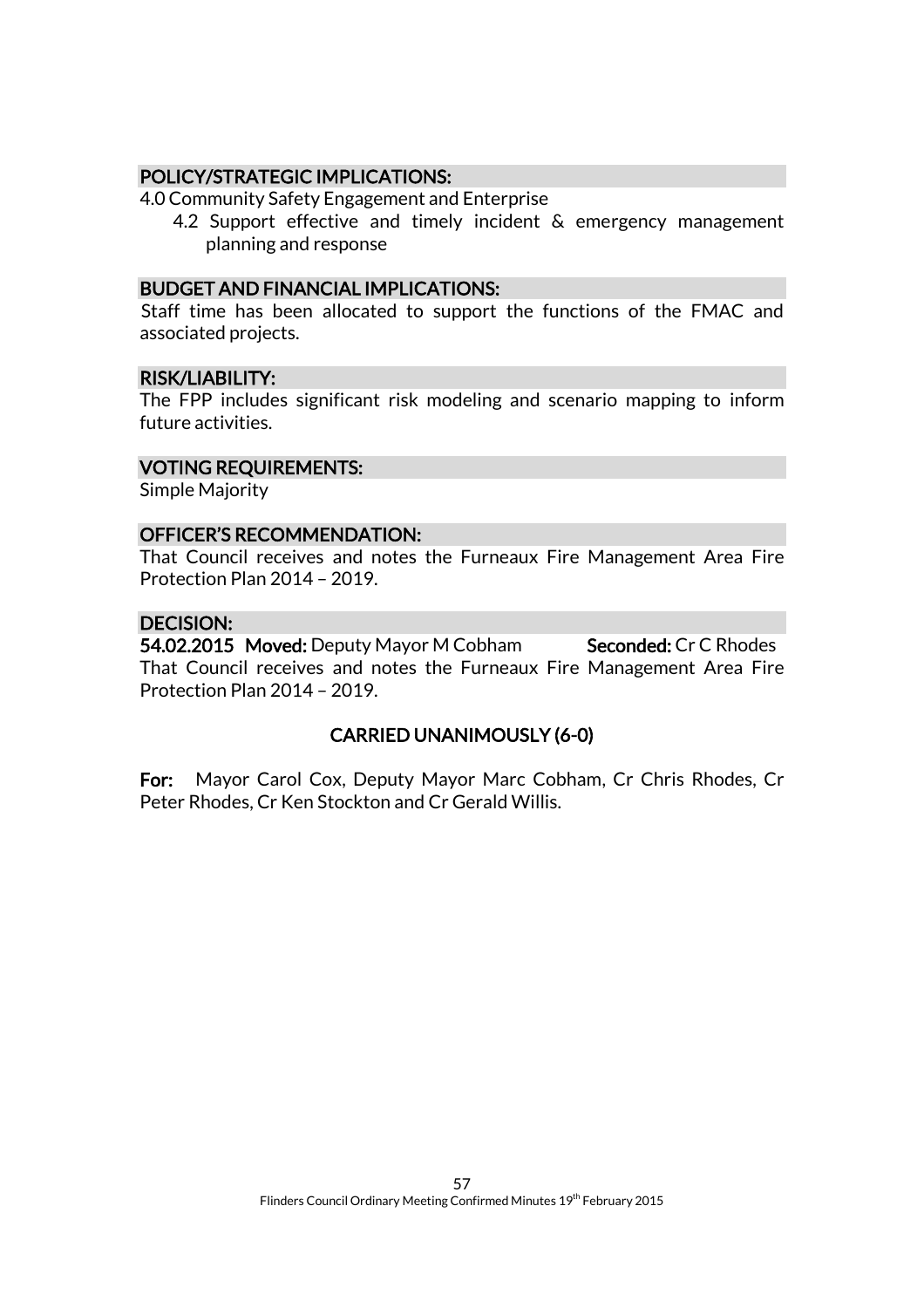#### Item D7: Councillor Resolution Report

| <b>ACTION</b>            | Information                               |
|--------------------------|-------------------------------------------|
| <b>PROPONENT</b>         | <b>Council Officer</b>                    |
| <b>OFFICER</b>           | Sophie Pitchford, Acting General Manager  |
| <b>FILE REFERENCE</b>    | COU/0600                                  |
| <b>ASSOCIATED PAPERS</b> | Annexure 17: Councillor Resolution Report |
|                          | February 2015                             |

#### INTRODUCTION:

This report identifies the actions taken and actual costs associated with implementing resolutions passed by elected members up to February 2015.

#### PREVIOUS COUNCIL CONSIDERATION:

The report is presented on a monthly basis.

#### OFFICER'S REPORT:

Please read Annexure 15 – Councillor Resolution Report February 2015.

#### VOTING REQUIREMENTS:

Simple Majority

#### OFFICER'S RECOMMENDATION:

That the Councillor Resolution Report February 2015 be noted.

# DECISION:

55.02.2015 Moved: Cr G Willis Seconded: Deputy Mayor M Cobham That the Councillor Resolution Report February 2015 be noted.

# CARRIED UNANIMOUSLY (6-0)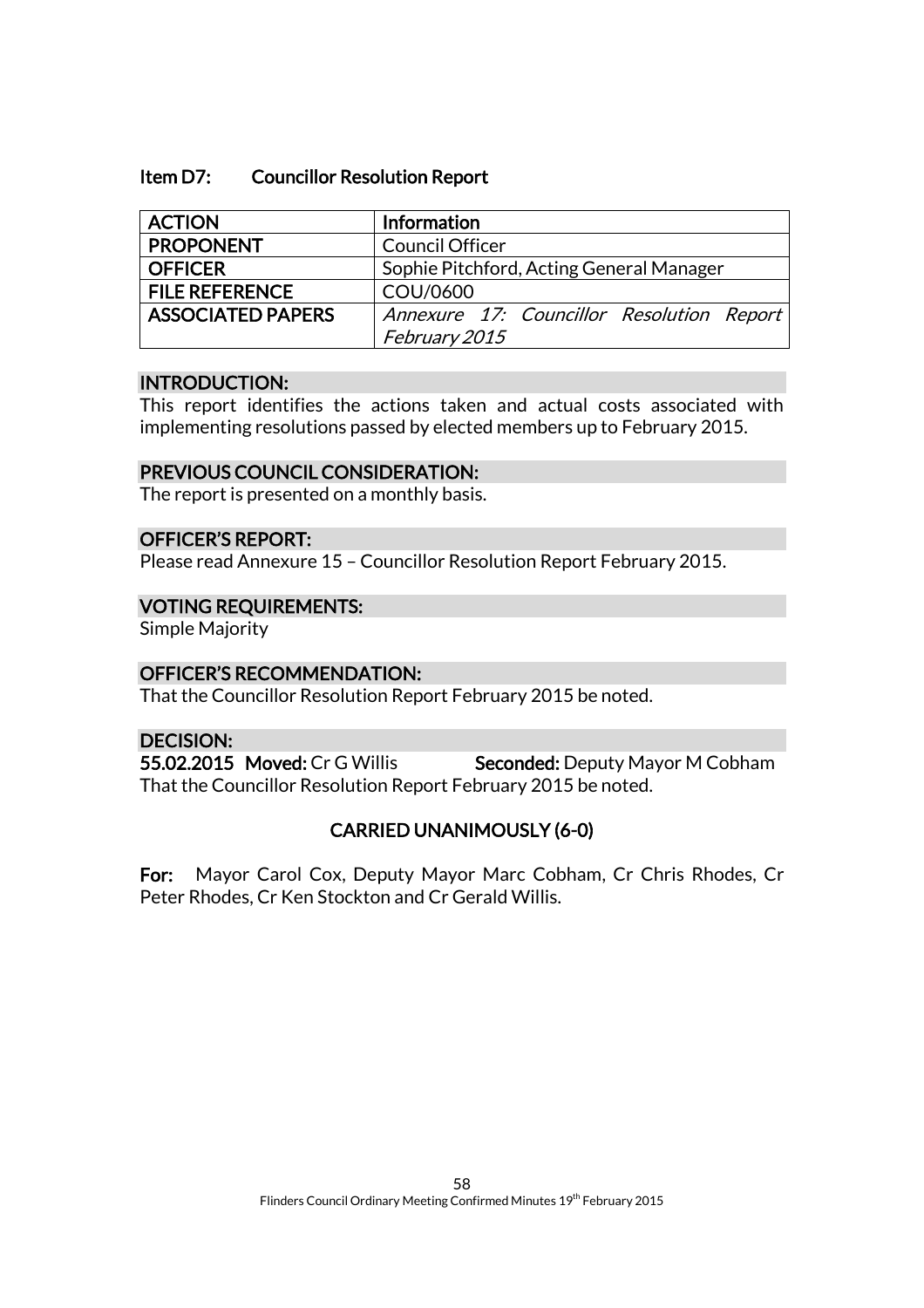# **E. WORKS AND SERVICES**

### Item E1: Flinders Council Waste Management Strategy 2014-2019

| <b>ACTION</b>            | <b>Decision</b>                           |
|--------------------------|-------------------------------------------|
| <b>PROPONENT</b>         | <b>Council Officer</b>                    |
| <b>OFFICER</b>           | Brian Barnewall, Works & Services Manager |
| <b>FILE REFERENCE</b>    | <b>WAS/0400</b>                           |
| <b>ASSOCIATED PAPERS</b> | Annexure 18: Flinders Council Waste       |
|                          | Management Strategy 2014-2019             |

#### INTRODUCTION:

Council is required to manage solid waste within its Municipality. Via consultation with reputable waste consultancy, JustWaste, a strategy to formalise Council's approach has been developed.

#### PREVIOUS COUNCIL CONSIDERATION:

5th February 2015 Councillor Workshop

#### OFFICER'S REPORT:

Council has commissioned the Waste Management Strategy to provide considered direction and feasibility of solid waste management within the Municipality.

The Waste Management Strategy was discussed at a workshop of Council earlier this month, and is now required to be formally adopted.

Once the strategy is adopted, Council officers can continue to investigate the options as nominated in the strategy and progress toward environmental sustainability and compliance.

#### STATUTORY REQUIREMENT:

Environmental Management Pollutions Control Act 1993 Local Government Act 1993 (s93 (d) service rates and charges) Litter Act 1973

#### POLICY/STRATEGIC IMPLICATIONS:

1.0 Environment and Natural Asset Management

1.1 Promote environmentally sustainable practice.

1.1.5 Transition to sustainable Solid Waste Management Systems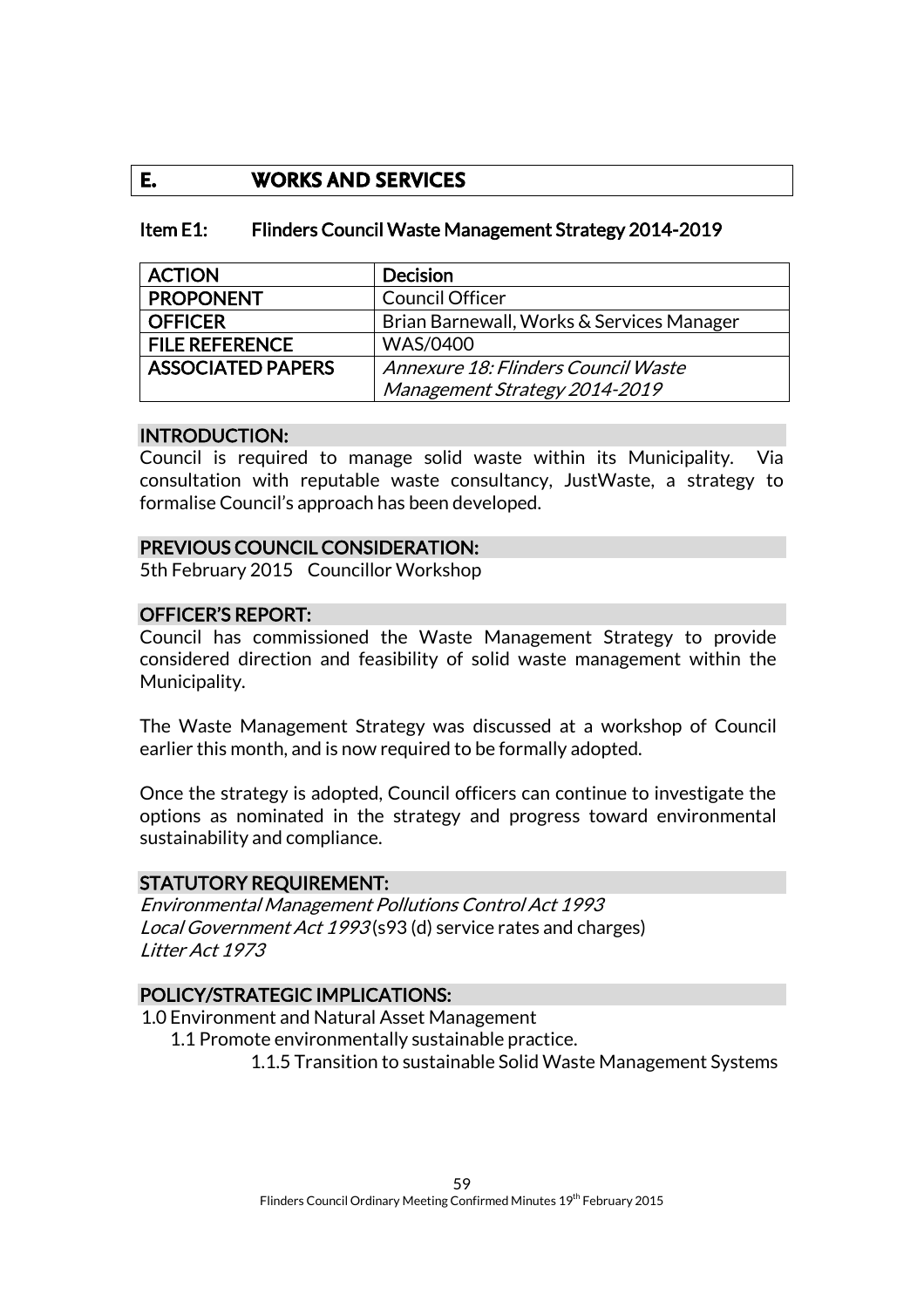# BUDGET AND FINANCIAL IMPLICATIONS:

No allocation required at this stage as works to date are contained within current waste budget. Projects emanating from the strategy will gain their own budget request.

#### RISK/LIABILITY:

The aim of the Strategy is to limit as much risk as possible from Council. The document will be utilised as supporting documentation in discussions with Environmental Protection Authority (EPA).

#### VOTING REQUIREMENTS:

Simple Majority

## OFFICER'S RECOMMENDATION:

That the Flinders Council Waste Management Strategy 2014-2019 be adopted.

#### DECISION:

56.02.2015 Moved: Cr G Willis Seconded: Deputy Mayor M Cobham That the Furneaux Group Waste Management Strategy 2014-2019 report be adopted as part of a longer term strategy yet to be developed.

# CARRIED UNANIMOUSLY (6-0)

For: Mayor Carol Cox, Deputy Mayor Marc Cobham, Cr Chris Rhodes, Cr Peter Rhodes, Cr Ken Stockton and Cr Gerald Willis.

Mayor Carol Cox called a break in the meeting at 3.22pm and resumed the meeting at 3.23pm.